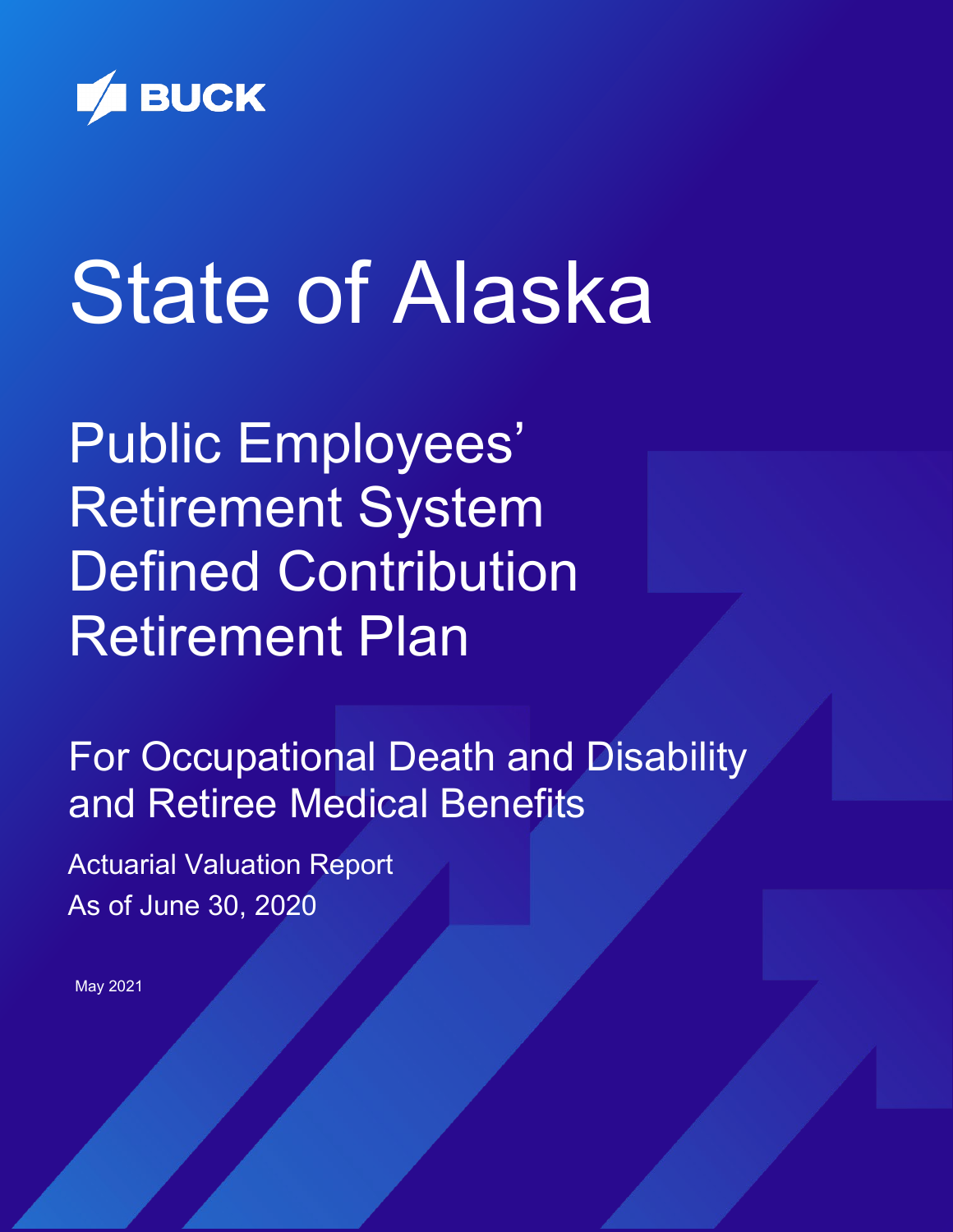

May 20, 2021

State of Alaska The Alaska Retirement Management Board The Department of Revenue, Treasury Division The Department of Administration, Division of Retirement and Benefits P.O. Box 110203 Juneau, AK 99811-0203

#### **Certification of Actuarial Valuation**

Dear Members of The Alaska Retirement Management Board, The Department of Revenue and The Department of Administration:

This report summarizes the annual actuarial valuation results of the State of Alaska Public Employees' Retirement System Defined Contribution Retirement (PERS DCR) Plan as of June 30, 2020 performed by Buck Global, LLC (Buck). This report is an update to the draft report dated January 7, 2021, reflecting minor wording changes.

The actuarial valuation is based on financial information provided in the financial statements audited by KPMG LLP, member data provided by the Division of Retirement and Benefits, and medical enrollment data provided by the healthcare claims administrator (Aetna), as summarized in this report. The benefits considered are those delineated in Alaska statutes effective June 30, 2020. The actuary did not verify the data submitted, but did perform tests for consistency and reasonableness.

All costs, liabilities and other factors under PERS DCR were determined in accordance with generally accepted actuarial principles and procedures. An actuarial cost method is used to measure the actuarial liabilities which we believe is reasonable. Buck is solely responsible for the actuarial data and actuarial results presented in this report. This report fully and fairly discloses the actuarial position of PERS DCR as of June 30, 2020.

PERS DCR is funded by Employer Contributions in accordance with the funding policy adopted by the Alaska Retirement Management Board (Board). The funding objective for PERS DCR is to pay required contributions that remain level as a percent of PERS DCR compensation. The Board has also established a funding policy objective that the required contributions be sufficient to pay the Normal Costs of active plan members, plan expenses, and amortize the Unfunded Actuarial Accrued Liability as a level percent of PERS DCR compensation over closed layered 25-year periods. This objective is currently being met and is projected to continue to be met as required by the Alaska State statutes. Absent future gains/losses, actuarially determined contributions are expected to remain level as a percent of pay and the overall funded status is expected to remain at or above 100%.

The Board and staff of the State of Alaska may use this report for the review of the operations of PERS DCR. Use of this report, for any other purpose or by anyone other than the Board or staff of the State of Alaska may not be appropriate and may result in mistaken conclusions because of failure to understand applicable assumptions, methods or inapplicability of the report for that purpose. Because of the risk of misinterpretation of actuarial results, you should ask Buck to review any statement you wish to make on the results contained in this report. Buck will not accept any liability for any such statement made without the review by Buck.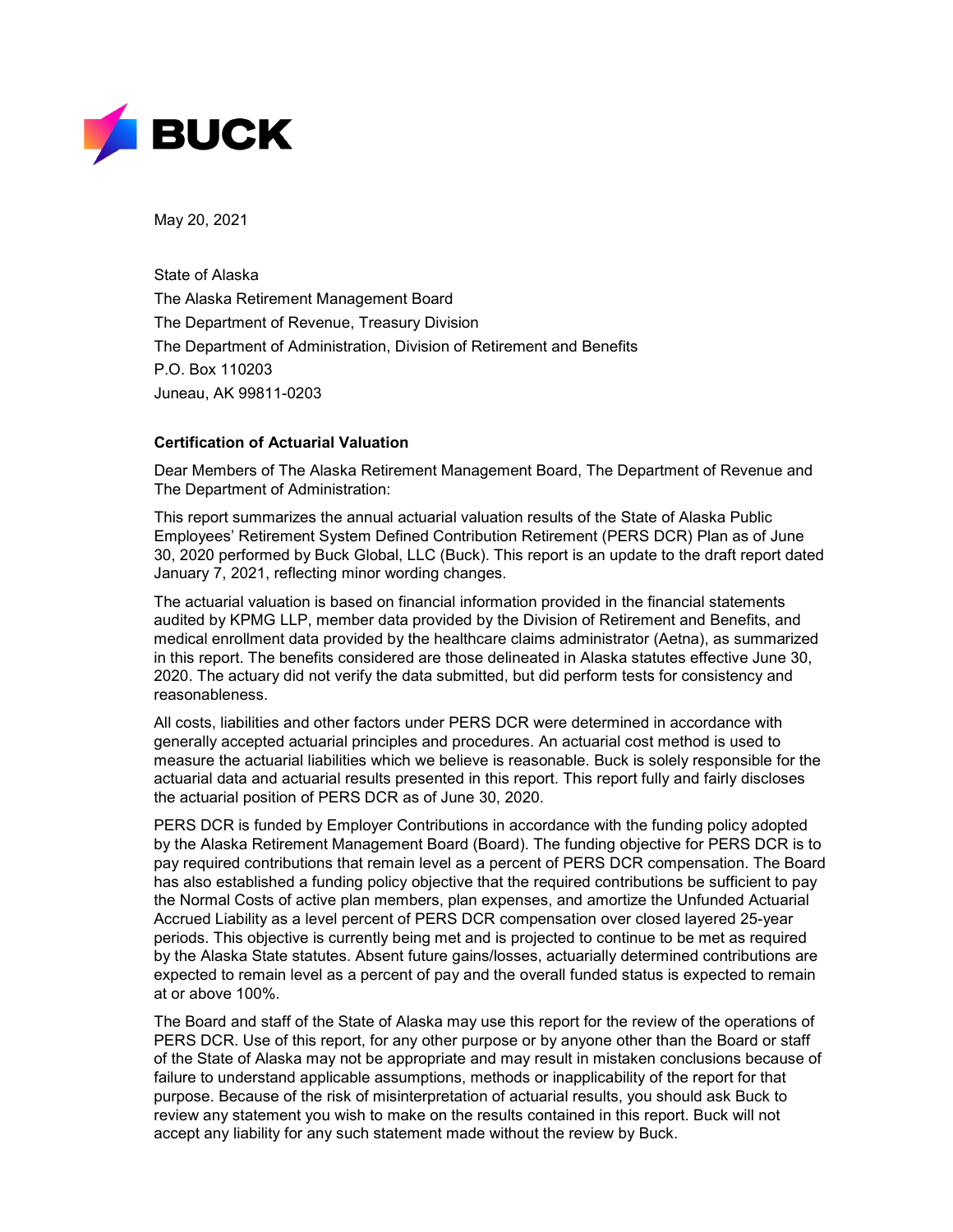Future actuarial measurements may differ significantly from current measurements due to plan experience differing from that anticipated by the economic and demographic assumptions, changes expected as part of the natural operation of the methodology used for these measurements, and changes in plan provisions or applicable law. In particular, retiree group benefits models necessarily rely on the use of approximations and estimates and are sensitive to changes in these approximations and estimates. Small variations in these approximations and estimates may lead to significant changes in actuarial measurements. An analysis of the potential range of such future differences is beyond the scope of this valuation.

In our opinion, the actuarial assumptions used are reasonable, taking into account the experience of the plan and reasonable long-term expectations, and represent our best estimate of the anticipated long-term experience under the plan. The actuary performs an analysis of plan experience periodically and recommends changes if, in the opinion of the actuary, assumption changes are needed to more accurately reflect expected future experience. The last full experience analysis was performed for the period July 1, 2013 to June 30, 2017. Based on that experience study, the Board adopted new assumptions effective beginning with the June 30, 2018 valuation to better reflect expected future experience. Based on our annual analysis of recent claims experience, changes were made to the per capita claims cost rates effective June 30, 2020 to better reflect expected future healthcare experience. A summary of the actuarial assumptions and methods used in this actuarial valuation is shown in Sections 4.2 and 4.3. We certify that the assumptions and methods described in Sections 4.2 and 4.3 of this report meet the requirements of all applicable Actuarial Standards of Practice.

Governmental Accounting Standards Board (GASB) Statement No. 74 (GASB 74) was effective for PERS DCR beginning with fiscal year ending June 30, 2017, and GASB 75 was effective beginning with fiscal year ending June 30, 2018. Separate GASB 74 and GASB 75 reports have been prepared.

#### **Assessment of Risks**

Actuarial Standard of Practice No. 51 (ASOP 51) applies to actuaries performing funding calculations related to a pension plan. ASOP 51 does not apply to actuaries performing services in connection with other post-employment benefits, such as medical benefits. Accordingly, ASOP 51 does not apply to the retiree medical portion of PERS DCR. We also believe ASOP 51 does not apply to the occupational death and disability portion of PERS DCR. Therefore, information related to ASOP 51 is not included in this report. However, it may be beneficial to review the ASOP 51 information provided in the PERS valuation report for information on risks that may also relate to the occupational death and disability benefits provided by this plan.

#### **Use of Models**

Actuarial Standard of Practice No. 56 (ASOP 56) provides guidance to actuaries when performing actuarial services with respect to designing, developing, selecting, modifying, using, reviewing, or evaluating models. Buck uses third-party software in the performance of annual actuarial valuations and projections. The model is intended to calculate the liabilities associated with the provisions of the plan using data and assumptions as of the measurement date under the funding methods specified in this report. The output from the third-party vendor software is used as input to an internally developed model that applies applicable funding methods and policies to the derived liabilities and other inputs, such as plan assets and contributions, to generate many of the exhibits found in this report. Buck has an extensive review process in which the results of the liability calculations are checked using detailed sample life output, changes from year to year are summarized by source, and significant deviations from expectations are investigated. Other funding outputs and the internal model are similarly reviewed in detail and at a higher level for accuracy, reasonability, and consistency with prior results. Buck also reviews the third-party model when significant changes are made to the software. This review is performed by experts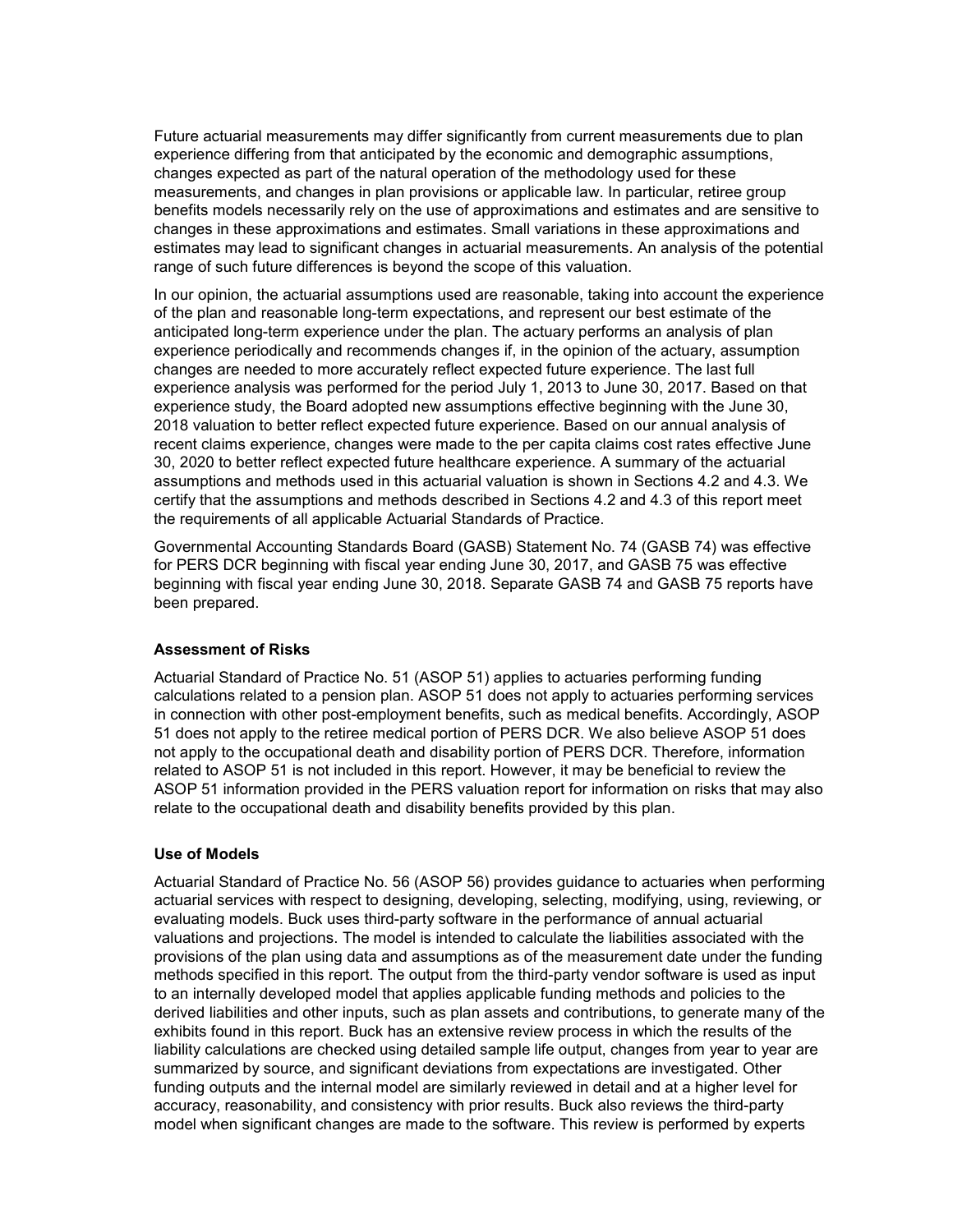within Buck who are familiar with applicable funding methods, as well as the manner in which the model generates its output. If significant changes are made to the internal model, extra checking and review are completed. Significant changes to the internal model that are applicable to multiple clients are generally developed, checked, and reviewed by multiple experts within Buck who are familiar with the details of the required changes.

Buck used manual rate models to determine relative plan values for the defined benefit (DB) retiree medical plan and the DCR retiree medical plan, and to reflect the different Medicare coordination methods between the two plans. The manual rate models are intended to provide benchmark data and pricing capabilities, calculate per capita costs, and calculate actuarial values of different commercial health plans. Buck relied on the models, which were developed using industry data by actuaries and consultants at OptumInsight.

#### **COVID-19**

The potential impact of the ongoing COVID-19 pandemic on costs and liabilities was considered and an adjustment was made in setting the medical per capita claims cost assumption. FY20 medical claims were adjusted for a COVID-19 related decline in claims during the last four months (March – June) of FY20. A more detailed explanation on these adjustments is shown in Sections 4.2 and 4.3 and in the valuation report for the DB plan.

This report was prepared under my supervision and in accordance with all applicable Actuarial Standards of Practice. I am a Fellow of the Society of Actuaries, an Enrolled Actuary, a Fellow of the Conference of Consulting Actuaries, and a Member of the American Academy of Actuaries. I meet the Qualification Standards of the American Academy of Actuaries to render the actuarial opinions contained herein.

I am available to discuss this report with you at your convenience. I can be reached at 602-803- 6174.

Respectfully submitted,

 $Q \cdot L K Q$ 

David J. Kershner, FSA, EA, MAAA, FCA **Principal** Buck

The undersigned actuary is responsible for all assumptions related to the average annual per capita health claims cost and the health care cost trend rates, and hereby affirms his qualification to render opinions in such matters in accordance with the Qualification Standards of the American Academy of Actuaries.

Scott Young

Scott Young, FSA, EA, MAAA, FCA **Director** Buck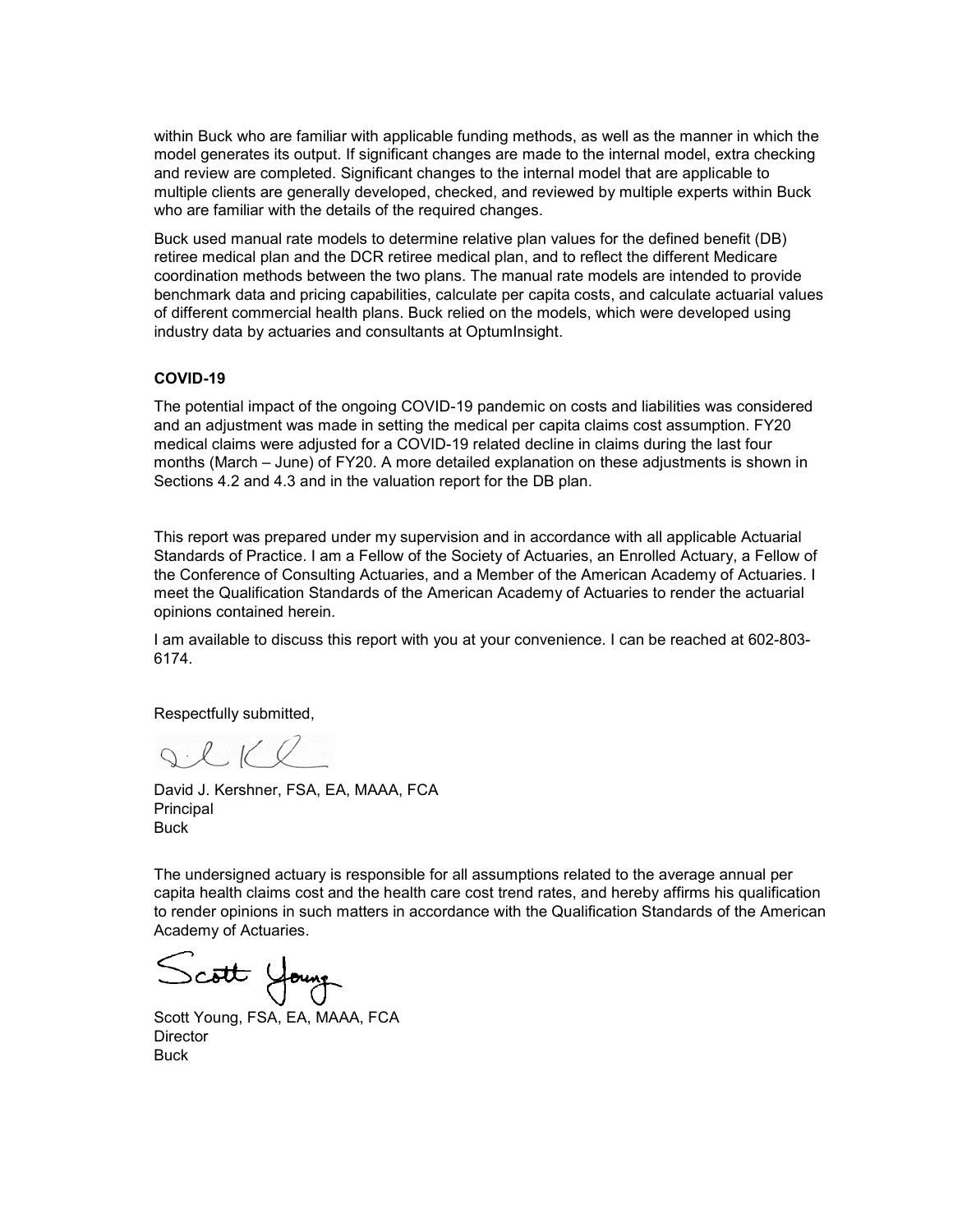# **Contents**

| Section 4.2: Description of Actuarial Methods and Valuation Procedures 36 |  |
|---------------------------------------------------------------------------|--|
|                                                                           |  |
|                                                                           |  |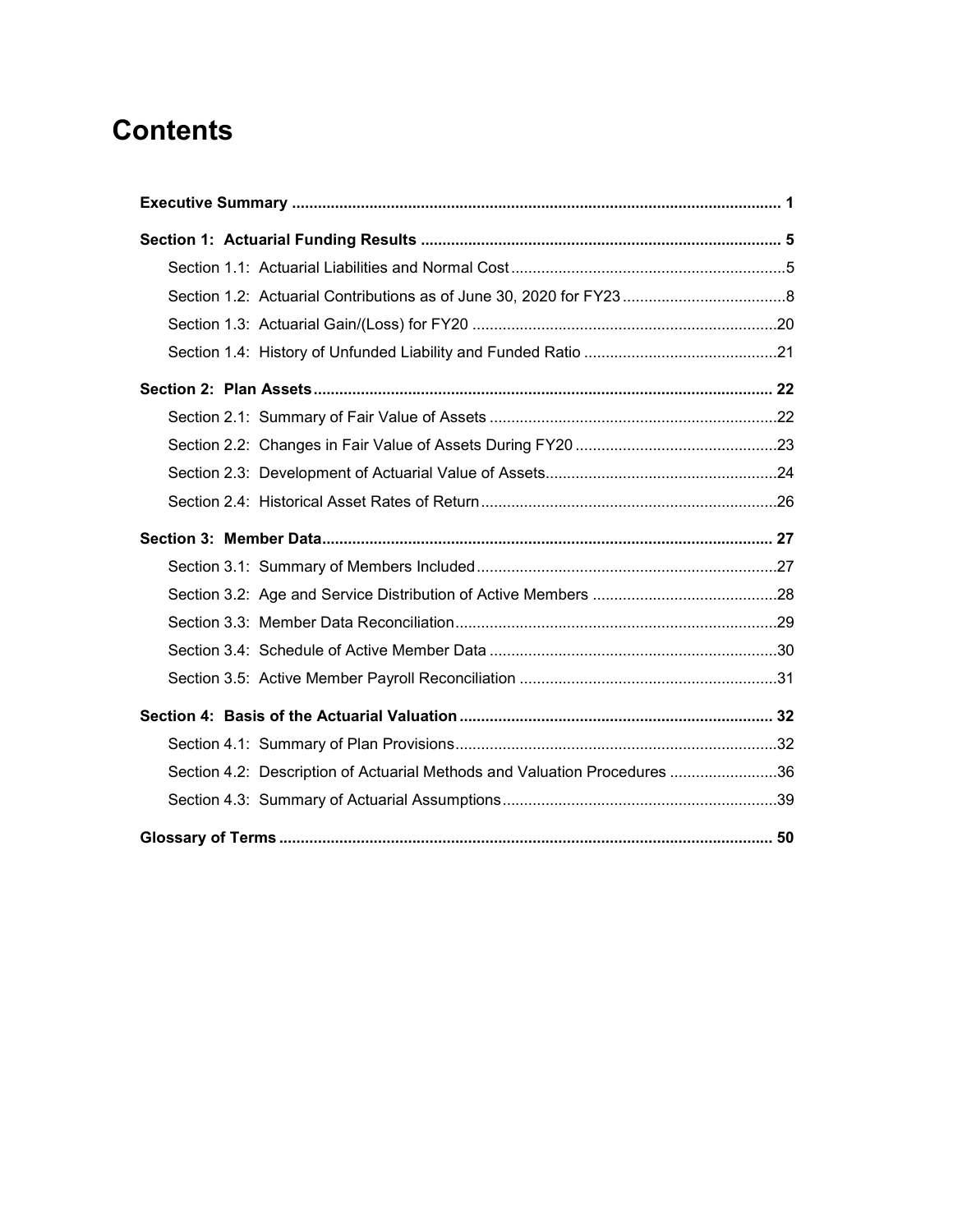# **Executive Summary**

#### **Overview**

The State of Alaska Public Employees' Retirement System Defined Contribution Retirement (PERS DCR) Plan provides occupational death & disability and retiree medical benefits to eligible members hired after June 30, 2006 or who have elected participation in this plan. The Commissioner of the Department of Administration is responsible for administering the plan. The Alaska Retirement Management Board has fiduciary responsibility over the assets of the plan. This report presents the results of the actuarial valuation of PERS DCR as of the valuation date of June 30, 2020.

#### **Purpose**

An actuarial valuation is performed on the plan annually as of the end of the fiscal year. The main purposes of the actuarial valuation detailed in this report are:

- 1. To determine the Employer contribution necessary to meet the Board's funding policy for the plan;
- 2. To disclose the funding assets and liability measures as of the valuation date;
- 3. To review the current funded status of the plan and assess the funded status as an appropriate measure for determining actuarially determined contributions;
- 4. To compare actual and expected experience under the plan during the last fiscal year; and
- 5. To report trends in contributions, assets, liabilities, and funded status over the last several years.

The actuarial valuation provides a "snapshot" of the funded position of PERS DCR based on the plan provisions, membership data, assets, and actuarial methods and assumptions as of the valuation date.

#### **Funded Status**

Where presented, references to "funded ratio" and "unfunded actuarial accrued liability" typically are measured on an actuarial value of assets basis. It should be noted that the same measurements using market value of assets would result in different funded ratios and unfunded accrued liabilities. Moreover, the funded ratio presented is appropriate for evaluating the need and level of future contributions but makes no assessment regarding the funded status of the plan if the plan were to settle (i.e. purchase annuities) for a portion or all of its liabilities.

|    | Funded Status as of June 30 (\$'s in 000's)                | 2019 |           | 2020            |  |
|----|------------------------------------------------------------|------|-----------|-----------------|--|
|    | <b>Occupational Death &amp; Disability</b>                 |      |           |                 |  |
| a. | Actuarial Accrued Liability                                | \$   | 9.774     | \$<br>10,634    |  |
| b. | <b>Valuation Assets</b>                                    |      | 36,701    | 43,029          |  |
| c. | Unfunded Actuarial Accrued Liability, (a) - (b)            | \$   | (26, 927) | \$<br>(32, 395) |  |
| d. | Funded Ratio based on Valuation Assets, (b) $\div$ (a)     |      | 375.5%    | 404.6%          |  |
| е. | <b>Fair Value of Assets</b>                                | \$   | 36.525    | \$<br>42,091    |  |
|    | Funded Ratio based on Fair Value of Assets, $(e) \div (a)$ |      | 373.7%    | 395.8%          |  |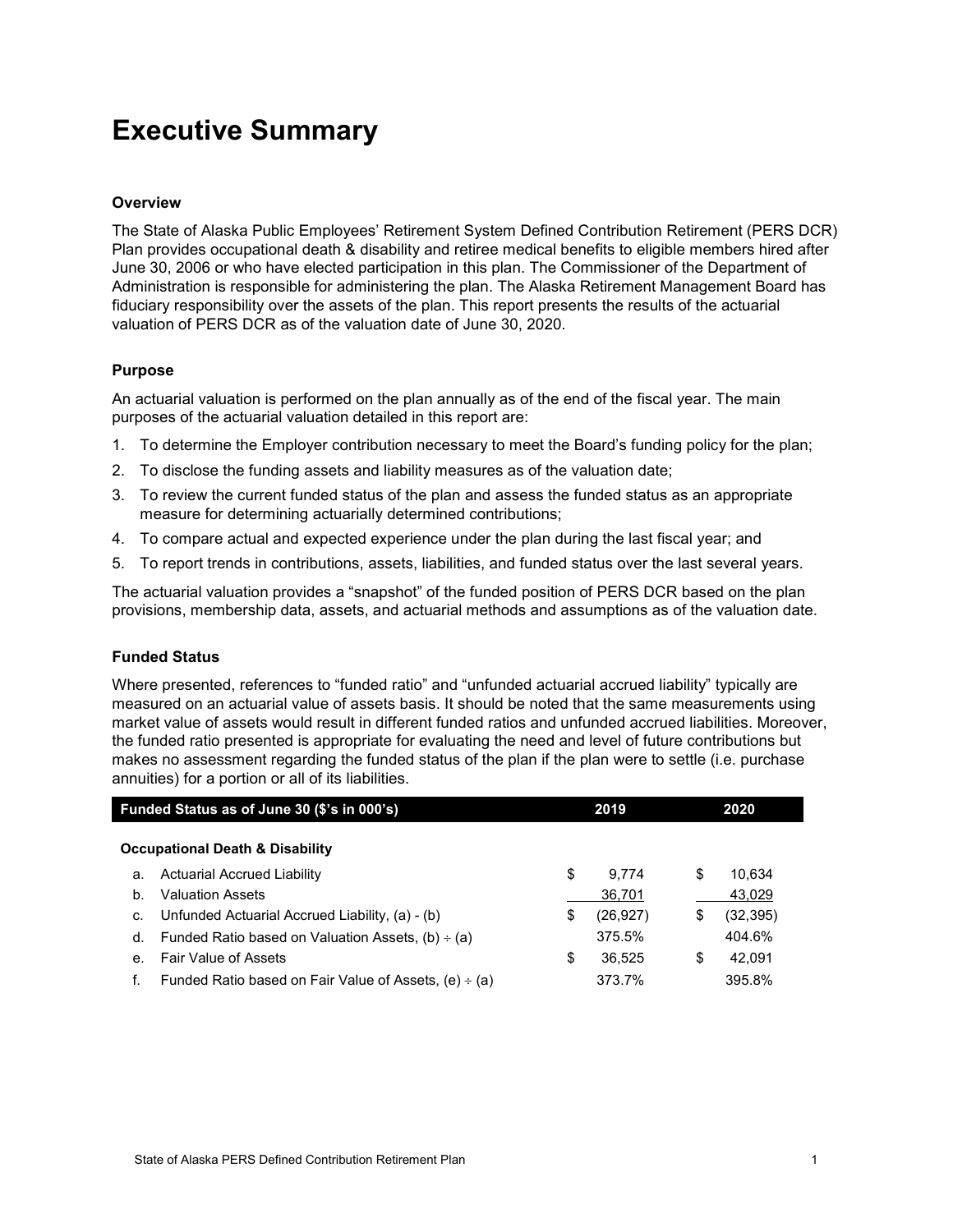|                | Funded Status as of June 30 (\$'s in 000's)                | 2019            | 2020            |
|----------------|------------------------------------------------------------|-----------------|-----------------|
|                | <b>Retiree Medical</b>                                     |                 |                 |
| a.             | Actuarial Accrued Liability                                | \$<br>124,946   | \$<br>150,701   |
| b.             | <b>Valuation Assets</b>                                    | 118,783         | 144,747         |
| c.             | Unfunded Actuarial Accrued Liability, (a) - (b)            | \$<br>6,163     | \$<br>5,954     |
| d.             | Funded Ratio based on Valuation Assets, $(b) \div (a)$     | 95.1%           | 96.0%           |
| e <sub>1</sub> | <b>Fair Value of Assets</b>                                | \$<br>118,238   | \$<br>141,569   |
| f.             | Funded Ratio based on Fair Value of Assets, $(e) \div (a)$ | 94.6%           | 93.9%           |
| <b>Total</b>   |                                                            |                 |                 |
| a.             | <b>Actuarial Accrued Liability</b>                         | \$<br>134,720   | \$<br>161,335   |
| b.             | <b>Valuation Assets</b>                                    | 155,484         | 187,776         |
| C.             | Unfunded Actuarial Accrued Liability, (a) - (b)            | \$<br>(20, 764) | \$<br>(26, 441) |
| d.             | Funded Ratio based on Valuation Assets, $(b) \div (a)$     | 115.4%          | 116.4%          |
| $\mathbf{e}$ . | <b>Fair Value of Assets</b>                                | \$<br>154,763   | \$<br>183,660   |
| f.             | Funded Ratio based on Fair Value of Assets, $(e) \div (a)$ | 114.9%          | 113.8%          |

The key reasons for the change in the funded status are explained below. The funded status for healthcare benefits is not necessarily an appropriate measure to confirm that assets are sufficient to settle health plan obligations as there are no available financial instruments for purchase. Future experience is likely to vary from assumptions so there is potential for actuarial gains or losses.

#### **1. Investment Experience**

The approximate FY20 investment return based on fair value of assets was 4.3% compared to the expected investment return of 7.38% (net of investment expenses of approximately 0.30%). This resulted in a loss of approximately \$5,003,000 to the plan from investment experience. The asset valuation method recognizes 20 percent of this loss (\$1,001,000) this year and an additional 20 percent in each of the next 4 years. In addition, 20 percent of the FY16 investment loss, 20 percent of the FY17 investment gain, 20 percent of the FY18 investment loss and 20 percent of the FY19 investment loss were recognized this year. The approximate FY20 asset return based on actuarial value of assets was 6.4% compared to the expected asset return of 7.38% (net of investment expenses).

#### **2. Salary Increases**

Salary increases for continuing active members during FY20 were higher than anticipated based on the valuation assumptions, resulting in a liability loss of approximately \$25,000.

#### **3. Demographic Experience**

The number of active members increased 4.7% from 21,902 at June 30, 2019 to 22,923 at June 30, 2020. The average age of active members increased from 40.96 to 41.21 and average credited service increased from 4.33 to 4.66 years.

The demographic experience gains/losses are shown on page 4.

#### **4. Retiree Medical Claims Experience**

Please refer to the State of Alaska Public Employees' Retirement System (PERS) Defined Benefit Plan Actuarial Valuation Report as of June 30, 2020 for a full description of the assumptions and costs of the retiree medical plan. Adjustments to these costs and assumptions are described in this report.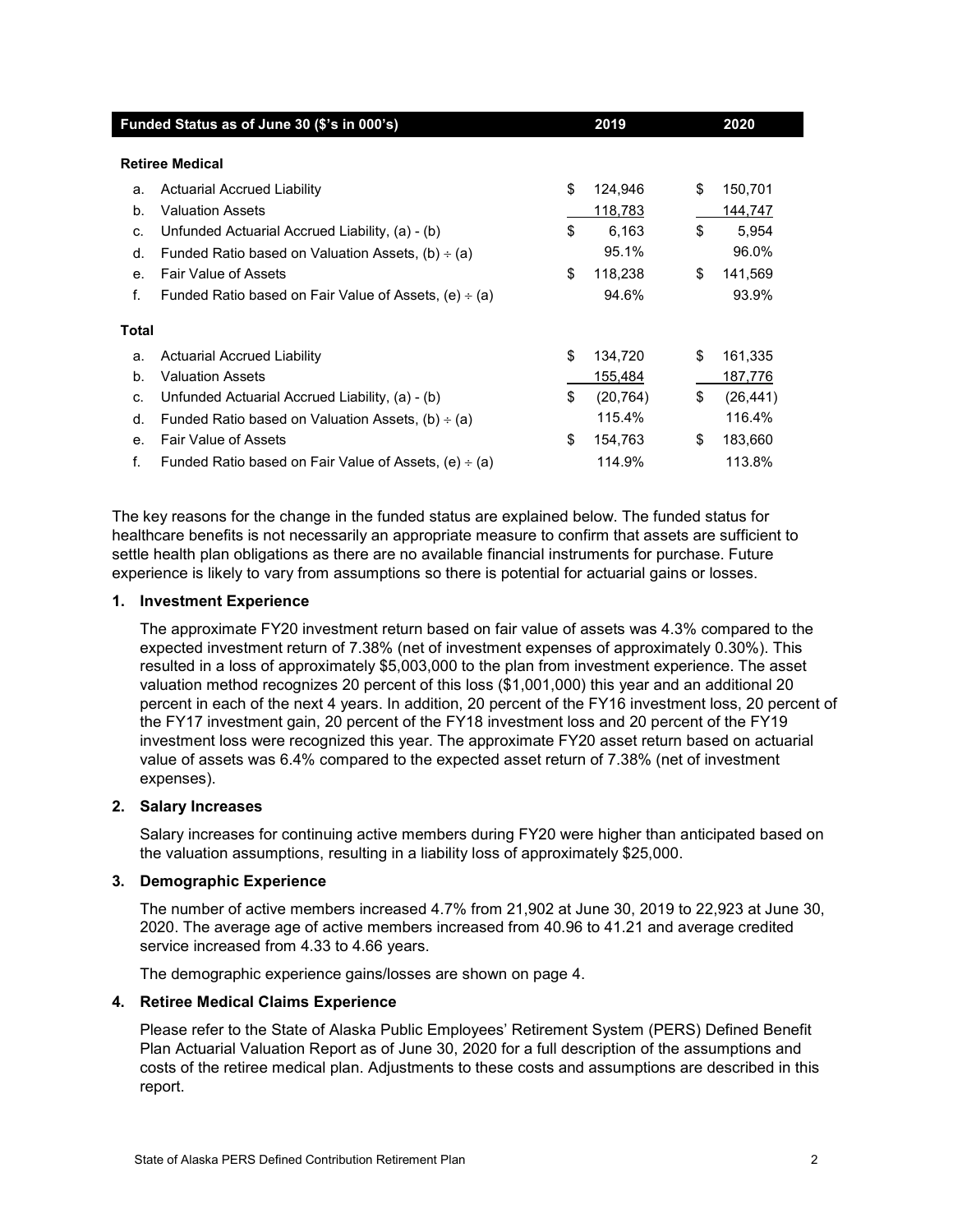The recent claims experience described in Section 4.2 of this report (Section 5.2 of the PERS report) created an actuarial gain of approximately \$7,863,000. This gain included an update to the medical and prescription drug relative value factors (described in Section 4.1) this year. In addition, the 0.2% annual trend rate adjustment factor between the DB and DCR plans was removed, which resulted in an actuarial loss of approximately \$7,485,000.

#### **5. Changes in Methods Since the Prior Valuation**

There were no changes in actuarial methods since the prior valuation.

#### **6. Changes in Assumptions Since the Prior Valuation**

Healthcare claim costs are updated annually as described in Section 4.2. The medical and prescription drug relative value factors were updated this year. In addition, the 0.2% annual trend rate adjustment factor between the DB and DCR plans was removed. The amounts included in Normal Cost for administrative expenses were updated based on the last two years of actual administrative expenses paid from plan assets. There were no other changes in actuarial assumptions since the prior valuation.

#### **7. Changes in Benefit Provisions Since the Prior Valuation**

There have been no changes in benefit provisions valued since the prior valuation.

#### **Comparative Summary of Contribution Rates**

|               | <b>Occupational Death &amp; Disability</b>                          | FY 2022    | FY 2023    |
|---------------|---------------------------------------------------------------------|------------|------------|
|               | <b>Peace Officer/Firefighter</b>                                    |            |            |
| a.            | <b>Employer Normal Cost Rate</b>                                    | 0.68%      | 0.68%      |
| b.            | Past Service Cost Rate                                              | (0.18)%    | $(0.19)$ % |
| c.            | Total Employer Contribution Rate, $(a) + (b)$ , not less than $(a)$ | 0.68%      | 0.68%      |
| <b>Others</b> |                                                                     |            |            |
| a.            | <b>Employer Normal Cost Rate</b>                                    | 0.31%      | 0.30%      |
| b.            | <b>Past Service Cost Rate</b>                                       | $(0.14)$ % | $(0.16)\%$ |
| C.            | Total Employer Contribution Rate, $(a) + (b)$ , not less than $(a)$ | 0.31%      | 0.30%      |
|               | <b>Retiree Medical</b>                                              | FY 2022    | FY 2023    |
|               |                                                                     |            |            |
| a.            | <b>Employer Normal Cost Rate</b>                                    | 1.02%      | 1.05%      |
| b.            | Past Service Cost Rate                                              | 0.05%      | 0.05%      |
| C.            | Total Employer Contribution Rate, $(a) + (b)$ , not less than $(a)$ | 1.07%      | 1.10%      |
| <b>Total</b>  |                                                                     | FY 2022    | FY 2023    |
|               | <b>Peace Officer/Firefighter</b>                                    |            |            |
| a.            | <b>Employer Normal Cost Rate</b>                                    | 1.70%      | 1.73%      |
| b.            | Past Service Cost Rate                                              | 0.05%      | 0.05%      |
| C.            | Total Employer Contribution Rate, $(a) + (b)$ , not less than $(a)$ | 1.75%      | 1.78%      |
| <b>Others</b> |                                                                     |            |            |
| a.            | <b>Employer Normal Cost Rate</b>                                    | 1.33%      | 1.35%      |
| b.            | Past Service Cost Rate                                              | 0.05%      | 0.05%      |
| C.            | Total Employer Contribution Rate, (a) + (b), not less than (a)      | 1.38%      | 1.40%      |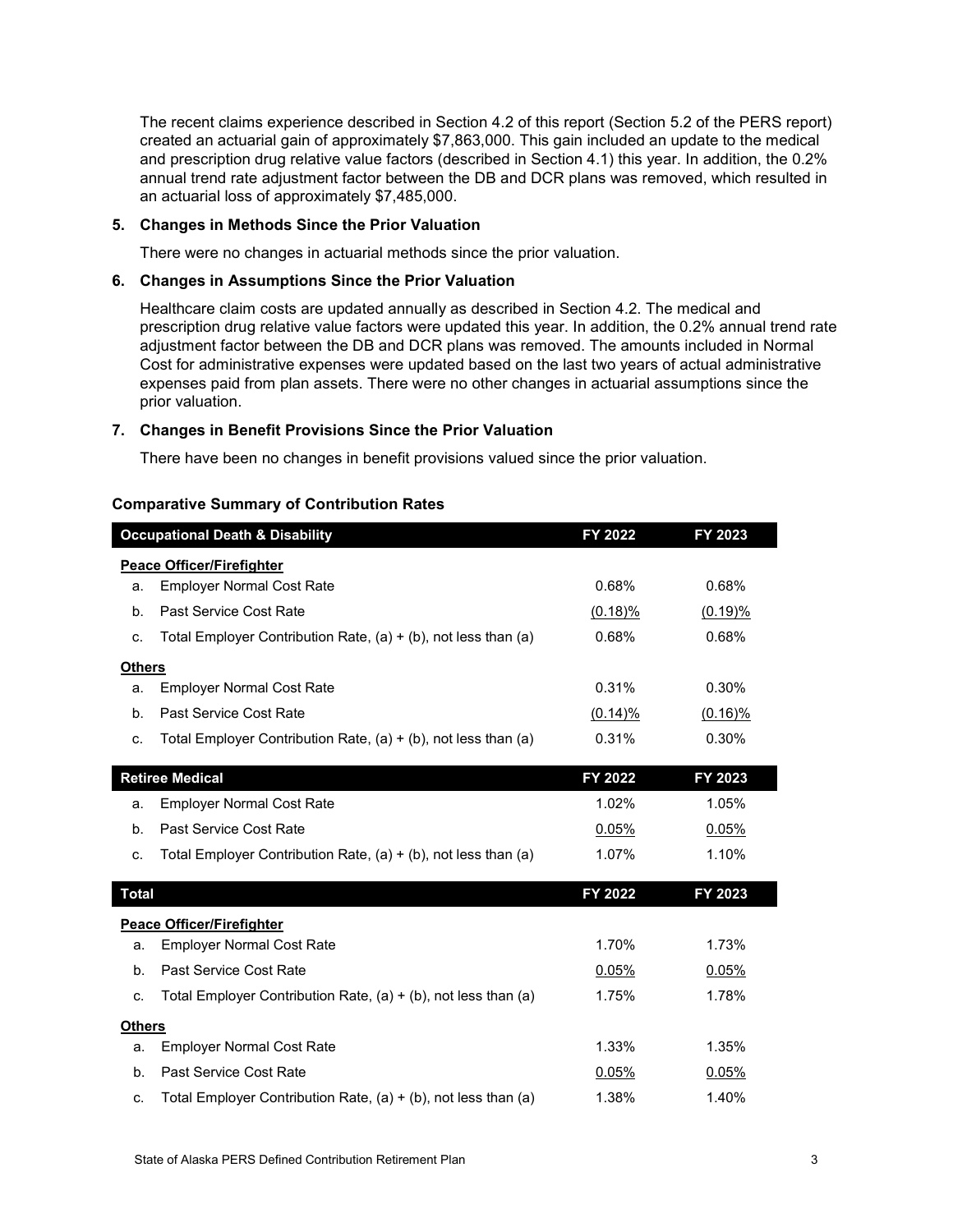|                       |                | <b>Total Employer Contribution Rate</b>                               |                           |                               |  |  |  |  |
|-----------------------|----------------|-----------------------------------------------------------------------|---------------------------|-------------------------------|--|--|--|--|
| <b>Valuation Date</b> | Fiscal<br>Year | <b>Occupational</b><br><b>Death &amp; Disability</b><br>(PF / Others) | Retiree<br><b>Medical</b> | <b>Total</b><br>(PF / Others) |  |  |  |  |
| June 30, 2008         | <b>FY11</b>    | 1.18% / 0.31%                                                         | 0.55%                     | 1.73% / 0.86%                 |  |  |  |  |
| June 30, 2009         | <b>FY12</b>    | $0.97\%$ / 0.11%                                                      | 0.51%                     | 1.48% / 0.62%                 |  |  |  |  |
| June 30, 2010         | <b>FY13</b>    | $0.99\%$ / 0.14%                                                      | 0.48%                     | 1.47%/0.62%                   |  |  |  |  |
| June 30, 2011         | <b>FY14</b>    | 1.14% / 0.20%                                                         | 0.48%                     | 1.62% / 0.68%                 |  |  |  |  |
| June 30, 2012         | <b>FY15</b>    | 1.06% / 0.22%                                                         | 1.66%                     | 2.72%/1.88%                   |  |  |  |  |
| June 30, 2013         | <b>FY16</b>    | 1.05%/0.22%                                                           | 1.68%                     | $2.73\%$ / 1.90%              |  |  |  |  |
| June 30, 2014         | <b>FY17</b>    | $0.49\%$ / 0.17%                                                      | 1.18%                     | 1.67% / 1.35%                 |  |  |  |  |
| June 30, 2015         | <b>FY18</b>    | $0.43\%$ / 0.16%                                                      | 1.03%                     | 1.46% / 1.19%                 |  |  |  |  |
| June 30, 2016         | <b>FY19</b>    | $0.76\%$ / $0.26\%$                                                   | 0.94%                     | 1.70%/1.20%                   |  |  |  |  |
| June 30, 2017         | <b>FY20</b>    | $0.72\%$ / $0.26\%$                                                   | 1.32%                     | 2.04% / 1.58%                 |  |  |  |  |
| June 30, 2018         | <b>FY21</b>    | $0.70\%$ / $0.31\%$                                                   | 1.27%                     | 1.97% / 1.58%                 |  |  |  |  |
| June 30, 2019         | <b>FY22</b>    | $0.68\%$ / $0.31\%$                                                   | 1.07%                     | 1.75% / 1.38%                 |  |  |  |  |
| June 30, 2020         | FY23           | TBD                                                                   | TBD                       | <b>TBD</b>                    |  |  |  |  |

The exhibit below shows the historical Board-adopted employer contribution rates for PERS DCR.

#### **Summary of Actuarial Accrued Liability Gain/(Loss)**

The following table shows the FY20 gain/(loss) on actuarial accrued liability as of June 30, 2020 (\$'s in 000's):

|                                                  | <b>Occupational</b><br>Death &<br><b>Disability</b> | <b>Retiree</b><br><b>Medical</b> | Total       |
|--------------------------------------------------|-----------------------------------------------------|----------------------------------|-------------|
| <b>Retirement Experience</b>                     | \$<br>0                                             | \$<br>329                        | \$<br>329   |
| <b>Termination Experience</b>                    | (118)                                               | 985                              | 867         |
| <b>Disability Experience</b>                     | 2,496                                               | 354                              | 2,850       |
| <b>Active Mortality Experience</b>               | 1,792                                               | $\overline{2}$                   | 1,794       |
| Inactive Mortality Experience                    | (17)                                                | 241                              | 224         |
| Salary Increases                                 | (25)                                                | N/A                              | (25)        |
| <b>New Entrants</b>                              | (139)                                               | (1,301)                          | (1,440)     |
| <b>Rehires</b>                                   | (36)                                                | (3, 327)                         | (3, 363)    |
| Per Capita Claims Costs <sup>1</sup>             | N/A                                                 | 7,863                            | 7,863       |
| Elimination of 0.2% Annual Trend Rate Adjustment | N/A                                                 | (7, 485)                         | (7, 485)    |
| Miscellaneous <sup>2</sup>                       | 573                                                 | 531                              | 1,104       |
| Total                                            | \$<br>4,526                                         | \$<br>(1,808)                    | \$<br>2,718 |

<span id="page-8-0"></span><sup>&</sup>lt;sup>1</sup> Includes the estimated impact of COVID-19 on claims experience during FY20.

-

<span id="page-8-1"></span><sup>&</sup>lt;sup>2</sup> Includes the effects of various data changes that are typical when new census data is received for the annual valuation, the effects of the differences between expected and actual benefit payments, and other items that do not fit neatly into any of the other categories.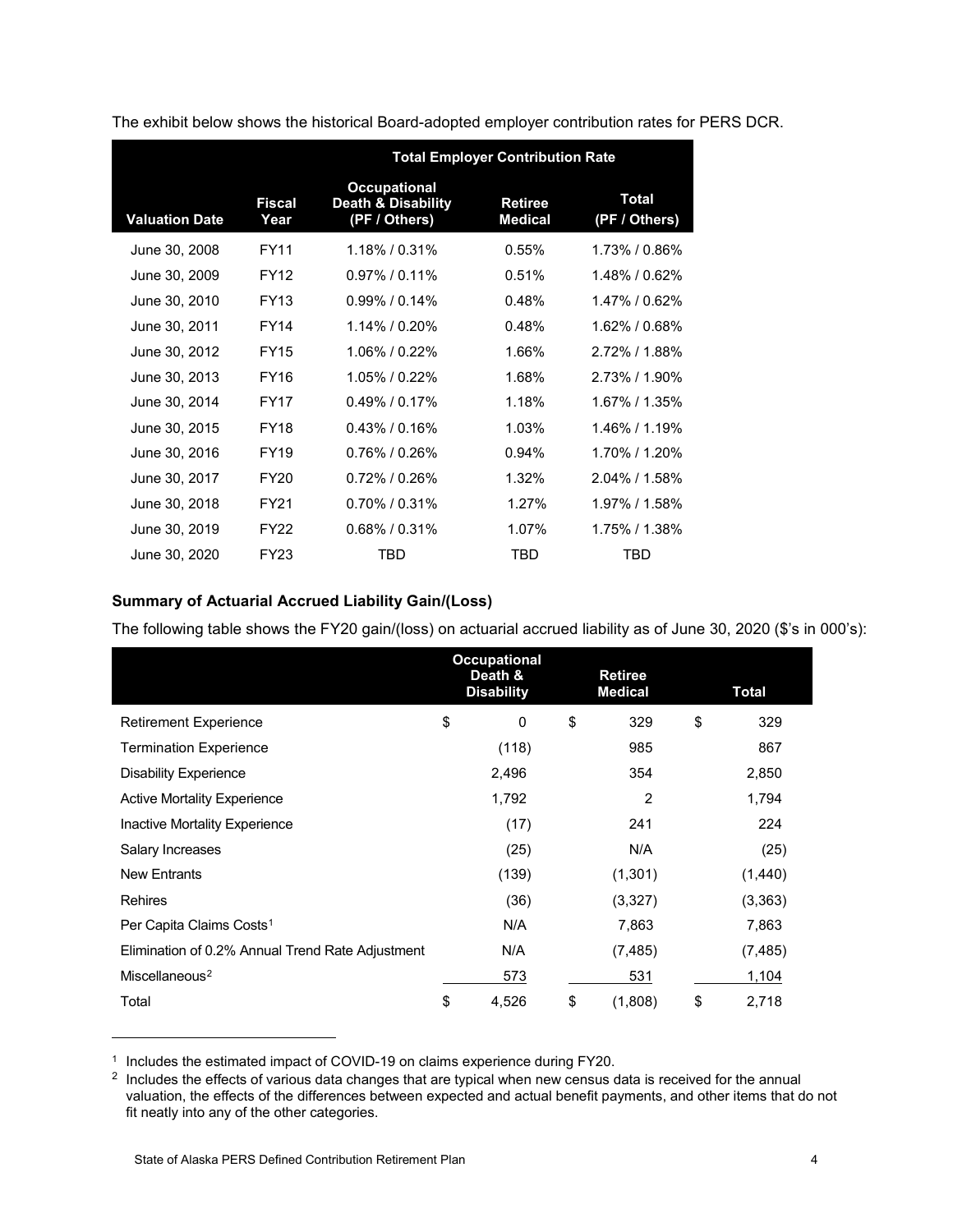# **Section 1: Actuarial Funding Results**

Section 1.1: Actuarial Liabilities and Normal Cost (\$'s in 000's)

**Peace Officer / Firefighter**

| As of June 30, 2020                                   | <b>Present Value of</b><br><b>Projected Benefits</b> | <b>Actuarial Accrued</b><br>(Past Service)<br><b>Liability</b> |                    |
|-------------------------------------------------------|------------------------------------------------------|----------------------------------------------------------------|--------------------|
| <b>Active Members</b>                                 |                                                      |                                                                |                    |
| <b>Occupational Death Benefits</b>                    | \$<br>3,463                                          | \$                                                             | 10                 |
| <b>Occupational Disability Benefits</b>               | 11,017                                               |                                                                | 3,192              |
| Medical and Prescription Drug Benefits                | 38,413                                               |                                                                | 19,303             |
| Medicare Part D Subsidy                               | (6,709)                                              |                                                                | (3, 402)           |
| Subtotal                                              | \$<br>46,184                                         | \$                                                             | 19,103             |
| <b>Benefit Recipients</b>                             |                                                      |                                                                |                    |
| <b>Survivor Benefits</b>                              | \$<br>396                                            | \$                                                             | 396                |
| <b>Disability Benefits</b>                            | 4,420                                                |                                                                | 4,420              |
| Medical and Prescription Drug Benefits                | 606                                                  |                                                                | 606                |
| Medicare Part D Subsidy                               | (93)                                                 |                                                                | (93)               |
| Subtotal                                              | \$<br>5,329                                          | \$                                                             | 5,329              |
| <b>Total</b>                                          | \$<br>51,513                                         | \$                                                             | 24,432             |
| <b>Total Occupational Death &amp; Disability</b>      | \$<br>19,296                                         | \$                                                             | 8,018              |
| <b>Total Retiree Medical, Net of Part D Subsidy</b>   | \$<br>32,217                                         | \$                                                             | 16,414             |
| <b>Total Retiree Medical, Gross of Part D Subsidy</b> | \$<br>39,019                                         | \$                                                             | 19,909             |
| As of June 30, 2020                                   |                                                      |                                                                | <b>Normal Cost</b> |
| <b>Active Members</b>                                 |                                                      |                                                                |                    |
| Occupational Death Benefits                           |                                                      | \$                                                             | 447                |
| <b>Occupational Disability Benefits</b>               |                                                      |                                                                | 933                |
| Medical and Prescription Drug Benefits                |                                                      |                                                                | 2,137              |
| Medicare Part D Subsidy                               |                                                      |                                                                | (372)              |
| Subtotal                                              |                                                      | \$                                                             | 3,145              |
| <b>Administrative Expense Load</b>                    |                                                      |                                                                |                    |
| Occupational Death & Disability                       |                                                      | \$                                                             | 0                  |
| Retiree Medical                                       |                                                      |                                                                | 5                  |
| Subtotal                                              |                                                      | \$                                                             | 5                  |
| <b>Total</b>                                          |                                                      | \$                                                             | 3,150              |
| <b>Total Occupational Death &amp; Disability</b>      |                                                      | \$                                                             | 1,380              |
| <b>Total Retiree Medical, Net of Part D Subsidy</b>   |                                                      | \$                                                             | 1,770              |
| <b>Total Retiree Medical, Gross of Part D Subsidy</b> |                                                      | \$                                                             | 2,142              |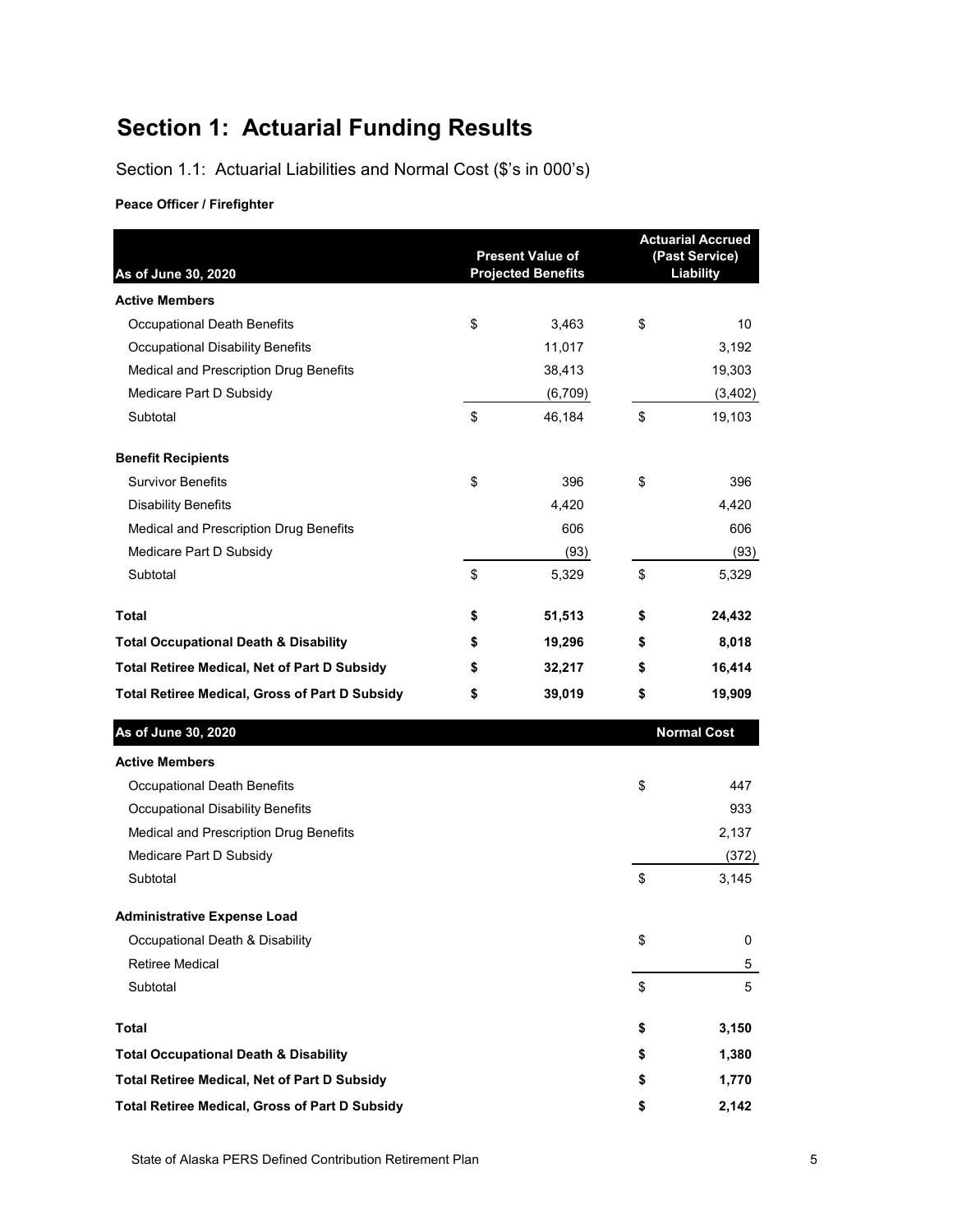## Section 1.1: Actuarial Liabilities and Normal Cost (\$'s in 000's)

#### **Others**

| As of June 30, 2020                                   | <b>Present Value of</b><br><b>Projected Benefits</b> | <b>Actuarial Accrued</b><br>(Past Service)<br>Liability |                    |  |
|-------------------------------------------------------|------------------------------------------------------|---------------------------------------------------------|--------------------|--|
| <b>Active Members</b>                                 |                                                      |                                                         |                    |  |
| Occupational Death Benefits                           | \$<br>8,675                                          | \$                                                      | 579                |  |
| Occupational Disability Benefits                      | 15,388                                               |                                                         | 1,421              |  |
| Medical and Prescription Drug Benefits                | 261,701                                              |                                                         | 161,739            |  |
| Medicare Part D Subsidy                               | (49, 640)                                            |                                                         | (30, 824)          |  |
| Subtotal                                              | \$<br>236,124                                        | \$                                                      | 132,915            |  |
| <b>Benefit Recipients</b>                             |                                                      |                                                         |                    |  |
| <b>Survivor Benefits</b>                              | \$<br>0                                              | \$                                                      | 0                  |  |
| <b>Disability Benefits</b>                            | 616                                                  |                                                         | 616                |  |
| Medical and Prescription Drug Benefits                | 4,176                                                |                                                         | 4,176              |  |
| Medicare Part D Subsidy                               | (804)                                                |                                                         | (804)              |  |
| Subtotal                                              | \$<br>3,988                                          | \$                                                      | 3,988              |  |
| <b>Total</b>                                          | \$<br>240,112                                        | \$                                                      | 136,903            |  |
| <b>Total Occupational Death &amp; Disability</b>      | \$<br>24,679                                         | \$                                                      | 2,616              |  |
| <b>Total Retiree Medical, Net of Part D Subsidy</b>   | \$<br>215,433                                        | \$                                                      | 134,287            |  |
| <b>Total Retiree Medical, Gross of Part D Subsidy</b> | \$<br>265,877                                        | \$                                                      | 165,915            |  |
| As of June 30, 2020                                   |                                                      |                                                         | <b>Normal Cost</b> |  |
| <b>Active Members</b>                                 |                                                      |                                                         |                    |  |
| Occupational Death Benefits                           |                                                      | \$                                                      | 1,379              |  |
| Occupational Disability Benefits                      |                                                      |                                                         | 2,374              |  |
| Medical and Prescription Drug Benefits                |                                                      |                                                         | 16,512             |  |
| Medicare Part D Subsidy                               |                                                      |                                                         | (3, 115)           |  |
| Subtotal                                              |                                                      | \$                                                      | 17,150             |  |
| <b>Administrative Expense Load</b>                    |                                                      |                                                         |                    |  |
| Occupational Death & Disability                       |                                                      | \$                                                      | 1                  |  |
| <b>Retiree Medical</b>                                |                                                      |                                                         | 15                 |  |
| Subtotal                                              |                                                      | \$                                                      | 16                 |  |
| Total                                                 |                                                      | \$                                                      | 17,166             |  |
| <b>Total Occupational Death &amp; Disability</b>      |                                                      | \$                                                      | 3,754              |  |
| <b>Total Retiree Medical, Net of Part D Subsidy</b>   |                                                      | \$                                                      | 13,412             |  |
| <b>Total Retiree Medical, Gross of Part D Subsidy</b> |                                                      | \$                                                      | 16,527             |  |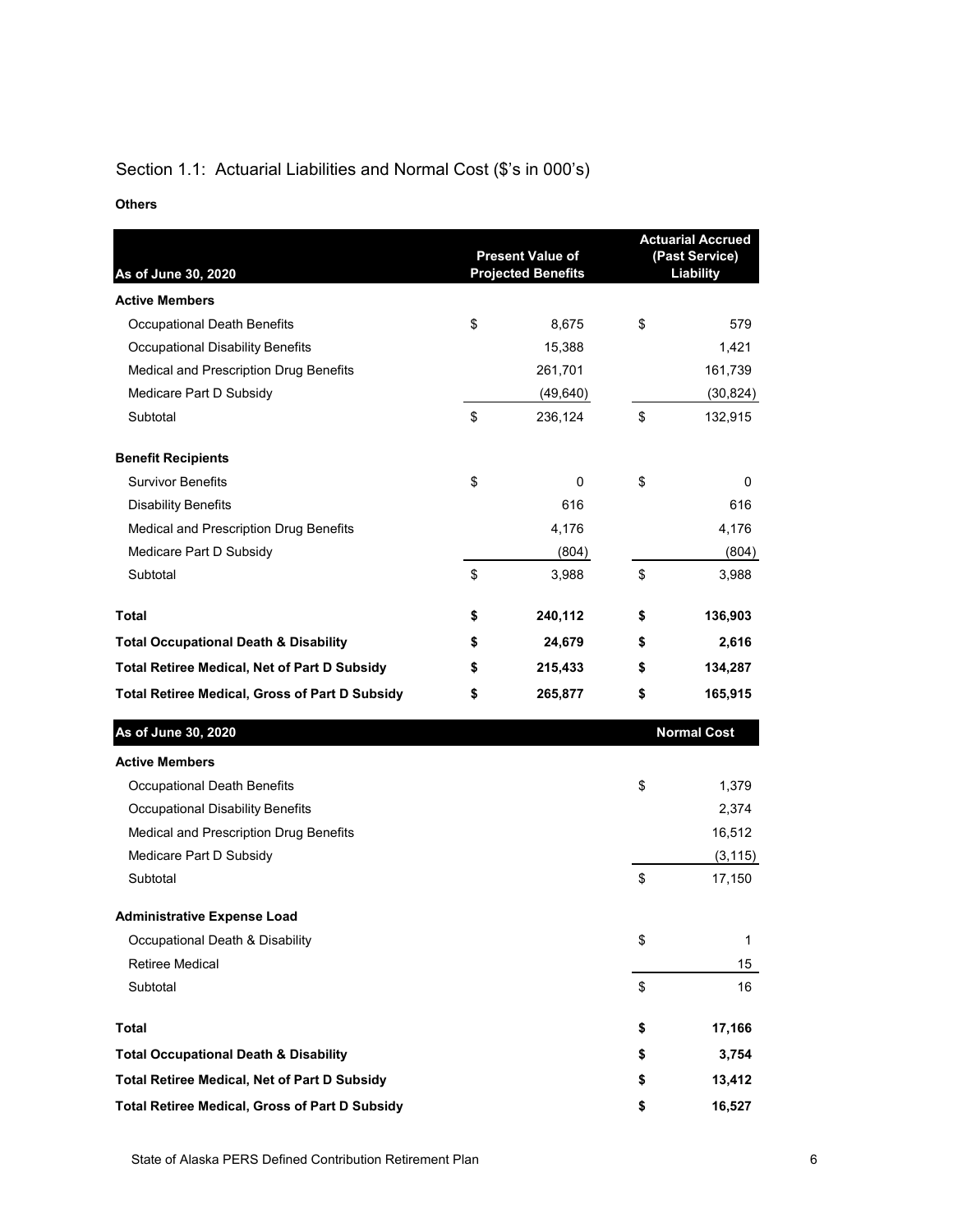## Section 1.1: Actuarial Liabilities and Normal Cost (\$'s in 000's)

#### **All Members**

| As of June 30, 2020                                   | <b>Present Value of</b><br><b>Projected Benefits</b> | <b>Actuarial Accrued</b><br>(Past Service)<br>Liability |                    |  |
|-------------------------------------------------------|------------------------------------------------------|---------------------------------------------------------|--------------------|--|
| <b>Active Members</b>                                 |                                                      |                                                         |                    |  |
| <b>Occupational Death Benefits</b>                    | \$<br>12,138                                         | \$                                                      | 589                |  |
| Occupational Disability Benefits                      | 26,405                                               |                                                         | 4,613              |  |
| Medical and Prescription Drug Benefits                | 300,114                                              |                                                         | 181,042            |  |
| Medicare Part D Subsidy                               | (56, 349)                                            |                                                         | (34, 226)          |  |
| Subtotal                                              | \$<br>282,308                                        | \$                                                      | 152,018            |  |
| <b>Benefit Recipients</b>                             |                                                      |                                                         |                    |  |
| <b>Survivor Benefits</b>                              | \$<br>396                                            | \$                                                      | 396                |  |
| <b>Disability Benefits</b>                            | 5,036                                                |                                                         | 5,036              |  |
| Medical and Prescription Drug Benefits                | 4,782                                                |                                                         | 4,782              |  |
| Medicare Part D Subsidy                               | (897)                                                |                                                         | (897)              |  |
| Subtotal                                              | \$<br>9,317                                          | \$                                                      | 9,317              |  |
| <b>Total</b>                                          | \$<br>291,625                                        | \$                                                      | 161,335            |  |
| <b>Total Occupational Death &amp; Disability</b>      | \$<br>43,975                                         | \$                                                      | 10,634             |  |
| <b>Total Retiree Medical, Net of Part D Subsidy</b>   | \$<br>247,650                                        | \$                                                      | 150,701            |  |
| <b>Total Retiree Medical, Gross of Part D Subsidy</b> | \$<br>304,896                                        | \$                                                      | 185,824            |  |
| As of June 30, 2020                                   |                                                      |                                                         | <b>Normal Cost</b> |  |
| <b>Active Members</b>                                 |                                                      |                                                         |                    |  |
| Occupational Death Benefits                           |                                                      | \$                                                      | 1,826              |  |
| Occupational Disability Benefits                      |                                                      |                                                         | 3,307              |  |
| Medical and Prescription Drug Benefits                |                                                      |                                                         | 18,649             |  |
| Medicare Part D Subsidy                               |                                                      |                                                         | (3, 487)           |  |
| Subtotal                                              |                                                      | \$                                                      | 20,295             |  |
| <b>Administrative Expense Load</b>                    |                                                      |                                                         |                    |  |
| Occupational Death & Disability                       |                                                      | \$                                                      | 1                  |  |
| <b>Retiree Medical</b>                                |                                                      |                                                         | 20                 |  |
| Subtotal                                              |                                                      | \$                                                      | 21                 |  |
| <b>Total</b>                                          |                                                      | \$                                                      | 20,316             |  |
| <b>Total Occupational Death &amp; Disability</b>      |                                                      | \$                                                      | 5,134              |  |
| <b>Total Retiree Medical, Net of Part D Subsidy</b>   |                                                      | \$                                                      | 15,182             |  |
| <b>Total Retiree Medical, Gross of Part D Subsidy</b> |                                                      | \$                                                      | 18,669             |  |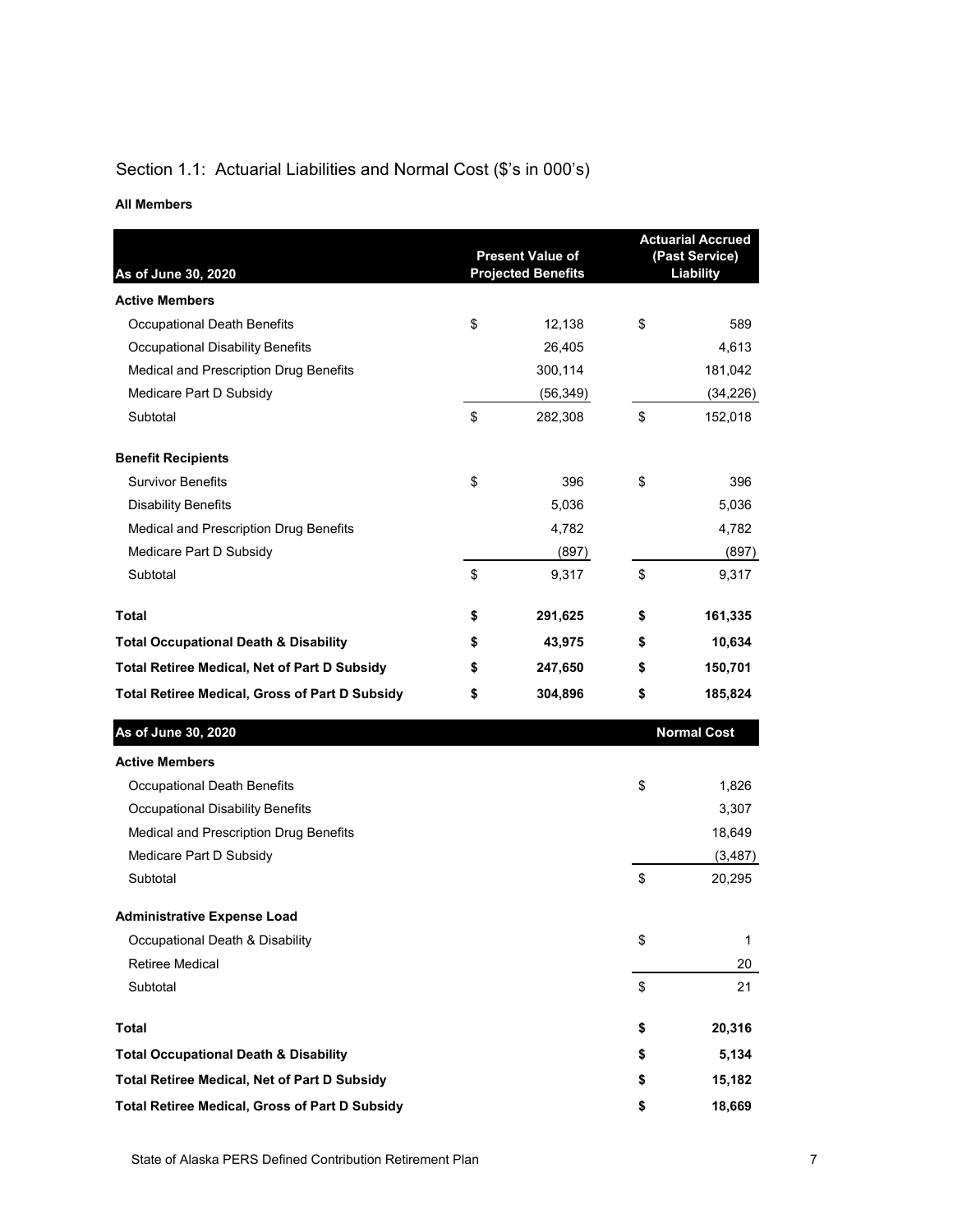## Section 1.2: Actuarial Contributions as of June 30, 2020 for FY23 (\$'s in 000's)

|  | Peace Officer / Firefighter |  |
|--|-----------------------------|--|
|  |                             |  |

| <b>Normal Cost Rate</b>                                                           |    | <b>Occupational</b><br>Death &<br><b>Disability</b> | <b>Retiree</b><br><b>Medical</b> | Total          |
|-----------------------------------------------------------------------------------|----|-----------------------------------------------------|----------------------------------|----------------|
| 1. Total Normal Cost                                                              | \$ | 1,380                                               | \$<br>1.770                      | \$<br>3,150    |
| 2. DCR Plan Rate Payroll Projected for FY21                                       |    | 203,314                                             | 203,314                          | 203,314        |
| 3. Employer Normal Cost Rate, $(1) \div (2)$                                      |    | 0.68%                                               | 0.87%                            | 1.55%          |
| <b>Past Service Rate</b>                                                          |    |                                                     |                                  |                |
| 1. Actuarial Accrued Liability                                                    | \$ | 8,018                                               | \$<br>16,414                     | \$<br>24,432   |
| 2. Valuation Assets                                                               |    | 13,243                                              | 15,766                           | 29,009         |
| 3. Unfunded Actuarial Accrued Liability, (1) - (2)                                | \$ | (5,225)                                             | \$<br>648                        | \$<br>(4, 577) |
| 4. Funded Ratio based on Valuation Assets                                         |    | 165.2%                                              | 96.1%                            | 118.7%         |
| 5. Past Service Cost Amortization Payment                                         |    | (391)                                               | 75                               | (316)          |
| 6. DCR Plan Rate Payroll Projected for FY21                                       |    | 203,314                                             | 203,314                          | 203,314        |
| 7. Past Service Cost Rate, $(5) \div (6)$                                         |    | $(0.19\%)$                                          | 0.04%                            | (0.15%)        |
| <b>Total Employer Contribution Rate, not less than</b><br><b>Normal Cost Rate</b> |    | 0.68%                                               | 0.91%                            | 1.59%          |

The table below shows the total employer contribution rate based on total DB and DCR Plan payroll for informational purposes.

| <b>Total Employer Contribution Rate as Percent</b><br>of Total Payroll            | <b>Occupational</b><br>Death &<br><b>Disability</b> | <b>Retiree</b><br><b>Medical</b> |             | Total      |
|-----------------------------------------------------------------------------------|-----------------------------------------------------|----------------------------------|-------------|------------|
| 1. Total Normal Cost                                                              | \$<br>1.380                                         | \$                               | \$<br>1.770 | 3.150      |
| 2. Total DB and DCR Plan Rate Payroll Projected<br>for FY21                       | 362.869                                             |                                  | 362.869     | 362.869    |
| 3. Employer Normal Cost Rate, $(1) \div (2)$                                      | 0.38%                                               |                                  | 0.49%       | 0.87%      |
| 4. Past Service Cost Amortization Payment                                         | (391)                                               |                                  | 75          | (316)      |
| 5. Past Service Cost Rate, $(4) \div (2)$                                         | $(0.11\%)$                                          |                                  | 0.02%       | $(0.09\%)$ |
| <b>Total Employer Contribution Rate, not less than</b><br><b>Normal Cost Rate</b> | 0.38%                                               |                                  | 0.51%       | $0.89\%$   |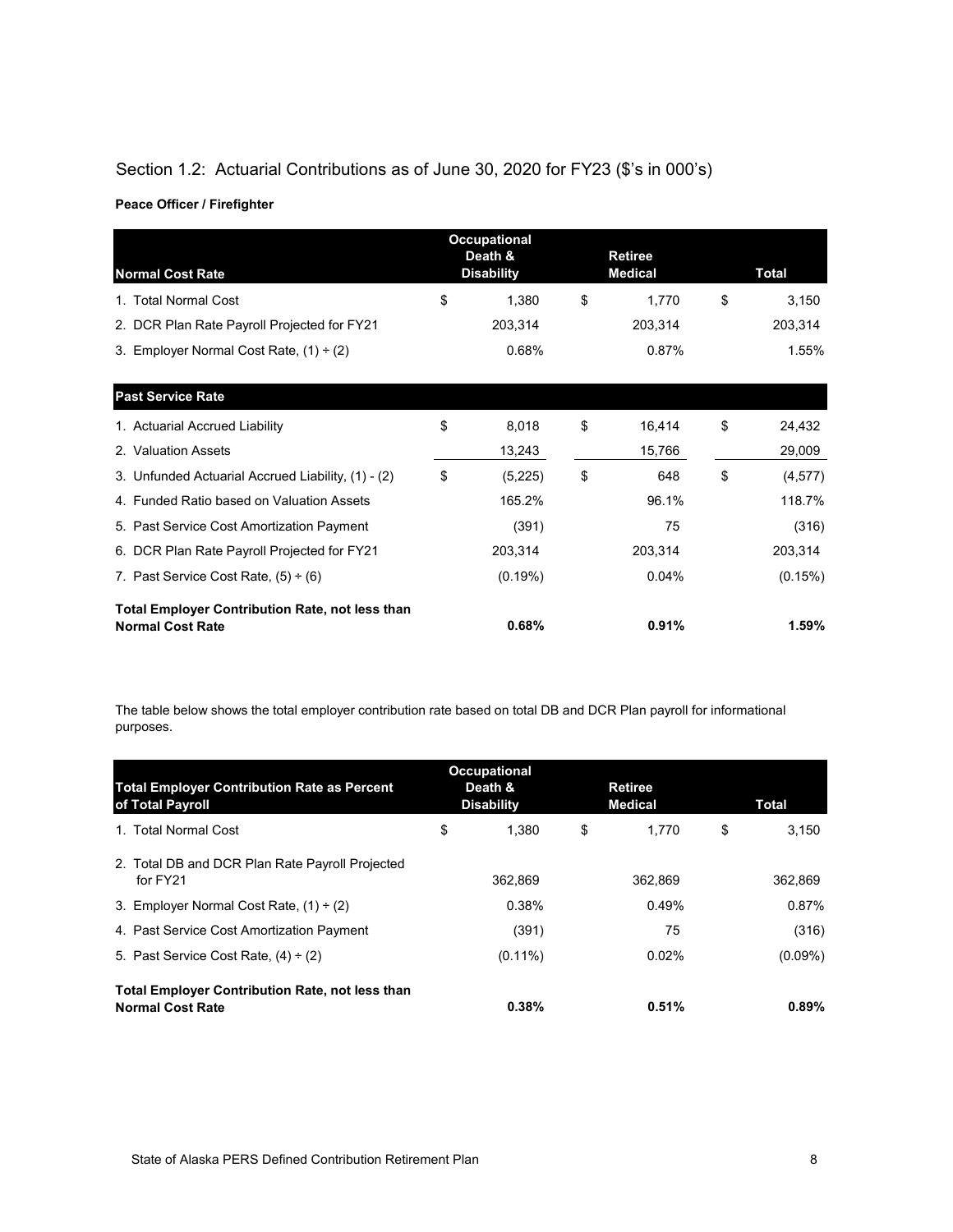#### **Peace Officer / Firefighter**

**Schedule of Past Service Cost Amortizations - Occupational Death & Disability (\$'s in 000's)**

|                            | <b>Amortization Period</b>    |                           | <b>Balances</b> |    |                    |    |                                             |
|----------------------------|-------------------------------|---------------------------|-----------------|----|--------------------|----|---------------------------------------------|
| Layer                      | <b>Date</b><br><b>Created</b> | <b>Years</b><br>Remaining | <b>Initial</b>  |    | <b>Outstanding</b> |    | <b>Beginning-of-</b><br><b>Year Payment</b> |
| Initial Unfunded Liability | 06/30/2007                    | 12                        | \$<br>(100)     | \$ | (97)               | \$ | (10)                                        |
| FY08 Gain                  | 06/30/2008                    | 13                        | (586)           |    | (574)              |    | (57)                                        |
| Change in Assumptions      | 06/30/2009                    | 14                        | (104)           |    | (104)              |    | (10)                                        |
| FY09 Loss                  | 06/30/2009                    | 14                        | 446             |    | 445                |    | 42                                          |
| Change in Assumptions      | 06/30/2010                    | 15                        | 79              |    | 79                 |    | 7                                           |
| FY10 Gain                  | 06/30/2010                    | 15                        | (282)           |    | (286)              |    | (25)                                        |
| FY11 Loss                  | 06/30/2011                    | 16                        | 73              |    | 71                 |    | 6                                           |
| FY12 Gain                  | 06/30/2012                    | 17                        | (349)           |    | (359)              |    | (29)                                        |
| FY13 Gain                  | 06/30/2013                    | 18                        | (204)           |    | (210)              |    | (17)                                        |
| Change in Assumptions      | 06/30/2014                    | 19                        | (1, 274)        |    | (1, 313)           |    | (100)                                       |
| PRPA Modification          | 06/30/2014                    | 19                        | (91)            |    | (93)               |    | (7)                                         |
| FY14 Gain                  | 06/30/2014                    | 19                        | (95)            |    | (98)               |    | (7)                                         |
| FY15 Gain                  | 06/30/2015                    | 20                        | (664)           |    | (682)              |    | (50)                                        |
| FY16 Loss                  | 06/30/2016                    | 21                        | 4               |    | 4                  |    | $\mathbf 0$                                 |
| FY17 Gain                  | 06/30/2017                    | 22                        | (525)           |    | (534)              |    | (37)                                        |
| FY18 Gain                  | 06/30/2018                    | 23                        | (262)           |    | (264)              |    | (18)                                        |
| Change in Assumptions      | 06/30/2018                    | 23                        | (633)           |    | (638)              |    | (43)                                        |
| FY19 Loss                  | 06/30/2019                    | 24                        | 219             |    | 220                |    | 15                                          |
| FY20 Gain                  | 06/30/2020                    | 25                        | (792)           |    | (792)              |    | (51)                                        |
| <b>Total</b>               |                               |                           |                 | \$ | (5, 225)           | \$ | (391)                                       |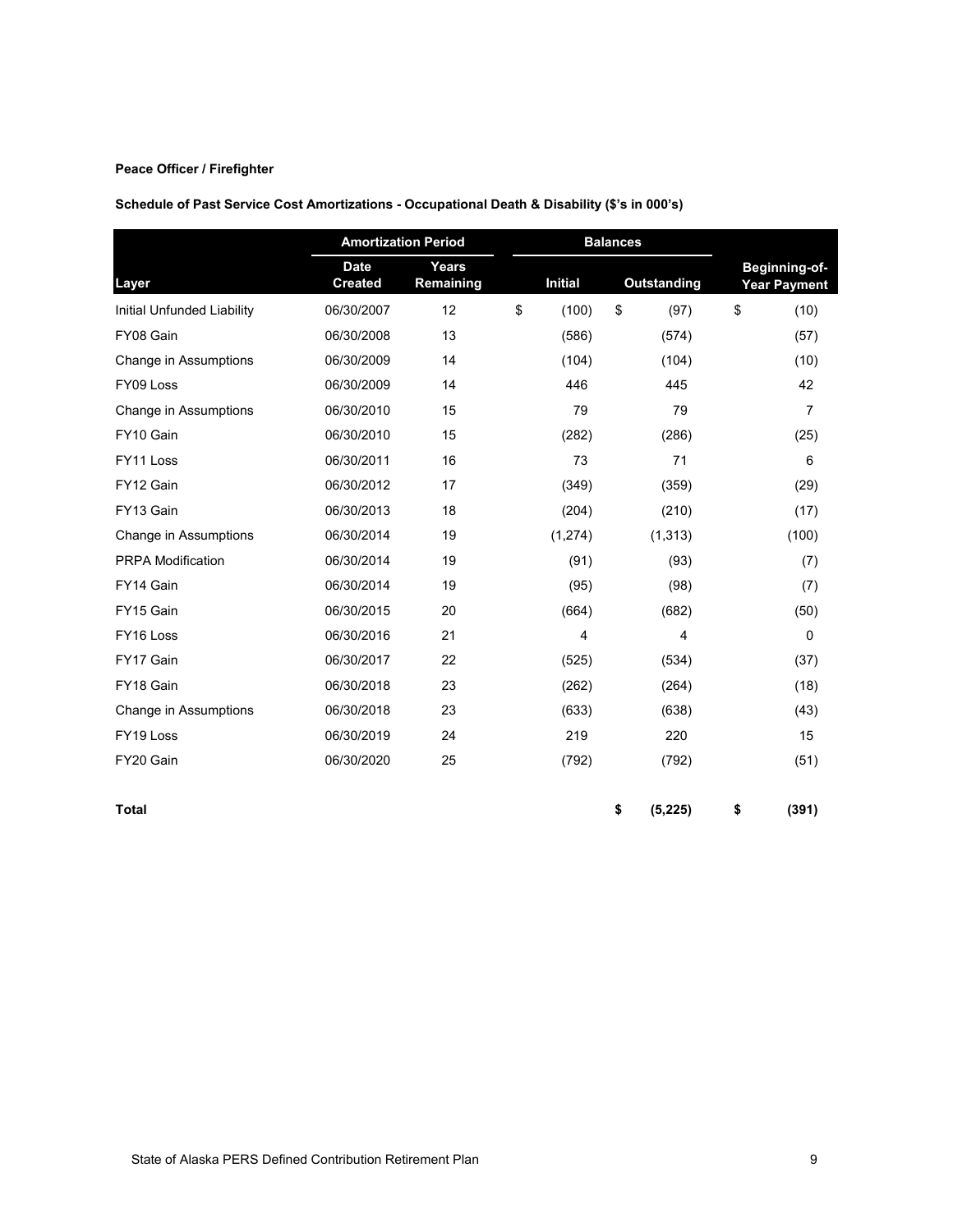#### **Peace Officer / Firefighter**

| Schedule of Past Service Cost Amortizations - Retiree Medical (\$'s in 000's) |  |  |
|-------------------------------------------------------------------------------|--|--|
|                                                                               |  |  |

|                               |                               | <b>Amortization Period</b> |                | <b>Balances</b> |                    |                                      |  |
|-------------------------------|-------------------------------|----------------------------|----------------|-----------------|--------------------|--------------------------------------|--|
| Layer                         | <b>Date</b><br><b>Created</b> | Years<br>Remaining         | <b>Initial</b> |                 | <b>Outstanding</b> | Beginning-of-<br><b>Year Payment</b> |  |
| Initial Unfunded Liability    | 06/30/2007                    | 12                         | \$<br>(21)     | \$              | (23)               | \$<br>(2)                            |  |
| Change in Assumptions         | 06/30/2008                    | 13                         | 17             |                 | 16                 | $\overline{2}$                       |  |
| FY08 Gain                     | 06/30/2008                    | 13                         | (62)           |                 | (61)               | (6)                                  |  |
| Change in Assumptions         | 06/30/2009                    | 14                         | (8)            |                 | (8)                | (1)                                  |  |
| FY09 Gain                     | 06/30/2009                    | 14                         | (38)           |                 | (39)               | (4)                                  |  |
| Change in Assumptions         | 06/30/2010                    | 15                         | 41             |                 | 41                 | 4                                    |  |
| FY10 Gain                     | 06/30/2010                    | 15                         | (46)           |                 | (43)               | (4)                                  |  |
| FY11 Loss                     | 06/30/2011                    | 16                         | 70             |                 | 69                 | 6                                    |  |
| Change in Assumptions         | 06/30/2012                    | 17                         | 3,085          |                 | 3,166              | 259                                  |  |
| FY12 Gain                     | 06/30/2012                    | 17                         | (273)          |                 | (279)              | (23)                                 |  |
| FY13 Loss                     | 06/30/2013                    | 18                         | 880            |                 | 906                | 71                                   |  |
| Change in Assumptions         | 06/30/2014                    | 19                         | (3,034)        |                 | (3, 125)           | (238)                                |  |
| FY14 Loss                     | 06/30/2014                    | 19                         | 1,213          |                 | 1,250              | 95                                   |  |
| FY15 Gain                     | 06/30/2015                    | 20                         | (712)          |                 | (731)              | (54)                                 |  |
| <b>EGWP Gain</b>              | 06/30/2016                    | 21                         | (1,675)        |                 | (1,715)            | (122)                                |  |
| FY16 Loss                     | 06/30/2016                    | 21                         | 1,116          |                 | 1,144              | 82                                   |  |
| Change in Assumptions         | 06/30/2017                    | 22                         | 2,244          |                 | 2,281              | 158                                  |  |
| FY17 Gain                     | 06/30/2017                    | 22                         | (50)           |                 | (52)               | (4)                                  |  |
| FY18 Gain                     | 06/30/2018                    | 23                         | (231)          |                 | (233)              | (16)                                 |  |
| Change in Assumptions/Methods | 06/30/2018                    | 23                         | (649)          |                 | (653)              | (44)                                 |  |
| FY19 Gain                     | 06/30/2019                    | 24                         | (1, 291)       |                 | (1,297)            | (86)                                 |  |
| Change in Assumptions         | 06/30/2020                    | 25                         | 1,116          |                 | 1,116              | 72                                   |  |
| FY20 Gain                     | 06/30/2020                    | 25                         | (1,082)        |                 | (1,082)            | (70)                                 |  |
| <b>Total</b>                  |                               |                            |                | \$              | 648                | \$<br>75                             |  |

State of Alaska PERS Defined Contribution Retirement Plan 10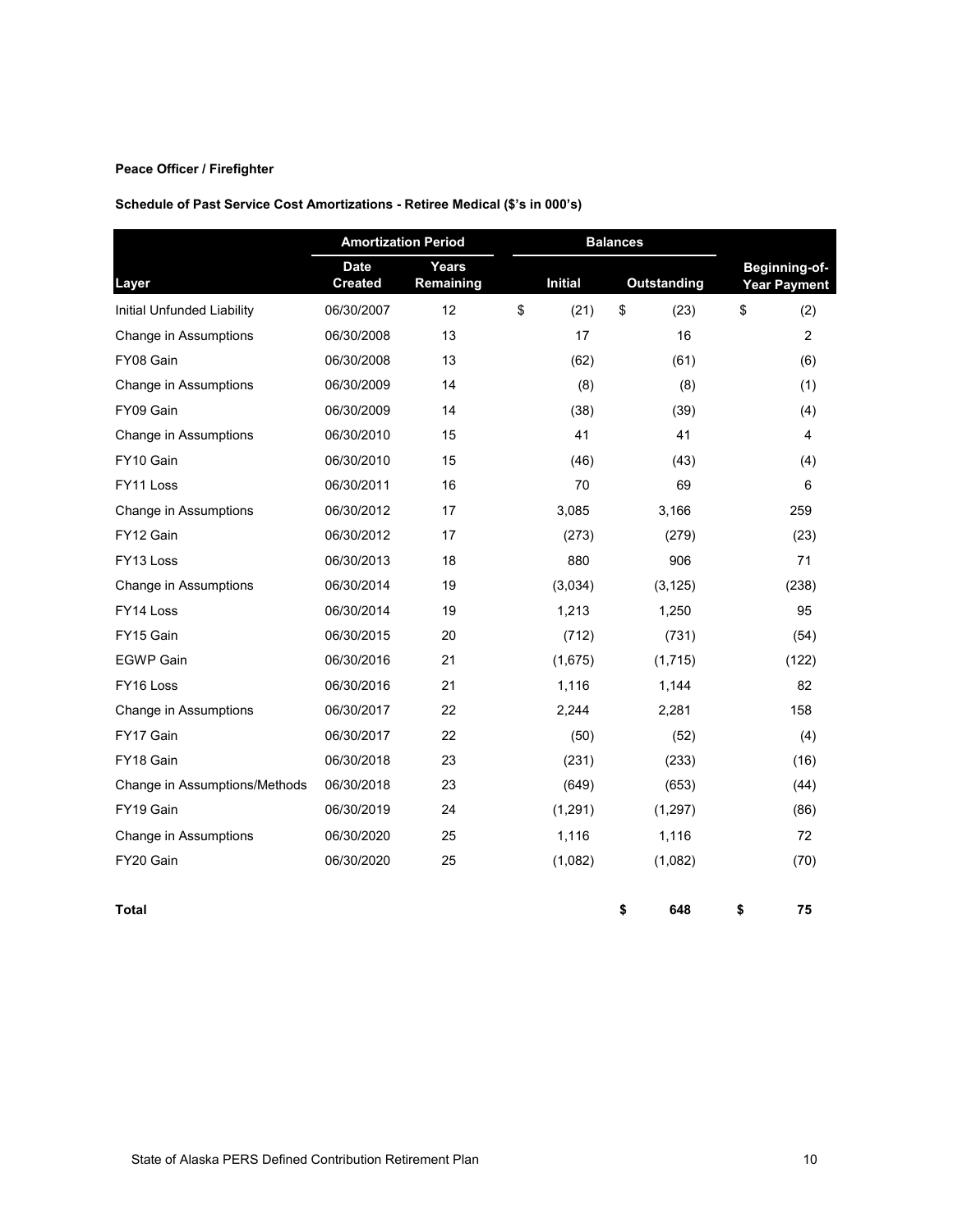#### **Peace Officer / Firefighter**

#### **Schedule of Past Service Cost Amortizations - Total (\$'s in 000's)**

|                               |                               | <b>Amortization Period</b> |                | <b>Balances</b>           |                    |                                      |
|-------------------------------|-------------------------------|----------------------------|----------------|---------------------------|--------------------|--------------------------------------|
| Layer                         | <b>Date</b><br><b>Created</b> | Years<br>Remaining         | <b>Initial</b> |                           | <b>Outstanding</b> | Beginning-of-<br><b>Year Payment</b> |
| Initial Unfunded Liability    | 06/30/2007                    | 12                         | \$<br>(121)    | $\boldsymbol{\mathsf{S}}$ | (120)              | \$<br>(12)                           |
| Change in Assumptions         | 06/30/2008                    | 13                         | 17             |                           | 16                 | $\overline{2}$                       |
| FY08 Gain                     | 06/30/2008                    | 13                         | (648)          |                           | (635)              | (63)                                 |
| Change in Assumptions         | 06/30/2009                    | 14                         | (112)          |                           | (112)              | (11)                                 |
| FY09 Loss                     | 06/30/2009                    | 14                         | 408            |                           | 406                | 38                                   |
| Change in Assumptions         | 06/30/2010                    | 15                         | 120            |                           | 120                | 11                                   |
| FY10 Gain                     | 06/30/2010                    | 15                         | (328)          |                           | (329)              | (29)                                 |
| FY11 Loss                     | 06/30/2011                    | 16                         | 143            |                           | 140                | 12                                   |
| Change in Assumptions         | 06/30/2012                    | 17                         | 3,085          |                           | 3,166              | 259                                  |
| FY12 Gain                     | 06/30/2012                    | 17                         | (622)          |                           | (638)              | (52)                                 |
| FY13 Loss                     | 06/30/2013                    | 18                         | 676            |                           | 696                | 54                                   |
| Change in Assumptions         | 06/30/2014                    | 19                         | (4,308)        |                           | (4, 438)           | (338)                                |
| PRPA Modification             | 06/30/2014                    | 19                         | (91)           |                           | (93)               | (7)                                  |
| FY14 Loss                     | 06/30/2014                    | 19                         | 1,118          |                           | 1,152              | 88                                   |
| FY15 Gain                     | 06/30/2015                    | 20                         | (1,376)        |                           | (1, 413)           | (104)                                |
| <b>EGWP Gain</b>              | 06/30/2016                    | 21                         | (1,675)        |                           | (1,715)            | (122)                                |
| FY16 Loss                     | 06/30/2016                    | 21                         | 1,120          |                           | 1,148              | 82                                   |
| Change in Assumptions         | 06/30/2017                    | 22                         | 2,244          |                           | 2,281              | 158                                  |
| FY17 Gain                     | 06/30/2017                    | 22                         | (575)          |                           | (586)              | (41)                                 |
| FY18 Gain                     | 06/30/2018                    | 23                         | (493)          |                           | (497)              | (34)                                 |
| Change in Assumptions/Methods | 06/30/2018                    | 23                         | (1,282)        |                           | (1,291)            | (87)                                 |
| FY19 Gain                     | 06/30/2019                    | 24                         | (1,072)        |                           | (1,077)            | (71)                                 |
| Change in Assumptions         | 06/30/2020                    | 25                         | 1,116          |                           | 1,116              | 72                                   |
| FY20 Gain                     | 06/30/2020                    | 25                         | (1,874)        |                           | (1,874)            | (121)                                |
| Total                         |                               |                            |                | \$                        | (4, 577)           | \$<br>(316)                          |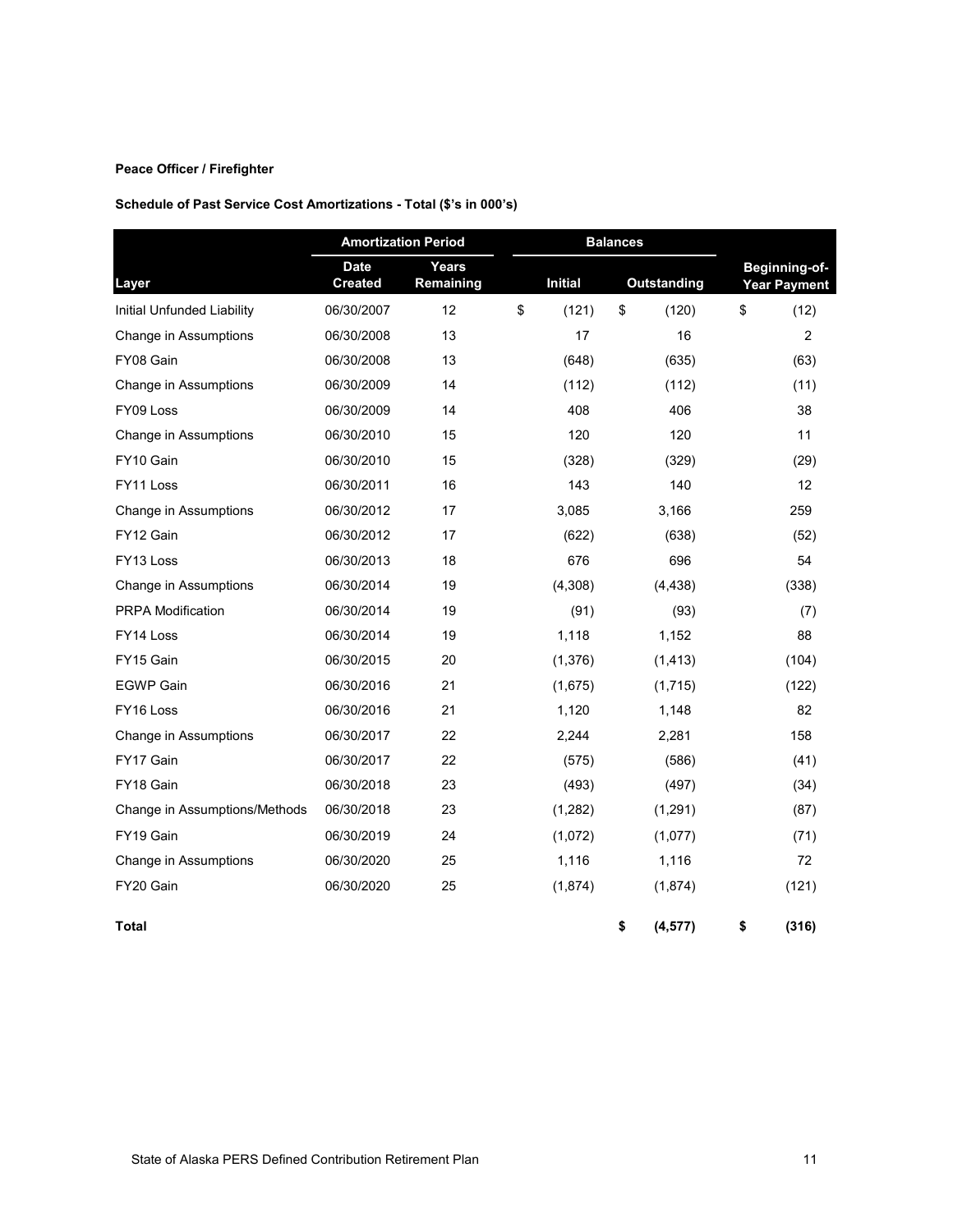## Section 1.2: Actuarial Contributions as of June 30, 2020 for FY23 (\$'s in 000's)

#### **Others**

| <b>Normal Cost Rate</b>                                                           |    | <b>Occupational</b><br>Death &<br><b>Disability</b> | <b>Retiree</b><br><b>Medical</b> | Total           |  |  |
|-----------------------------------------------------------------------------------|----|-----------------------------------------------------|----------------------------------|-----------------|--|--|
| 1. Total Normal Cost                                                              | \$ | 3,754                                               | \$<br>13,412                     | \$<br>17,166    |  |  |
| 2. DCR Plan Rate Payroll Projected for FY21                                       |    | 1,239,703                                           | 1,239,703                        | 1,239,703       |  |  |
| 3. Employer Normal Cost Rate, $(1) \div (2)$                                      |    | 0.30%                                               | 1.08%                            | 1.38%           |  |  |
| <b>Past Service Rate</b>                                                          |    |                                                     |                                  |                 |  |  |
| 1. Actuarial Accrued Liability                                                    | \$ | 2,616                                               | \$<br>134,287                    | \$<br>136,903   |  |  |
| 2. Valuation Assets                                                               |    | 29,786                                              | 128,981                          | 158,767         |  |  |
| 3. Unfunded Actuarial Accrued Liability, (1) - (2)                                | \$ | (27, 170)                                           | \$<br>5,306                      | \$<br>(21, 864) |  |  |
| 4. Funded Ratio based on Valuation Assets                                         |    | 1,138.6%                                            | 96.0%                            | 116.0%          |  |  |
| 5. Past Service Cost Amortization Payment                                         |    | (1,994)                                             | 675                              | (1,319)         |  |  |
| 6. DCR Plan Rate Payroll Projected for FY21                                       |    | 1,239,703                                           | 1,239,703                        | 1,239,703       |  |  |
| 7. Past Service Cost Rate, $(5) \div (6)$                                         |    | (0.16%)                                             | 0.05%                            | $(0.11\%)$      |  |  |
| <b>Total Employer Contribution Rate, not less than</b><br><b>Normal Cost Rate</b> |    | 0.30%                                               | 1.13%                            | 1.43%           |  |  |

The table below shows the total employer contribution rate based on total DB and DCR Plan payroll for informational purposes.

| <b>Total Employer Contribution Rate as Percent</b><br>of Total Payroll            | <b>Occupational</b><br>Death &<br><b>Disability</b> | <b>Retiree</b><br><b>Medical</b> |              |  |
|-----------------------------------------------------------------------------------|-----------------------------------------------------|----------------------------------|--------------|--|
| 1. Total Normal Cost                                                              | \$<br>3.754                                         | \$<br>13.412                     | \$<br>17.166 |  |
| 2. Total DB and DCR Plan Rate Payroll Projected<br>for FY21                       | 2,010,209                                           | 2,010,209                        | 2,010,209    |  |
| 3. Employer Normal Cost Rate, $(1) \div (2)$                                      | 0.19%                                               | 0.66%                            | 0.85%        |  |
| 4. Past Service Cost Amortization Payment                                         | (1,994)                                             | 675                              | (1,319)      |  |
| 5. Past Service Cost Rate, $(4) \div (2)$                                         | $(0.10\%)$                                          | 0.03%                            | $(0.07\%)$   |  |
| <b>Total Employer Contribution Rate, not less than</b><br><b>Normal Cost Rate</b> | 0.19%                                               | 0.69%                            | 0.88%        |  |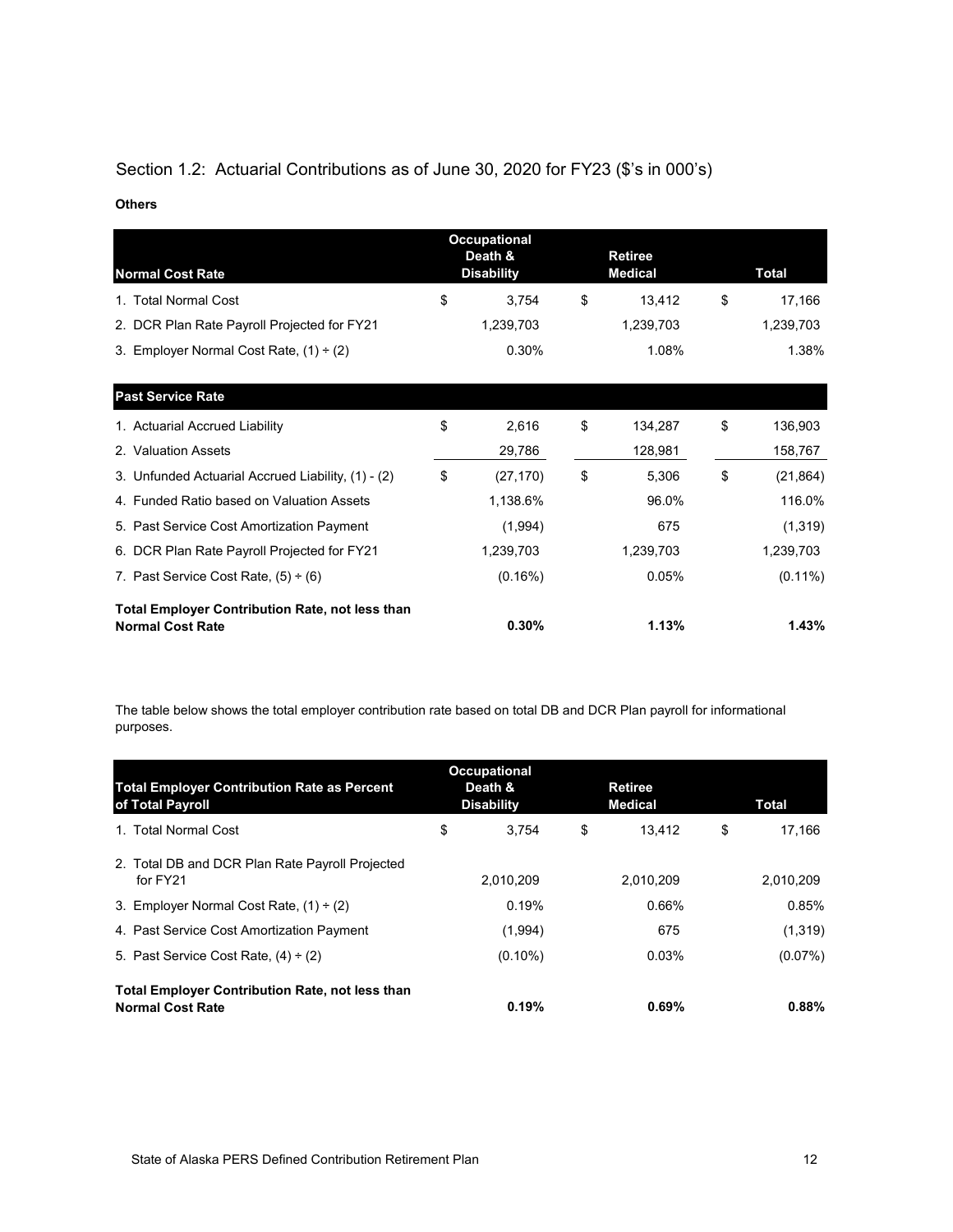#### **Others**

| Schedule of Past Service Cost Amortizations - Occupational Death & Disability (\$'s in 000's) |  |  |
|-----------------------------------------------------------------------------------------------|--|--|
|-----------------------------------------------------------------------------------------------|--|--|

|                            | <b>Amortization Period</b>    |                    | <b>Balances</b> |                 |                                      |
|----------------------------|-------------------------------|--------------------|-----------------|-----------------|--------------------------------------|
| Layer                      | <b>Date</b><br><b>Created</b> | Years<br>Remaining | <b>Initial</b>  | Outstanding     | Beginning-of-<br><b>Year Payment</b> |
| Initial Unfunded Liability | 06/30/2007                    | 12                 | \$<br>(40)      | \$<br>(39)      | \$<br>(4)                            |
| FY08 Gain                  | 06/30/2008                    | 13                 | (318)           | (313)           | (31)                                 |
| Change in Assumptions      | 06/30/2009                    | 14                 | (92)            | (91)            | (8)                                  |
| FY09 Gain                  | 06/30/2009                    | 14                 | (1,924)         | (1, 917)        | (180)                                |
| Change in Assumptions      | 06/30/2010                    | 15                 | 24              | 25              | $\overline{2}$                       |
| FY10 Gain                  | 06/30/2010                    | 15                 | (994)           | (1,004)         | (90)                                 |
| FY11 Gain                  | 06/30/2011                    | 16                 | (1, 184)        | (1,204)         | (103)                                |
| FY12 Gain                  | 06/30/2012                    | 17                 | (1,233)         | (1,264)         | (104)                                |
| FY13 Gain                  | 06/30/2013                    | 18                 | (779)           | (802)           | (63)                                 |
| Change in Assumptions      | 06/30/2014                    | 19                 | (51)            | (52)            | (4)                                  |
| <b>PRPA Modification</b>   | 06/30/2014                    | 19                 | (27)            | (28)            | (2)                                  |
| FY14 Gain                  | 06/30/2014                    | 19                 | (2,003)         | (2,061)         | (157)                                |
| FY15 Gain                  | 06/30/2015                    | 20                 | (1,850)         | (1,900)         | (140)                                |
| FY16 Gain                  | 06/30/2016                    | 21                 | (2,361)         | (2, 416)        | (172)                                |
| FY17 Gain                  | 06/30/2017                    | 22                 | (2,377)         | (2, 415)        | (168)                                |
| FY18 Gain                  | 06/30/2018                    | 23                 | (2,590)         | (2,609)         | (176)                                |
| Change in Assumptions      | 06/30/2018                    | 23                 | (272)           | (275)           | (19)                                 |
| FY19 Gain                  | 06/30/2019                    | 24                 | (3,984)         | (4,002)         | (265)                                |
| FY20 Gain                  | 06/30/2020                    | 25                 | (4,803)         | (4,803)         | (310)                                |
| <b>Total</b>               |                               |                    |                 | \$<br>(27, 170) | \$<br>(1,994)                        |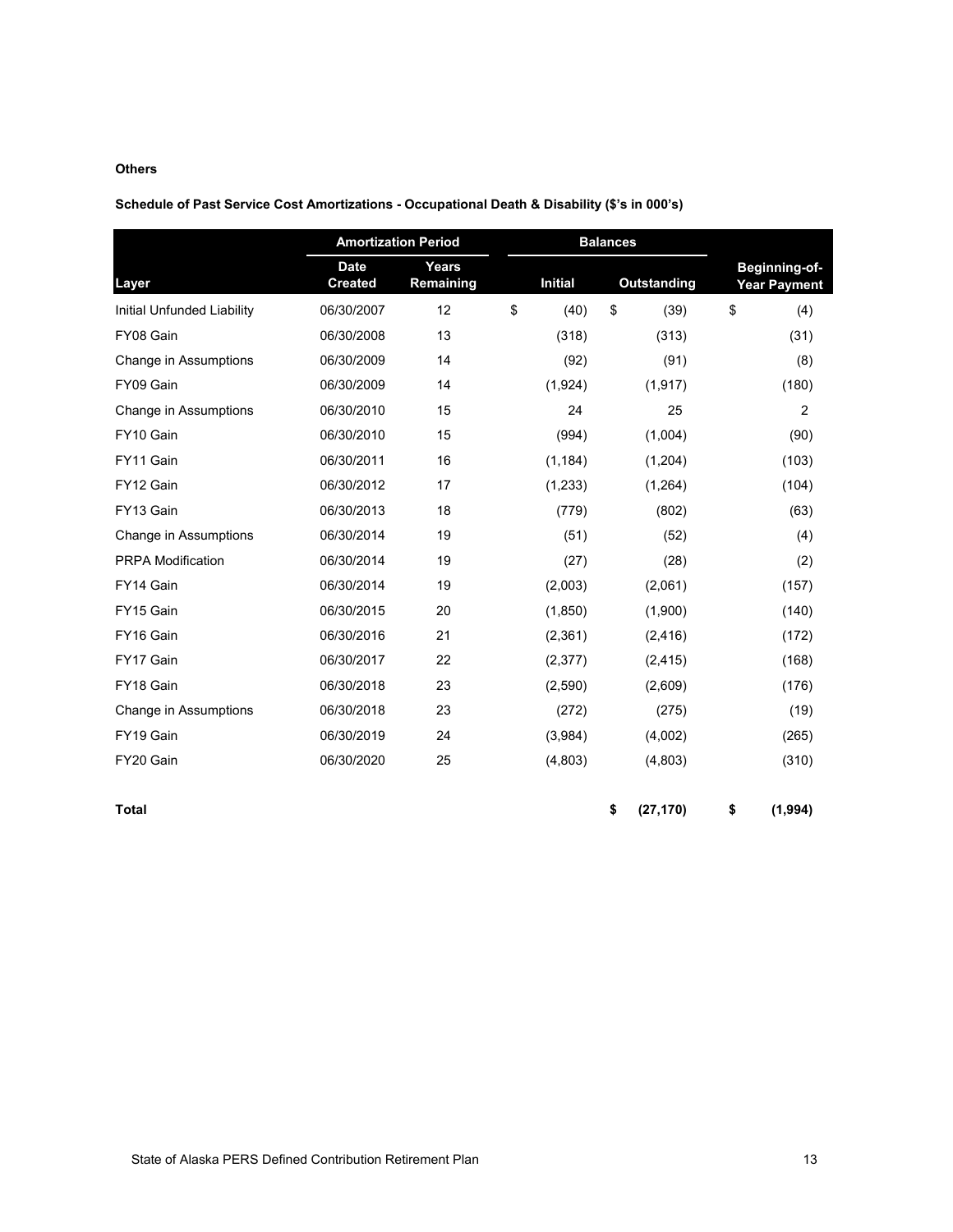#### **Others**

#### **Schedule of Past Service Cost Amortizations - Retiree Medical (\$'s in 000's)**

|                               |                               | <b>Amortization Period</b> |                | <b>Balances</b> |                    |    |                                      |  |
|-------------------------------|-------------------------------|----------------------------|----------------|-----------------|--------------------|----|--------------------------------------|--|
| Layer                         | <b>Date</b><br><b>Created</b> | <b>Years</b><br>Remaining  | <b>Initial</b> |                 | <b>Outstanding</b> |    | Beginning-of-<br><b>Year Payment</b> |  |
| Initial Unfunded Liability    | 06/30/2007                    | 12                         | \$<br>(335)    | $\mathfrak{s}$  | (321)              | \$ | (34)                                 |  |
| Change in Assumptions         | 06/30/2008                    | 13                         | 165            |                 | 162                |    | 16                                   |  |
| FY08 Gain                     | 06/30/2008                    | 13                         | (702)          |                 | (686)              |    | (68)                                 |  |
| Change in Assumptions         | 06/30/2009                    | 14                         | (122)          |                 | (121)              |    | (11)                                 |  |
| FY09 Gain                     | 06/30/2009                    | 14                         | (438)          |                 | (436)              |    | (40)                                 |  |
| Change in Assumptions         | 06/30/2010                    | 15                         | (572)          |                 | (577)              |    | (52)                                 |  |
| FY10 Loss                     | 06/30/2010                    | 15                         | 579            |                 | 580                |    | 52                                   |  |
| FY11 Loss                     | 06/30/2011                    | 16                         | 820            |                 | 838                |    | 71                                   |  |
| Change in Assumptions         | 06/30/2012                    | 17                         | 25,180         |                 | 25,838             |    | 2,113                                |  |
| FY12 Loss                     | 06/30/2012                    | 17                         | 1,451          |                 | 1,487              |    | 122                                  |  |
| FY13 Loss                     | 06/30/2013                    | 18                         | 9,974          |                 | 10,270             |    | 809                                  |  |
| Change in Assumptions         | 06/30/2014                    | 19                         | (21, 822)      |                 | (22, 478)          |    | (1,708)                              |  |
| FY14 Loss                     | 06/30/2014                    | 19                         | 7,002          |                 | 7,213              |    | 548                                  |  |
| FY15 Gain                     | 06/30/2015                    | 20                         | (8,726)        |                 | (8,970)            |    | (660)                                |  |
| <b>EGWP Gain</b>              | 06/30/2016                    | 21                         | (17, 884)      |                 | (18, 293)          |    | (1,307)                              |  |
| FY16 Loss                     | 06/30/2016                    | 21                         | 10,367         |                 | 10,603             |    | 757                                  |  |
| Change in Assumptions         | 06/30/2017                    | 22                         | 21,288         |                 | 21,631             |    | 1,503                                |  |
| FY17 Gain                     | 06/30/2017                    | 22                         | (1,658)        |                 | (1,684)            |    | (117)                                |  |
| FY18 Loss                     | 06/30/2018                    | 23                         | 118            |                 | 119                |    | 8                                    |  |
| Change in Assumptions/Methods | 06/30/2018                    | 23                         | (8,993)        |                 | (9,060)            |    | (613)                                |  |
| FY19 Gain                     | 06/30/2019                    | 24                         | (10, 841)      |                 | (10, 890)          |    | (719)                                |  |
| Change in Assumptions         | 06/30/2020                    | 25                         | 6,369          |                 | 6,369              |    | 411                                  |  |
| FY20 Gain                     | 06/30/2020                    | 25                         | (6, 288)       |                 | (6, 288)           |    | (406)                                |  |
| <b>Total</b>                  |                               |                            |                | \$              | 5,306              | \$ | 675                                  |  |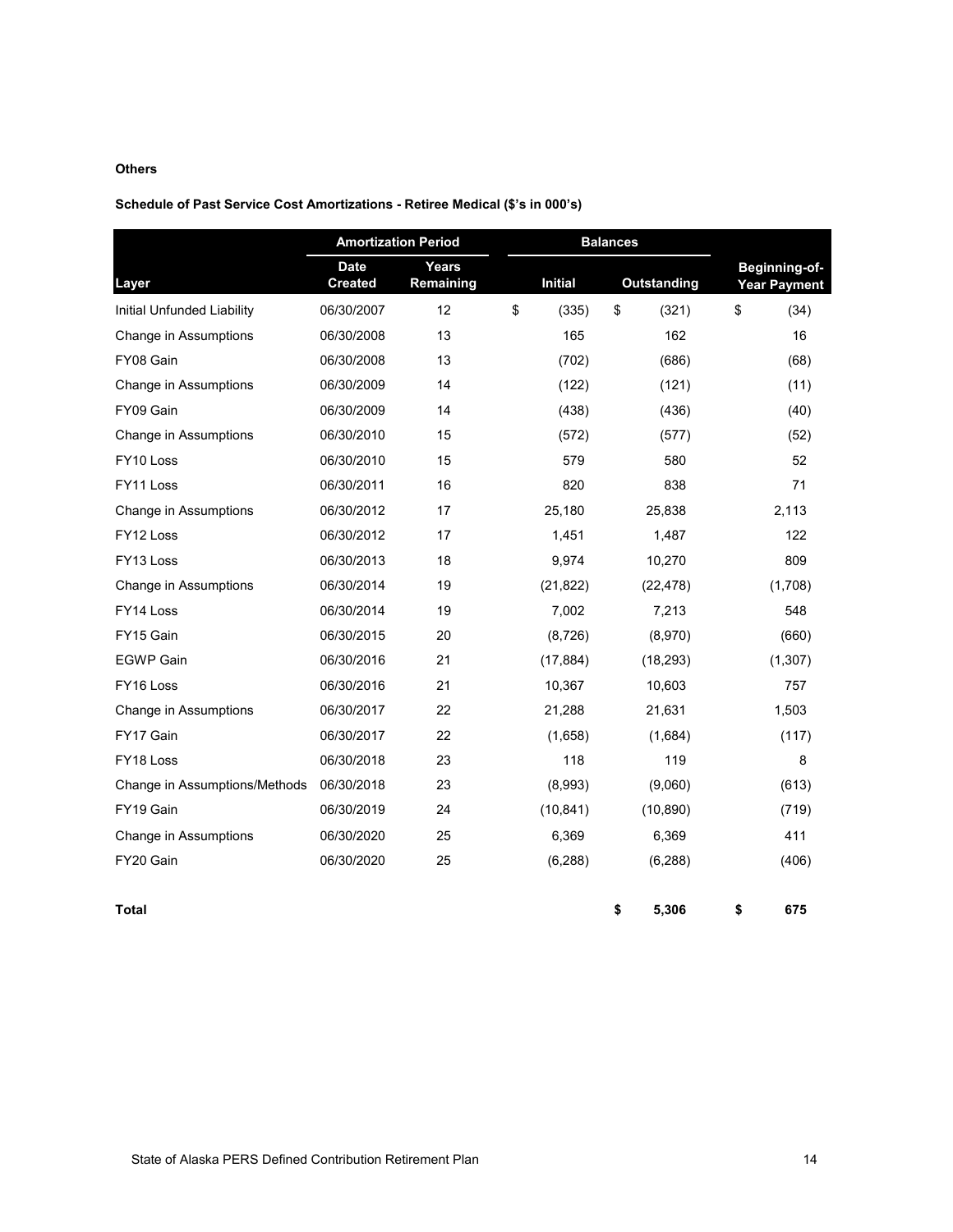#### **Others**

#### **Schedule of Past Service Cost Amortizations - Total (\$'s in 000's)**

|                               |                               | <b>Amortization Period</b> |                | <b>Balances</b> |                    |                                      |
|-------------------------------|-------------------------------|----------------------------|----------------|-----------------|--------------------|--------------------------------------|
| Layer                         | <b>Date</b><br><b>Created</b> | Years<br>Remaining         | <b>Initial</b> |                 | <b>Outstanding</b> | Beginning-of-<br><b>Year Payment</b> |
| Initial Unfunded Liability    | 06/30/2007                    | 12                         | \$<br>(375)    | \$              | (360)              | \$<br>(38)                           |
| Change in Assumptions         | 06/30/2008                    | 13                         | 165            |                 | 162                | 16                                   |
| FY08 Gain                     | 06/30/2008                    | 13                         | (1,020)        |                 | (999)              | (99)                                 |
| Change in Assumptions         | 06/30/2009                    | 14                         | (214)          |                 | (212)              | (19)                                 |
| FY09 Gain                     | 06/30/2009                    | 14                         | (2,362)        |                 | (2,353)            | (220)                                |
| Change in Assumptions         | 06/30/2010                    | 15                         | (548)          |                 | (552)              | (50)                                 |
| FY10 Gain                     | 06/30/2010                    | 15                         | (415)          |                 | (424)              | (38)                                 |
| FY11 Gain                     | 06/30/2011                    | 16                         | (364)          |                 | (366)              | (32)                                 |
| Change in Assumptions         | 06/30/2012                    | 17                         | 25,180         |                 | 25,838             | 2,113                                |
| FY12 Loss                     | 06/30/2012                    | 17                         | 218            |                 | 223                | 18                                   |
| FY13 Loss                     | 06/30/2013                    | 18                         | 9,195          |                 | 9,468              | 746                                  |
| Change in Assumptions         | 06/30/2014                    | 19                         | (21, 873)      |                 | (22, 530)          | (1,712)                              |
| PRPA Modification             | 06/30/2014                    | 19                         | (27)           |                 | (28)               | (2)                                  |
| FY14 Loss                     | 06/30/2014                    | 19                         | 4,999          |                 | 5,152              | 391                                  |
| FY15 Gain                     | 06/30/2015                    | 20                         | (10, 576)      |                 | (10, 870)          | (800)                                |
| <b>EGWP Gain</b>              | 06/30/2016                    | 21                         | (17, 884)      |                 | (18, 293)          | (1,307)                              |
| FY16 Loss                     | 06/30/2016                    | 21                         | 8,006          |                 | 8,187              | 585                                  |
| Change in Assumptions         | 06/30/2017                    | 22                         | 21,288         |                 | 21,631             | 1,503                                |
| FY17 Gain                     | 06/30/2017                    | 22                         | (4,035)        |                 | (4,099)            | (285)                                |
| FY18 Gain                     | 06/30/2018                    | 23                         | (2, 472)       |                 | (2,490)            | (168)                                |
| Change in Assumptions/Methods | 06/30/2018                    | 23                         | (9,265)        |                 | (9,335)            | (632)                                |
| FY19 Gain                     | 06/30/2019                    | 24                         | (14, 825)      |                 | (14, 892)          | (984)                                |
| Change in Assumptions         | 06/30/2020                    | 25                         | 6,369          |                 | 6,369              | 411                                  |
| FY20 Gain                     | 06/30/2020                    | 25                         | (11,091)       |                 | (11,091)           | (716)                                |
| Total                         |                               |                            |                | \$              | (21, 864)          | \$<br>(1, 319)                       |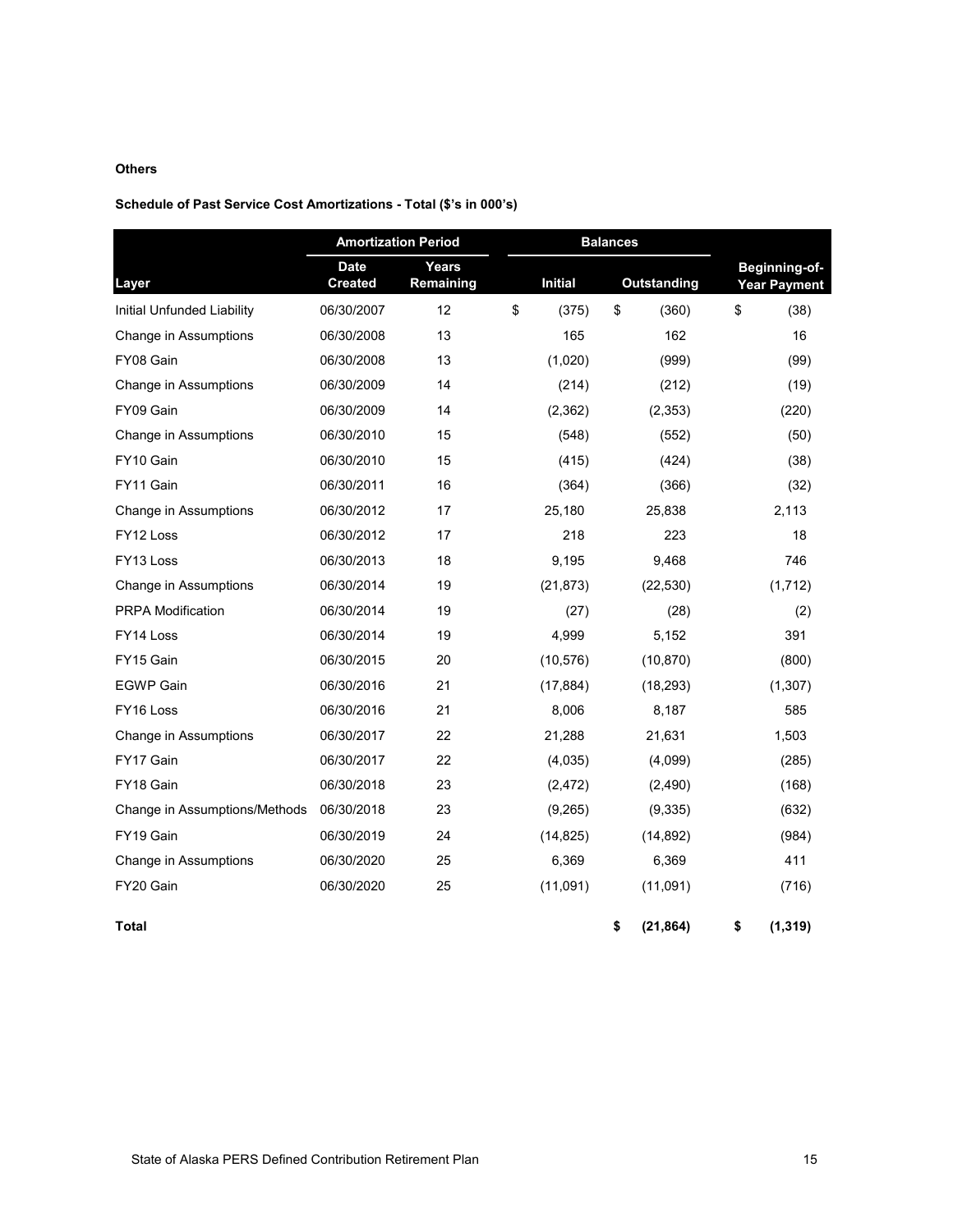## Section 1.2: Actuarial Contributions as of June 30, 2020 for FY23 (\$'s in 000's)

#### **All Members**

| <b>Normal Cost Rate</b>                                                           |    | <b>Occupational</b><br>Death &<br><b>Disability</b> | <b>Retiree</b><br><b>Medical</b> | Total     |    |            |
|-----------------------------------------------------------------------------------|----|-----------------------------------------------------|----------------------------------|-----------|----|------------|
| 1. Total Normal Cost                                                              | \$ | 5,134                                               | \$                               | 15,182    | \$ | 20,316     |
| 2. DCR Plan Rate Payroll Projected for FY21                                       |    | 1,443,017                                           |                                  | 1,443,017 |    | 1,443,017  |
| 3. Employer Normal Cost Rate, $(1) \div (2)$                                      |    | 0.36%                                               |                                  | 1.05%     |    | 1.41%      |
| <b>Past Service Rate</b>                                                          |    |                                                     |                                  |           |    |            |
| 1. Actuarial Accrued Liability                                                    | \$ | 10,634                                              | \$                               | 150,701   | \$ | 161,335    |
| 2. Valuation Assets                                                               |    | 43,029                                              |                                  | 144,747   |    | 187,776    |
| 3. Unfunded Actuarial Accrued Liability, (1) - (2)                                | \$ | (32, 395)                                           | \$                               | 5,954     | \$ | (26, 441)  |
| 4. Funded Ratio based on Valuation Assets                                         |    | 404.6%                                              |                                  | 96.0%     |    | 116.4%     |
| 5. Past Service Cost Amortization Payment                                         |    | (2,385)                                             |                                  | 750       |    | (1,635)    |
| 6. DCR Plan Rate Payroll Projected for FY21                                       |    | 1,443,017                                           |                                  | 1,443,017 |    | 1,443,017  |
| 7. Past Service Cost Rate, $(5) \div (6)$                                         |    | $(0.17\%)$                                          |                                  | 0.05%     |    | $(0.12\%)$ |
| <b>Total Employer Contribution Rate, not less than</b><br><b>Normal Cost Rate</b> |    | 0.36%                                               |                                  | 1.10%     |    | 1.46%      |

The table below shows the total employer contribution rate based on total DB and DCR Plan payroll for informational purposes.

| <b>Total Employer Contribution Rate as Percent</b><br>of Total Payroll            | <b>Occupational</b><br>Death &<br><b>Disability</b> | <b>Retiree</b><br><b>Medical</b> |              | Total      |
|-----------------------------------------------------------------------------------|-----------------------------------------------------|----------------------------------|--------------|------------|
| 1. Total Normal Cost                                                              | \$<br>5.134                                         | \$                               | \$<br>15.182 | 20.316     |
| 2. Total DB and DCR Plan Rate Payroll Projected<br>for FY21                       | 2,373,078                                           | 2,373,078                        |              | 2,373,078  |
| 3. Employer Normal Cost Rate, $(1) \div (2)$                                      | 0.22%                                               |                                  | 0.64%        | 0.86%      |
| 4. Past Service Cost Amortization Payment                                         | (2,385)                                             |                                  | 750          | (1,635)    |
| 5. Past Service Cost Rate, $(4) \div (2)$                                         | $(0.10\%)$                                          |                                  | 0.03%        | $(0.07\%)$ |
| <b>Total Employer Contribution Rate, not less than</b><br><b>Normal Cost Rate</b> | 0.22%                                               |                                  | 0.67%        | 0.89%      |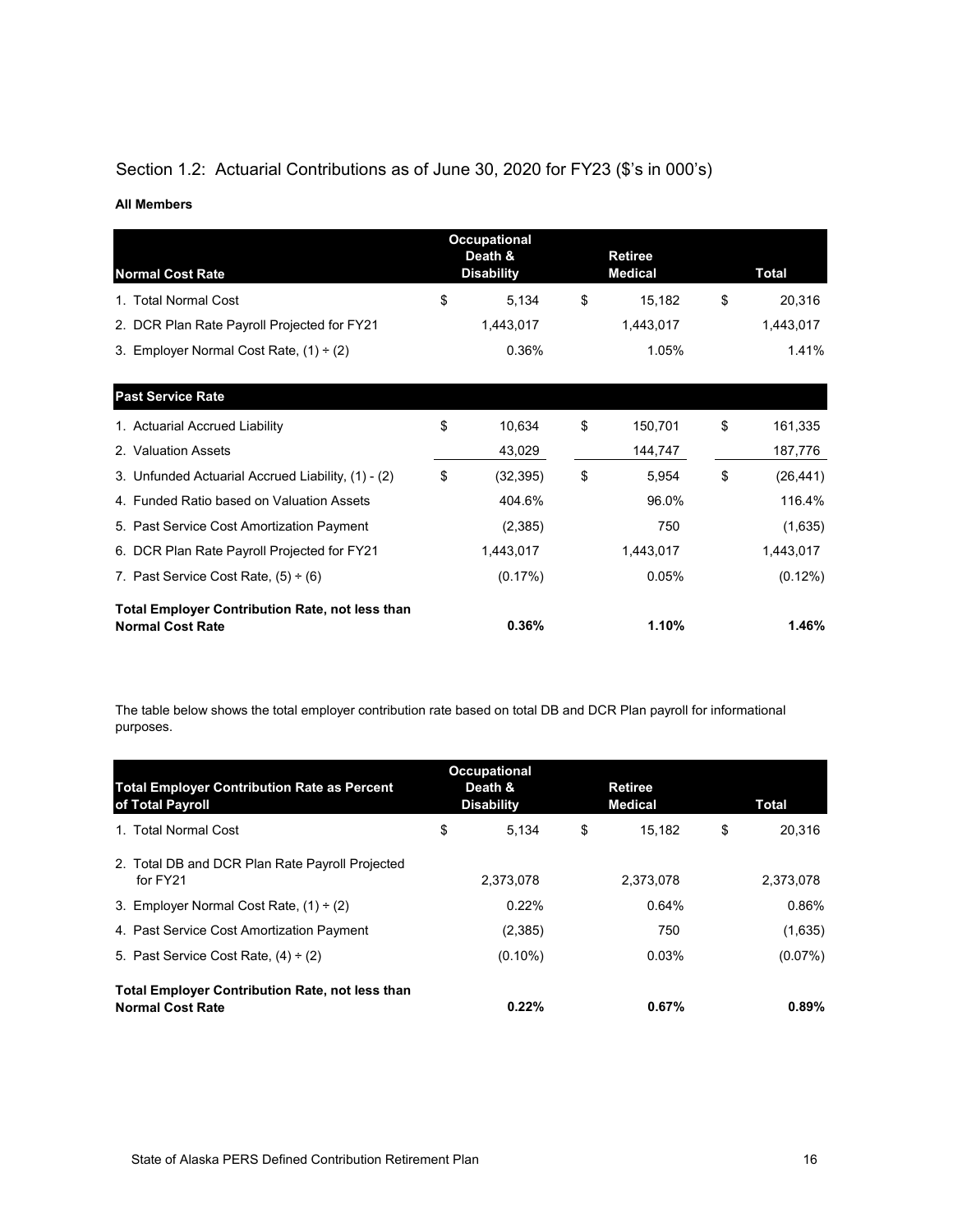#### **All Members**

**Schedule of Past Service Cost Amortizations - Occupational Death & Disability (\$'s in 000's)**

|                            |                               | <b>Amortization Period</b> |    |                |    | <b>Balances</b>    |    |                                      |  |
|----------------------------|-------------------------------|----------------------------|----|----------------|----|--------------------|----|--------------------------------------|--|
| Layer                      | <b>Date</b><br><b>Created</b> | <b>Years</b><br>Remaining  |    | <b>Initial</b> |    | <b>Outstanding</b> |    | Beginning-of-<br><b>Year Payment</b> |  |
| Initial Unfunded Liability | 06/30/2007                    | 12                         | \$ | (140)          | \$ | (136)              | \$ | (14)                                 |  |
| FY08 Gain                  | 06/30/2008                    | 13                         |    | (904)          |    | (887)              |    | (88)                                 |  |
| Change in Assumptions      | 06/30/2009                    | 14                         |    | (196)          |    | (195)              |    | (18)                                 |  |
| FY09 Gain                  | 06/30/2009                    | 14                         |    | (1, 478)       |    | (1, 472)           |    | (138)                                |  |
| Change in Assumptions      | 06/30/2010                    | 15                         |    | 103            |    | 104                |    | 9                                    |  |
| FY10 Gain                  | 06/30/2010                    | 15                         |    | (1,276)        |    | (1, 290)           |    | (115)                                |  |
| FY11 Gain                  | 06/30/2011                    | 16                         |    | (1, 111)       |    | (1, 133)           |    | (97)                                 |  |
| FY12 Gain                  | 06/30/2012                    | 17                         |    | (1,582)        |    | (1,623)            |    | (133)                                |  |
| FY13 Gain                  | 06/30/2013                    | 18                         |    | (983)          |    | (1,012)            |    | (80)                                 |  |
| Change in Assumptions      | 06/30/2014                    | 19                         |    | (1, 325)       |    | (1,365)            |    | (104)                                |  |
| <b>PRPA Modification</b>   | 06/30/2014                    | 19                         |    | (118)          |    | (121)              |    | (9)                                  |  |
| FY14 Gain                  | 06/30/2014                    | 19                         |    | (2,098)        |    | (2, 159)           |    | (164)                                |  |
| FY15 Gain                  | 06/30/2015                    | 20                         |    | (2, 514)       |    | (2,582)            |    | (190)                                |  |
| FY16 Gain                  | 06/30/2016                    | 21                         |    | (2,357)        |    | (2, 412)           |    | (172)                                |  |
| FY17 Gain                  | 06/30/2017                    | 22                         |    | (2,902)        |    | (2,949)            |    | (205)                                |  |
| FY18 Gain                  | 06/30/2018                    | 23                         |    | (2,852)        |    | (2,873)            |    | (194)                                |  |
| Change in Assumptions      | 06/30/2018                    | 23                         |    | (905)          |    | (913)              |    | (62)                                 |  |
| FY19 Gain                  | 06/30/2019                    | 24                         |    | (3,765)        |    | (3,782)            |    | (250)                                |  |
| FY20 Gain                  | 06/30/2020                    | 25                         |    | (5,595)        |    | (5, 595)           |    | (361)                                |  |
| Total                      |                               |                            |    |                | \$ | (32, 395)          | \$ | (2, 385)                             |  |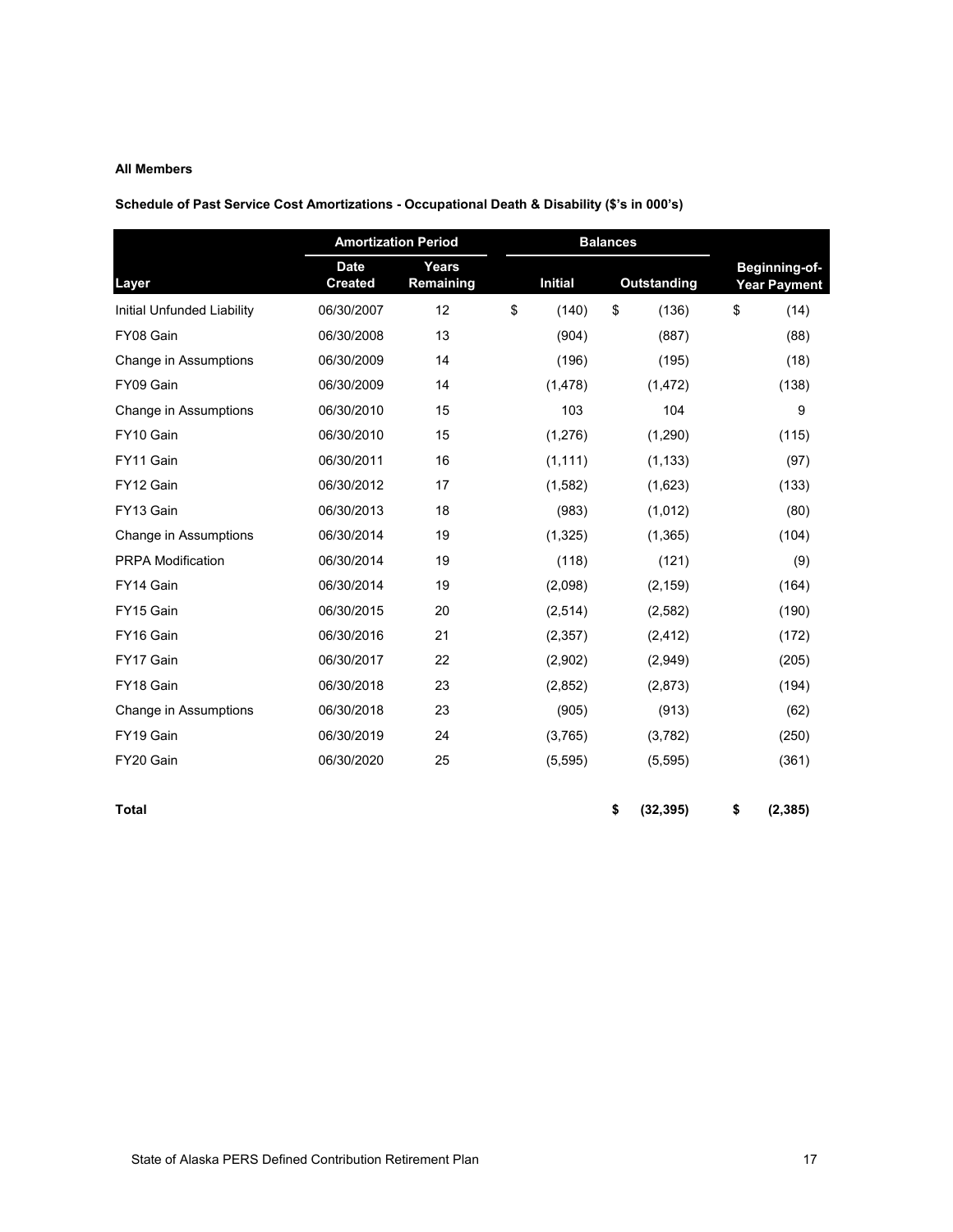#### **All Members**

#### **Schedule of Past Service Cost Amortizations - Retiree Medical (\$'s in 000's)**

|                               |                               | <b>Amortization Period</b> | <b>Balances</b> |                    |                                      |
|-------------------------------|-------------------------------|----------------------------|-----------------|--------------------|--------------------------------------|
| Layer                         | <b>Date</b><br><b>Created</b> | <b>Years</b><br>Remaining  | <b>Initial</b>  | <b>Outstanding</b> | Beginning-of-<br><b>Year Payment</b> |
| Initial Unfunded Liability    | 06/30/2007                    | 12                         | \$<br>(356)     | \$<br>(344)        | \$<br>(36)                           |
| Change in Assumptions         | 06/30/2008                    | 13                         | 182             | 178                | 18                                   |
| FY08 Gain                     | 06/30/2008                    | 13                         | (764)           | (747)              | (74)                                 |
| Change in Assumptions         | 06/30/2009                    | 14                         | (130)           | (129)              | (12)                                 |
| FY09 Gain                     | 06/30/2009                    | 14                         | (476)           | (475)              | (44)                                 |
| Change in Assumptions         | 06/30/2010                    | 15                         | (531)           | (536)              | (48)                                 |
| FY <sub>10</sub> Loss         | 06/30/2010                    | 15                         | 533             | 537                | 48                                   |
| FY11 Loss                     | 06/30/2011                    | 16                         | 890             | 907                | 77                                   |
| Change in Assumptions         | 06/30/2012                    | 17                         | 28,265          | 29,004             | 2,372                                |
| FY <sub>12</sub> Loss         | 06/30/2012                    | 17                         | 1,178           | 1,208              | 99                                   |
| FY13 Loss                     | 06/30/2013                    | 18                         | 10,854          | 11,176             | 880                                  |
| Change in Assumptions         | 06/30/2014                    | 19                         | (24, 856)       | (25,603)           | (1,946)                              |
| FY14 Loss                     | 06/30/2014                    | 19                         | 8,215           | 8,463              | 643                                  |
| FY15 Gain                     | 06/30/2015                    | 20                         | (9, 438)        | (9,701)            | (714)                                |
| <b>EGWP Gain</b>              | 06/30/2016                    | 21                         | (19, 559)       | (20,008)           | (1,429)                              |
| FY16 Loss                     | 06/30/2016                    | 21                         | 11,483          | 11,747             | 839                                  |
| Change in Assumptions         | 06/30/2017                    | 22                         | 23,532          | 23,912             | 1,661                                |
| FY17 Gain                     | 06/30/2017                    | 22                         | (1,708)         | (1,736)            | (121)                                |
| FY18 Gain                     | 06/30/2018                    | 23                         | (113)           | (114)              | (8)                                  |
| Change in Assumptions/Methods | 06/30/2018                    | 23                         | (9,642)         | (9,713)            | (657)                                |
| FY19 Gain                     | 06/30/2019                    | 24                         | (12, 132)       | (12, 187)          | (805)                                |
| Change in Assumptions         | 06/30/2020                    | 25                         | 7,485           | 7,485              | 483                                  |
| FY20 Gain                     | 06/30/2020                    | 25                         | (7, 370)        | (7, 370)           | (476)                                |
| <b>Total</b>                  |                               |                            |                 | \$<br>5,954        | \$<br>750                            |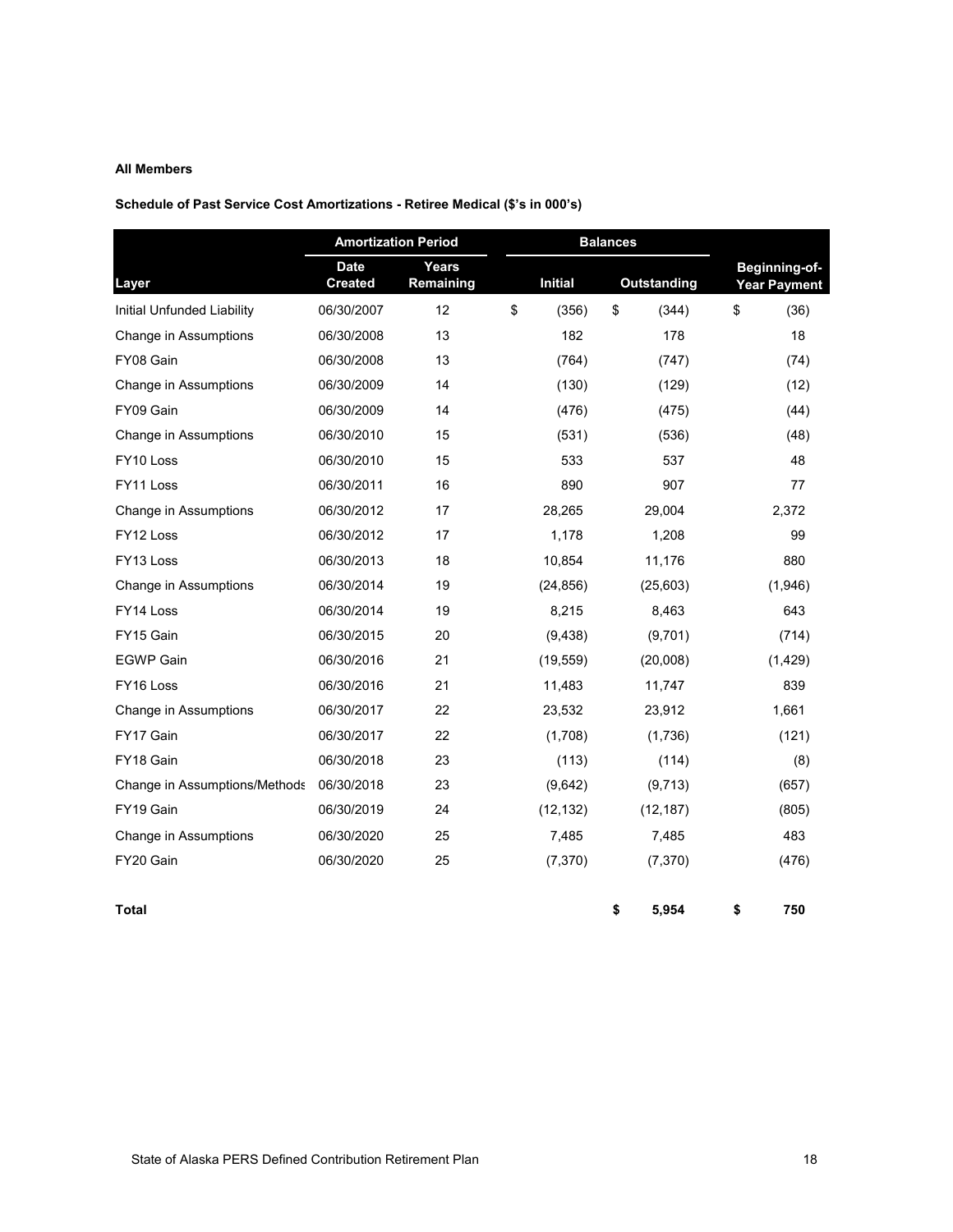#### **All Members**

#### **Schedule of Past Service Cost Amortizations - Total (\$'s in 000's)**

|                               |                        | <b>Amortization Period</b> | <b>Balances</b> |                |                 |    |                                      |
|-------------------------------|------------------------|----------------------------|-----------------|----------------|-----------------|----|--------------------------------------|
| Layer                         | <b>Date</b><br>Created | Years<br>Remaining         |                 | <b>Initial</b> | Outstanding     |    | Beginning-of-<br><b>Year Payment</b> |
| Initial Unfunded Liability    | 06/30/2007             | 12                         | \$              | (496)          | \$<br>(480)     | \$ | (50)                                 |
| Change in Assumptions         | 06/30/2008             | 13                         |                 | 182            | 178             |    | 18                                   |
| FY08 Gain                     | 06/30/2008             | 13                         |                 | (1,668)        | (1,634)         |    | (162)                                |
| Change in Assumptions         | 06/30/2009             | 14                         |                 | (326)          | (324)           |    | (30)                                 |
| FY09 Gain                     | 06/30/2009             | 14                         |                 | (1,954)        | (1,947)         |    | (182)                                |
| Change in Assumptions         | 06/30/2010             | 15                         |                 | (428)          | (432)           |    | (39)                                 |
| FY10 Gain                     | 06/30/2010             | 15                         |                 | (743)          | (753)           |    | (67)                                 |
| FY11 Gain                     | 06/30/2011             | 16                         |                 | (221)          | (226)           |    | (20)                                 |
| Change in Assumptions         | 06/30/2012             | 17                         |                 | 28,265         | 29,004          |    | 2,372                                |
| FY12 Gain                     | 06/30/2012             | 17                         |                 | (404)          | (415)           |    | (34)                                 |
| FY13 Loss                     | 06/30/2013             | 18                         |                 | 9,871          | 10,164          |    | 800                                  |
| Change in Assumptions         | 06/30/2014             | 19                         |                 | (26, 181)      | (26,968)        |    | (2,050)                              |
| PRPA Modification             | 06/30/2014             | 19                         |                 | (118)          | (121)           |    | (9)                                  |
| FY14 Loss                     | 06/30/2014             | 19                         |                 | 6,117          | 6,304           |    | 479                                  |
| FY15 Gain                     | 06/30/2015             | 20                         |                 | (11, 952)      | (12, 283)       |    | (904)                                |
| <b>EGWP Gain</b>              | 06/30/2016             | 21                         |                 | (19, 559)      | (20,008)        |    | (1,429)                              |
| FY16 Loss                     | 06/30/2016             | 21                         |                 | 9,126          | 9,335           |    | 667                                  |
| Change in Assumptions         | 06/30/2017             | 22                         |                 | 23,532         | 23,912          |    | 1,661                                |
| FY17 Gain                     | 06/30/2017             | 22                         |                 | (4,610)        | (4,685)         |    | (326)                                |
| FY18 Gain                     | 06/30/2018             | 23                         |                 | (2,965)        | (2,987)         |    | (202)                                |
| Change in Assumptions/Methods | 06/30/2018             | 23                         |                 | (10, 547)      | (10,626)        |    | (719)                                |
| FY19 Gain                     | 06/30/2019             | 24                         |                 | (15, 897)      | (15,969)        |    | (1,055)                              |
| Change in Assumptions         | 06/30/2020             | 25                         |                 | 7,485          | 7,485           |    | 483                                  |
| FY20 Gain                     | 06/30/2020             | 25                         |                 | (12, 965)      | (12, 965)       |    | (837)                                |
| Total                         |                        |                            |                 |                | \$<br>(26, 441) | \$ | (1,635)                              |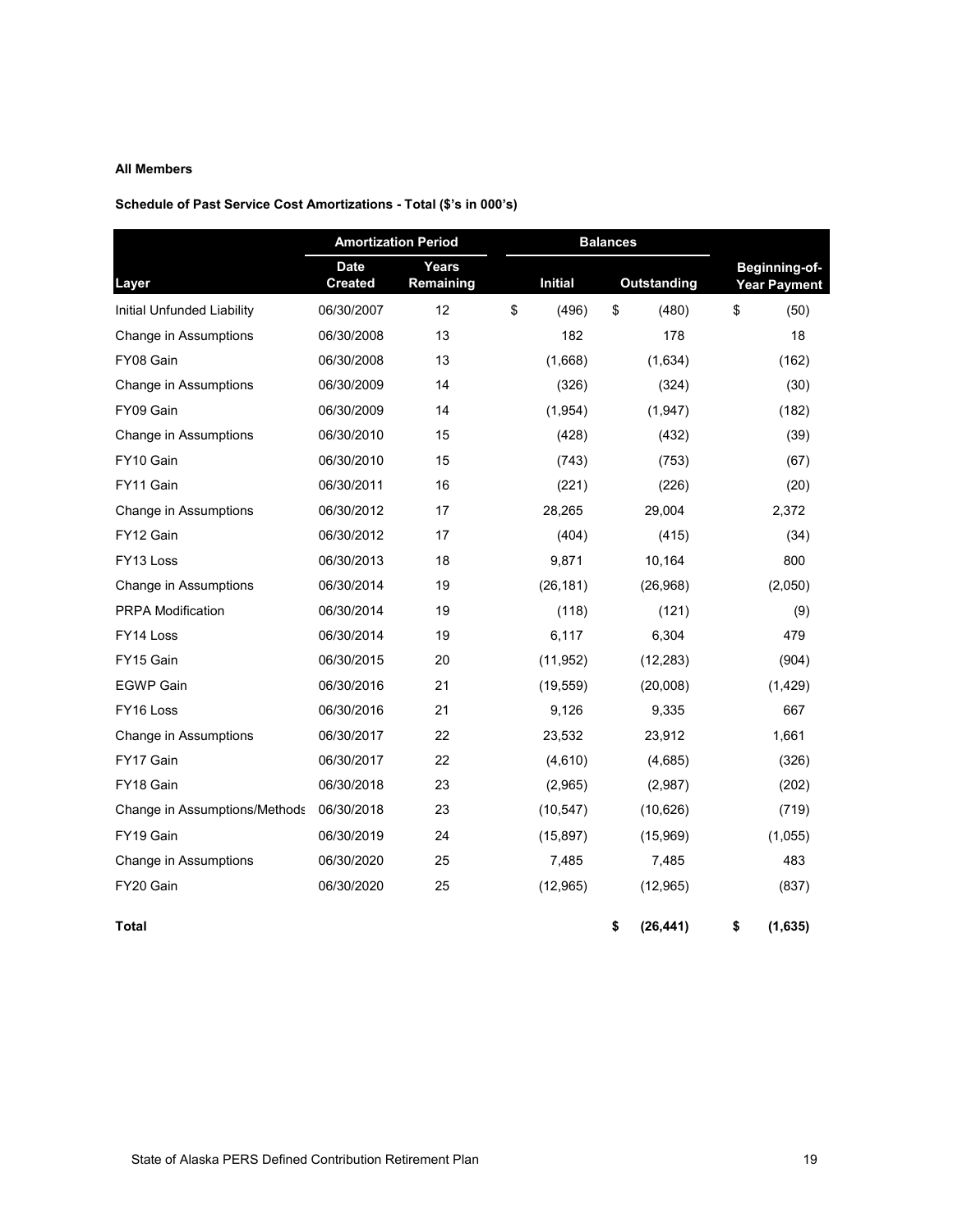|                                                                                                          | <b>Occupational</b><br>Death &<br><b>Disability</b> |        | <b>Retiree</b><br><b>Medical</b> | <b>Total</b>  |
|----------------------------------------------------------------------------------------------------------|-----------------------------------------------------|--------|----------------------------------|---------------|
| 1. Expected Actuarial Accrued Liability                                                                  |                                                     |        |                                  |               |
| a. Actuarial Accrued Liability as of June 30, 2019                                                       | \$                                                  | 9,774  | \$<br>124,946                    | \$<br>134,720 |
| b. Normal Cost                                                                                           |                                                     | 4,808  | 13,747                           | 18,555        |
| c. Interest on (a) and (b) at $7.38\%$                                                                   |                                                     | 1,076  | 10,236                           | 11,312        |
| d. Employer Group Waiver Plan                                                                            |                                                     | 0      | 34                               | 34            |
| e. Benefit Payments                                                                                      |                                                     | (479)  | (69)                             | (548)         |
| f. Interest on (d) and (e) at $7.38\%$ , adjusted for timing                                             |                                                     | (19)   | (1)                              | (20)          |
| g. Assumption/Method Changes                                                                             |                                                     | 0      | 7,485                            | 7,485         |
| h. Expected Actuarial Accrued Liability as of June 30, 2020<br>$(a) + (b) + (c) + (d) + (e) + (f) + (g)$ | \$                                                  | 15,160 | \$<br>156,378                    | \$<br>171,538 |
| 2. Actual Actuarial Accrued Liability as of June 30, 2020                                                |                                                     | 10,634 | 150,701                          | 161,335       |
| 3. Liability Gain/(Loss), (1)(h) - (2)                                                                   | \$                                                  | 4,526  | \$<br>5,677                      | \$<br>10,203  |
| 4. Expected Actuarial Asset Value                                                                        |                                                     |        |                                  |               |
| a. Actuarial Asset Value as of June 30, 2019                                                             | \$                                                  | 36,701 | \$<br>118,783                    | \$<br>155,484 |
| b. Interest on (a) at $7.38\%$                                                                           |                                                     | 2,709  | 8,766                            | 11,475        |
| c. Employer Contributions                                                                                |                                                     | 4,387  | 17,846                           | 22,233        |
| d. Employer Group Waiver Plan                                                                            |                                                     | 0      | 34                               | 34            |
| e. Interest on (c) and (d) at 7.38%, adjusted for timing                                                 |                                                     | 159    | 648                              | 807           |
| f. Benefit Payments                                                                                      |                                                     | (479)  | (69)                             | (548)         |
| g. Administrative Expenses                                                                               |                                                     | 0      | (26)                             | (26)          |
| h. Interest on (f) and (g) at $7.38\%$ , adjusted for timing                                             |                                                     | (19)   | (3)                              | (22)          |
| i. Expected Actuarial Asset Value as of June 30, 2020<br>$(a) + (b) + (c) + (d) + (e) + (f) + (g) + (h)$ | \$                                                  | 43,458 | \$<br>145,979                    | \$<br>189,437 |
| 5. Actuarial Asset Value as of June 30, 2020                                                             |                                                     | 43,029 | 144,747                          | 187,776       |
| 6. Actuarial Asset Gain/(Loss), (5) - (4)(i)                                                             | \$                                                  | (429)  | \$<br>(1,232)                    | \$<br>(1,661) |
| 7. Total Actuarial Gain/(Loss), (3) + (6)                                                                | \$                                                  | 4,097  | \$<br>4,445                      | \$<br>8,542   |
| 8. Contribution Gain/(Loss)                                                                              | \$                                                  | 1,497  | \$<br>2,943                      | \$<br>4,440   |
| 9. Administrative Expense Gain/(Loss)                                                                    | \$                                                  | 1      | \$<br>(18)                       | \$<br>(17)    |
| 10. FY20 Gain/(Loss), (7) + (8) + (9)                                                                    | \$                                                  | 5,595  | \$<br>7,370                      | \$<br>12,965  |

## Section 1.3: Actuarial Gain/(Loss) for FY20 (\$'s in 000's)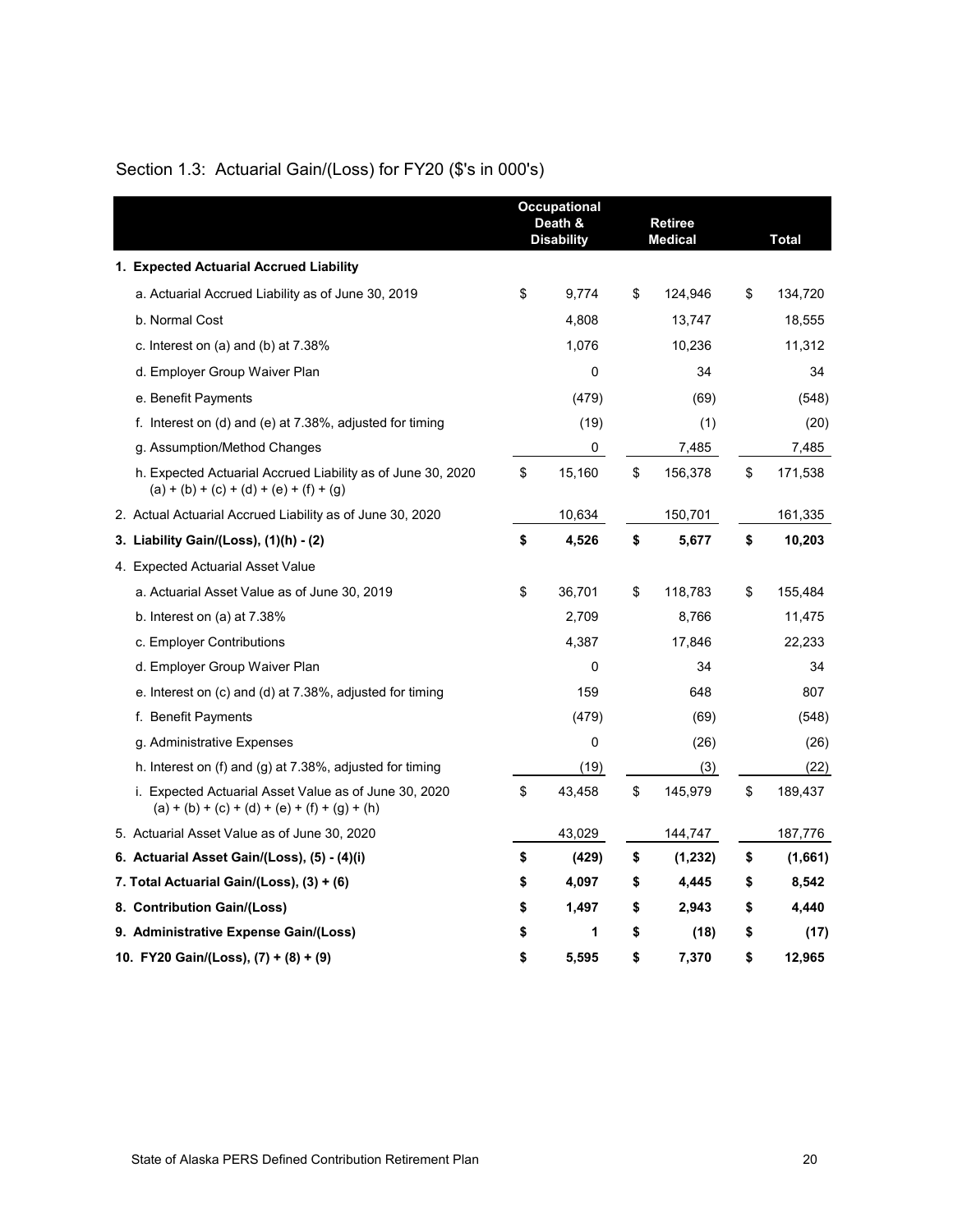| <b>Valuation Date</b> | <b>Total Actuarial</b><br><b>Accrued Liability</b> | <b>Valuation Assets</b> | Assets as a<br><b>Percent of</b><br><b>Actuarial</b><br><b>Accrued Liability</b> | <b>Unfunded</b><br><b>Actuarial</b><br><b>Accrued Liability</b><br>(UAAL) |
|-----------------------|----------------------------------------------------|-------------------------|----------------------------------------------------------------------------------|---------------------------------------------------------------------------|
| June 30, 2007         | \$<br>759                                          | \$<br>1,255             | 165.3%                                                                           | \$<br>(496)                                                               |
| June 30, 2008         | 2,018                                              | 4,007                   | 198.6%                                                                           | (1,989)                                                                   |
| June 30, 2009         | 4,316                                              | 8,613                   | 199.6%                                                                           | (4,297)                                                                   |
| June 30, 2010         | 8,038                                              | 13,568                  | 168.8%                                                                           | (5,530)                                                                   |
| June 30, 2011         | 13,251                                             | 19,058                  | 143.8%                                                                           | (5,807)                                                                   |
| June 30, 2012         | 46,921                                             | 24,915                  | 53.1%                                                                            | 22,006                                                                    |
| June 30, 2013         | 63,885                                             | 31,709                  | 49.6%                                                                            | 32,176                                                                    |
| June 30, 2014         | 53,844                                             | 41,461                  | 77.0%                                                                            | 12,383                                                                    |
| June 30, 2015         | 63,732                                             | 63,202                  | 99.2%                                                                            | 530                                                                       |
| June 30, 2016         | 77,052                                             | 87,027                  | 112.9%                                                                           | (9, 975)                                                                  |
| June 30, 2017         | 117,243                                            | 108,503                 | 92.5%                                                                            | 8,740                                                                     |
| June 30, 2018         | 126,311                                            | 131,058                 | 103.8%                                                                           | (4,747)                                                                   |
| June 30, 2019         | 134,720                                            | 155,484                 | 115.4%                                                                           | (20, 764)                                                                 |
| June 30, 2020         | 161,335                                            | 187,776                 | 116.4%                                                                           | (26,441)                                                                  |

## Section 1.4: History of Unfunded Liability and Funded Ratio (\$'s in 000's)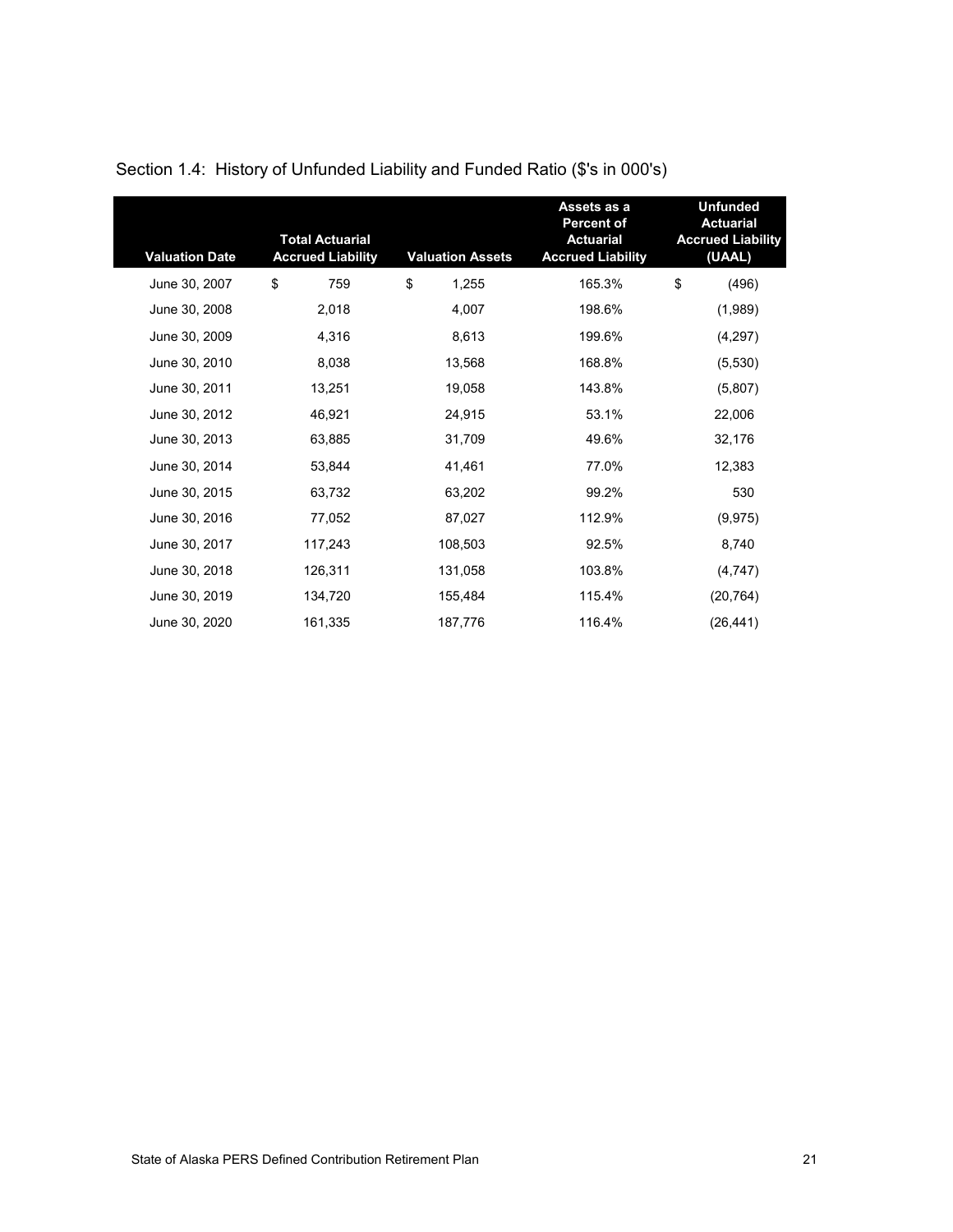# **Section 2: Plan Assets**

| As of June 30, 2020                  | <b>Occupational</b><br>Death &<br><b>Disability</b> | <b>Retiree</b><br><b>Medical</b> | <b>Total</b>  | <b>Allocation</b><br>Percent |
|--------------------------------------|-----------------------------------------------------|----------------------------------|---------------|------------------------------|
| Cash and Short-Term Investments      |                                                     |                                  |               |                              |
| - Cash and Cash Equivalents          | \$<br>534                                           | \$<br>1,868                      | \$<br>2,402   | 1.3%                         |
| - Subtotal                           | \$<br>534                                           | \$<br>1,868                      | \$<br>2,402   | 1.3%                         |
| <b>Fixed Income Investments</b>      |                                                     |                                  |               |                              |
| - Domestic Fixed Income Pool         | \$<br>9,050                                         | \$<br>30,391                     | \$<br>39,441  | 21.6%                        |
| - International Fixed Income Pool    | 0                                                   | 0                                | 0             | 0.0%                         |
| - Tactical Fixed Income Pool         | 0                                                   | 0                                | 0             | 0.0%                         |
| - High Yield Pool                    | 0                                                   | 0                                | 0             | 0.0%                         |
| - Treasury Inflation Protection Pool | 0                                                   | 0                                | 0             | 0.0%                         |
| - Emerging Debt Pool                 | 0                                                   | 0                                | 0             | 0.0%                         |
| - Subtotal                           | \$<br>9,050                                         | \$<br>30,391                     | \$<br>39,441  | 21.6%                        |
| <b>Equity Investments</b>            |                                                     |                                  |               |                              |
| - Domestic Equity Pool               | \$<br>11,402                                        | \$<br>38,291                     | \$<br>49,693  | 27.2%                        |
| - International Equity Pool          | 6,506                                               | 21,849                           | 28,355        | 15.5%                        |
| - Private Equity Pool                | 5,159                                               | 17,326                           | 22,485        | 12.3%                        |
| - Emerging Markets Equity Pool       | 1,361                                               | 4,569                            | 5,930         | 3.3%                         |
| - Alternative Equity Strategies      | 2,269                                               | 7,622                            | 9,891         | 5.4%                         |
| - Subtotal                           | \$<br>26,697                                        | \$<br>89,657                     | \$<br>116,354 | 63.7%                        |
| Other Investments                    |                                                     |                                  |               |                              |
| - Real Estate Pool                   | \$<br>2,573                                         | \$<br>8,642                      | \$<br>11,215  | 6.1%                         |
| - Other Investments Pool             | 3,074                                               | 10,324                           | 13,398        | 7.3%                         |
| - Absolute Return Pool               | 0                                                   | 0                                | 0             | 0.0%                         |
| - Other Assets                       | 0                                                   | 0                                | 0             | 0.0%                         |
| - Subtotal                           | \$<br>5,647                                         | \$<br>18,966                     | \$<br>24,613  | 13.4%                        |
| <b>Total Cash and Investments</b>    | \$<br>41,928                                        | \$<br>140,882                    | \$<br>182,810 | 100.0%                       |
| Net Accrued Receivables              | 163                                                 | 687                              | 850           |                              |
| Net Assets                           | \$<br>42,091                                        | \$<br>141,569                    | \$<br>183,660 |                              |
| Peace Officer / Firefighter          | \$<br>12,954                                        | N/A                              | N/A           |                              |
| Others                               | 29,137                                              | N/A                              | N/A           |                              |
| All Members                          | \$<br>42,091                                        | \$<br>141,569                    | \$<br>183,660 |                              |

## Section 2.1: Summary of Fair Value of Assets (\$'s in 000's)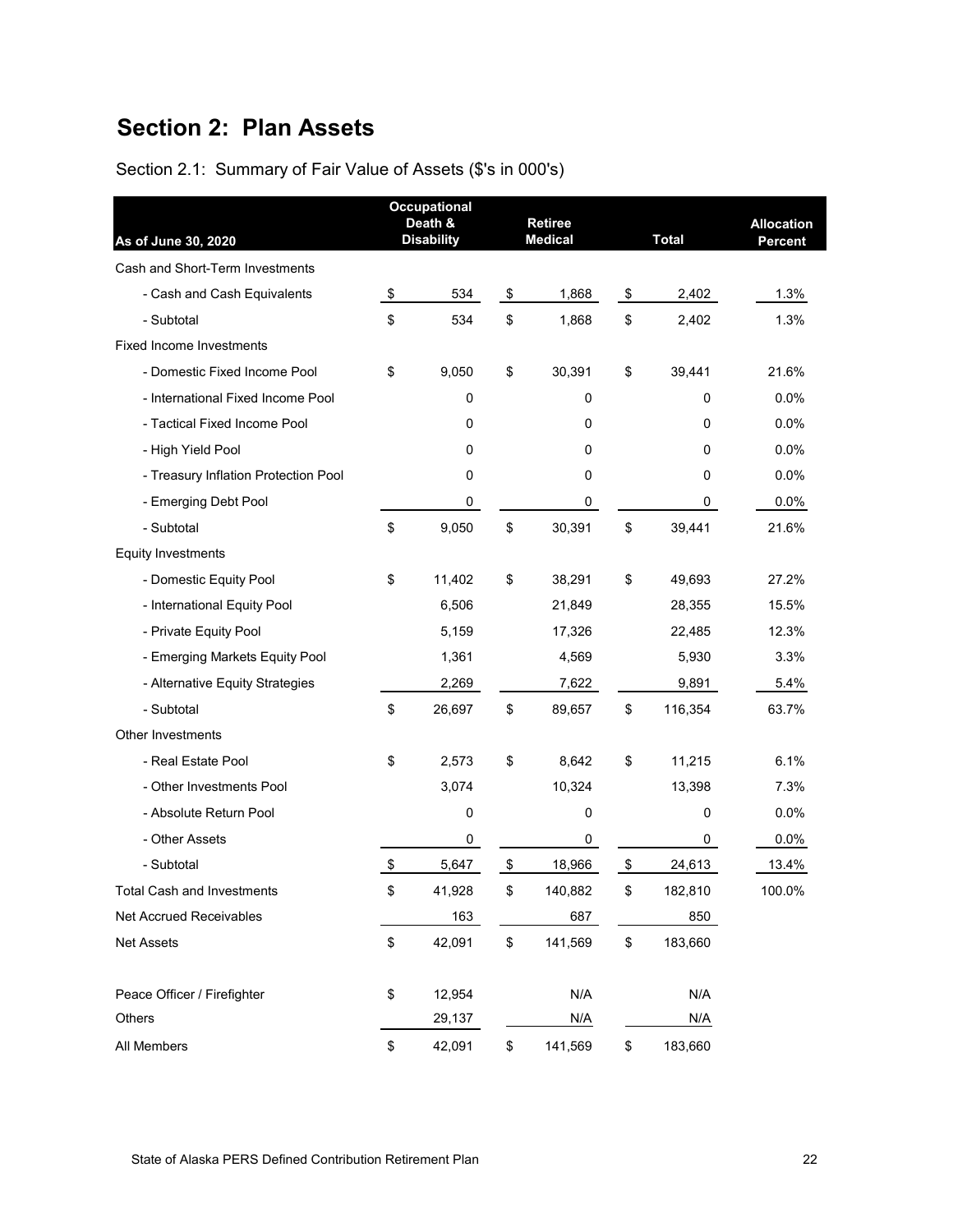| <b>Fiscal Year 2020</b>                                                                    | <b>Occupational</b><br>Death &<br><b>Disability</b> | <b>Retiree</b><br><b>Medical</b> | <b>Total</b> |         |  |
|--------------------------------------------------------------------------------------------|-----------------------------------------------------|----------------------------------|--------------|---------|--|
| 1. Fair Value of Assets as of June 30, 2019                                                | \$<br>36,525                                        | \$<br>118,238                    | \$           | 154,763 |  |
| 2. Additions:                                                                              |                                                     |                                  |              |         |  |
| a. Member Contributions                                                                    | \$<br>$\mathbf 0$                                   | \$<br>$\mathbf 0$                | \$           | 0       |  |
| b. Employer Contributions                                                                  | 4,387                                               | 17,846                           |              | 22,233  |  |
| c. Interest and Dividend Income                                                            | 591                                                 | 1,944                            |              | 2,535   |  |
| d. Net Appreciation/(Depreciation) in<br><b>Fair Value of Investments</b>                  | 1,176                                               | 3,961                            |              | 5,137   |  |
| e. Employer Group Waiver Plan                                                              | 0                                                   | 34                               |              | 34      |  |
| f. Other                                                                                   | 0                                                   | 0                                |              | 0       |  |
| g. Total Additions                                                                         | \$<br>6,154                                         | \$<br>23,785                     | \$           | 29,939  |  |
| 3. Deductions:                                                                             |                                                     |                                  |              |         |  |
| a. Medical Benefits                                                                        | \$<br>0                                             | \$<br>69                         | \$           | 69      |  |
| b. Death & Disability Benefits                                                             | 479                                                 | $\Omega$                         |              | 479     |  |
| c. Investment Expenses                                                                     | 109                                                 | 359                              |              | 468     |  |
| d. Administrative Expenses                                                                 | 0                                                   | 26                               |              | 26      |  |
| e. Total Deductions                                                                        | \$<br>588                                           | \$<br>454                        | \$           | 1,042   |  |
| 4. Fair Value of Assets as of June 30, 2020                                                | \$<br>42,091                                        | \$<br>141,569                    | \$           | 183,660 |  |
| 5. Approximate Fair Value Investment Return Rate<br>during FY20 Net of Investment Expenses | 4.3%                                                | 4.4%                             |              | 4.3%    |  |

## Section 2.2: Changes in Fair Value of Assets During FY20 (\$'s in 000's)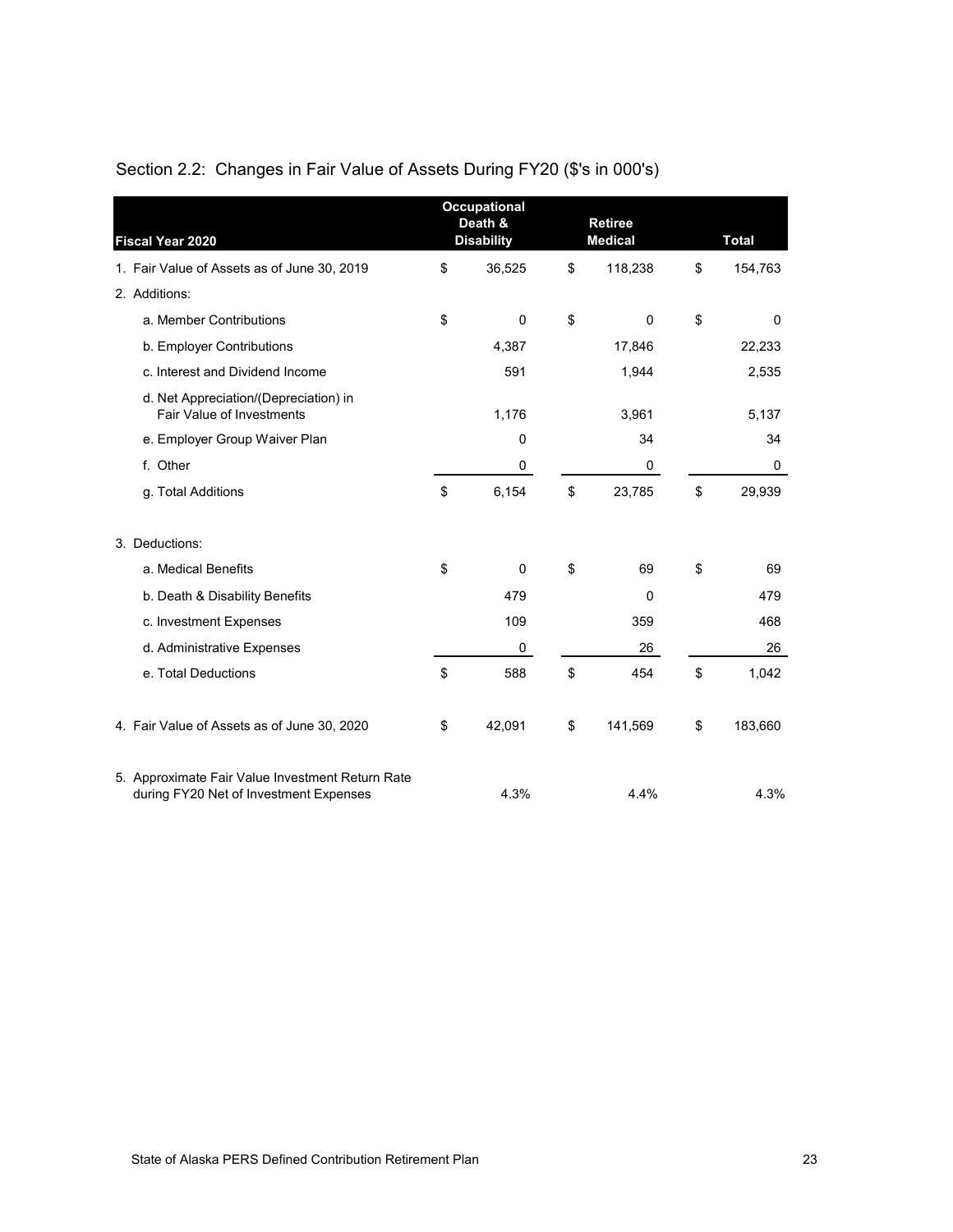#### Section 2.3: Development of Actuarial Value of Assets (\$'s in 000's)

The actuarial value of assets and the fair value were \$0 at June 30, 2006. Investment gains and losses are recognized 20% per year over 5 years. In no event may valuation assets be less than 80% or more than 120% of fair value as of the current valuation date.

|                                                                                                 | <b>Occupational</b><br>Death &<br><b>Disability</b> | <b>Retiree</b><br><b>Medical</b> | <b>Total</b>  |
|-------------------------------------------------------------------------------------------------|-----------------------------------------------------|----------------------------------|---------------|
| 1. Investment Gain/(Loss) for FY20                                                              |                                                     |                                  |               |
| a. Fair Value as of June 30, 2019                                                               | \$<br>36,525                                        | \$<br>118,238                    | \$<br>154,763 |
| b. Contributions                                                                                | 4,387                                               | 17,846                           | 22,233        |
| c. Employer Group Waiver Plan                                                                   | 0                                                   | 34                               | 34            |
| d. Benefit Payments                                                                             | 479                                                 | 69                               | 548           |
| e. Administrative Expenses                                                                      | 0                                                   | 26                               | 26            |
| f. Actual Investment Return (net of investment expenses)                                        | 1,658                                               | 5,546                            | 7,204         |
| g. Expected Return Rate (net of investment expenses)                                            | 7.38%                                               | 7.38%                            | 7.38%         |
| h. Expected Return                                                                              | 2,836                                               | 9,371                            | 12,207        |
| i. Investment Gain/(Loss) for the Year $(f)$ - $(h)$                                            | (1, 178)                                            | (3,825)                          | (5,003)       |
| 2. Actuarial Value as of June 30, 2020                                                          |                                                     |                                  |               |
| a. Fair Value as of June 30, 2020                                                               | \$<br>42,091                                        | \$<br>141,569                    | \$<br>183,660 |
| b. Deferred Investment Gain/(Loss)                                                              | (938)                                               | (3, 178)                         | (4, 116)      |
| c. Preliminary Actuarial Value as of June 30, 2020, (a) - (b)                                   | 43,029                                              | 144,747                          | 187,776       |
| d. Upper Limit: 120% of Fair Value as of June 30, 2020                                          | 50,509                                              | 169,882                          | 220,391       |
| e. Lower Limit: 80% of Fair Value as of June 30, 2020                                           | 33,673                                              | 113,256                          | 146,929       |
| f. Actuarial Value at June 30, 2020, (c) limited by (d) and (e)                                 | 43,029                                              | 144,747                          | 187,776       |
| 3. Ratio of Actuarial Value of Assets to Fair Value of Assets                                   | 102.2%                                              | 102.2%                           | 102.2%        |
| 4. Approximate Actuarial Value Investment Return Rate<br>during FY20 Net of Investment Expenses | 6.3%                                                | 6.4%                             | 6.4%          |
| 5. Actuarial Value Allocation <sup>1</sup>                                                      |                                                     |                                  |               |
| a. Peace Officer / Firefighter                                                                  | \$<br>13,243                                        | \$<br>15,766                     | \$<br>29,009  |
| b. Others                                                                                       | 29,786                                              | 128,981                          | 158,767       |
| c. All Members                                                                                  | \$<br>43,029                                        | \$<br>144,747                    | \$<br>187,776 |

 $^{\rm 1}$  Occupational death & disability allocated using fair value of assets. Retiree medical allocated based on retiree medical actuarial accrued liability.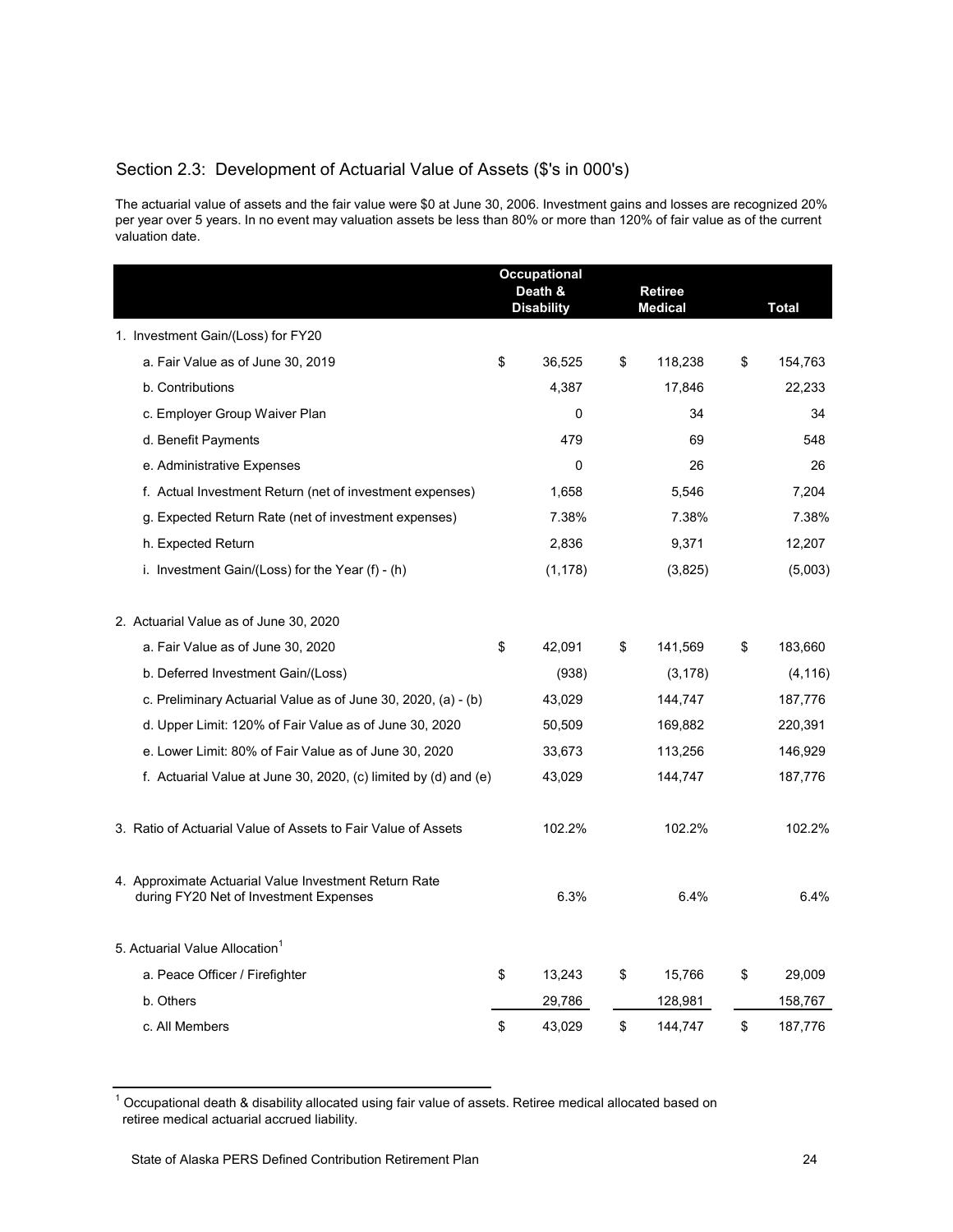| <b>Occupational Death &amp; Disability</b> |    |                               |    |                                               |    |                                                 |                                                     |       |  |  |  |
|--------------------------------------------|----|-------------------------------|----|-----------------------------------------------|----|-------------------------------------------------|-----------------------------------------------------|-------|--|--|--|
| <b>Fiscal Year Ending</b>                  |    | <b>Asset Gain /</b><br>(Loss) |    | Gain / (Loss)<br>Recognized<br>in Prior Years |    | Gain / (Loss)<br>Recognized<br><b>This Year</b> | Gain / (Loss)<br>Deferred to<br><b>Future Years</b> |       |  |  |  |
| June 30, 2016                              | \$ | (1,649)                       | \$ | (1,320)                                       | \$ | (329)                                           | \$                                                  | 0     |  |  |  |
| June 30, 2017                              |    | 1.090                         |    | 654                                           |    | 218                                             |                                                     | 218   |  |  |  |
| June 30, 2018                              |    | 23                            |    | 10                                            |    | 5                                               |                                                     | 8     |  |  |  |
| June 30, 2019                              |    | (370)                         |    | (74)                                          |    | (74)                                            |                                                     | (222) |  |  |  |
| June 30, 2020                              |    | (1, 178)                      |    | 0                                             |    | (236)                                           |                                                     | (942) |  |  |  |
| Total                                      | \$ | (2,084)                       | \$ | (730)                                         | \$ | (416)                                           | \$                                                  | (938) |  |  |  |

The tables below show the development of the gains/(losses) to be recognized in the current year (\$'s in 000's):

| <b>Retiree Medical</b>    |                               |         |    |                                               |    |                                                 |                                                     |          |  |  |
|---------------------------|-------------------------------|---------|----|-----------------------------------------------|----|-------------------------------------------------|-----------------------------------------------------|----------|--|--|
| <b>Fiscal Year Ending</b> | <b>Asset Gain /</b><br>(Loss) |         |    | Gain / (Loss)<br>Recognized<br>in Prior Years |    | Gain / (Loss)<br>Recognized<br><b>This Year</b> | Gain / (Loss)<br>Deferred to<br><b>Future Years</b> |          |  |  |
| June 30, 2016             | \$                            | (4,028) | \$ | (3,224)                                       | \$ | (804)                                           | \$                                                  | 0        |  |  |
| June 30, 2017             |                               | 3.156   |    | 1.893                                         |    | 631                                             |                                                     | 632      |  |  |
| June 30, 2018             |                               | (58)    |    | (24)                                          |    | (12)                                            |                                                     | (22)     |  |  |
| June 30, 2019             |                               | (1,212) |    | (242)                                         |    | (242)                                           |                                                     | (728)    |  |  |
| June 30, 2020             |                               | (3,825) |    | 0                                             |    | (765)                                           |                                                     | (3,060)  |  |  |
| <b>Total</b>              | \$                            | (5,967) | \$ | (1,597)                                       | \$ | (1, 192)                                        | \$                                                  | (3, 178) |  |  |

| Total                     |                               |         |    |                                                      |    |                                                        |    |                                                     |  |  |
|---------------------------|-------------------------------|---------|----|------------------------------------------------------|----|--------------------------------------------------------|----|-----------------------------------------------------|--|--|
| <b>Fiscal Year Ending</b> | <b>Asset Gain /</b><br>(Loss) |         |    | Gain / (Loss)<br><b>Recognized</b><br>in Prior Years |    | Gain / (Loss)<br><b>Recognized</b><br><b>This Year</b> |    | Gain / (Loss)<br>Deferred to<br><b>Future Years</b> |  |  |
| June 30, 2016             | \$                            | (5,677) | \$ | (4,544)                                              | \$ | (1, 133)                                               | \$ | 0                                                   |  |  |
| June 30, 2017             |                               | 4.246   |    | 2.547                                                |    | 849                                                    |    | 850                                                 |  |  |
| June 30, 2018             |                               | (35)    |    | (14)                                                 |    | (7)                                                    |    | (14)                                                |  |  |
| June 30, 2019             |                               | (1,582) |    | (316)                                                |    | (316)                                                  |    | (950)                                               |  |  |
| June 30, 2020             |                               | (5,003) |    | 0                                                    |    | (1,001)                                                |    | (4,002)                                             |  |  |
| Total                     | \$                            | (8,051) | \$ | (2,327)                                              | \$ | (1,608)                                                | \$ | (4, 116)                                            |  |  |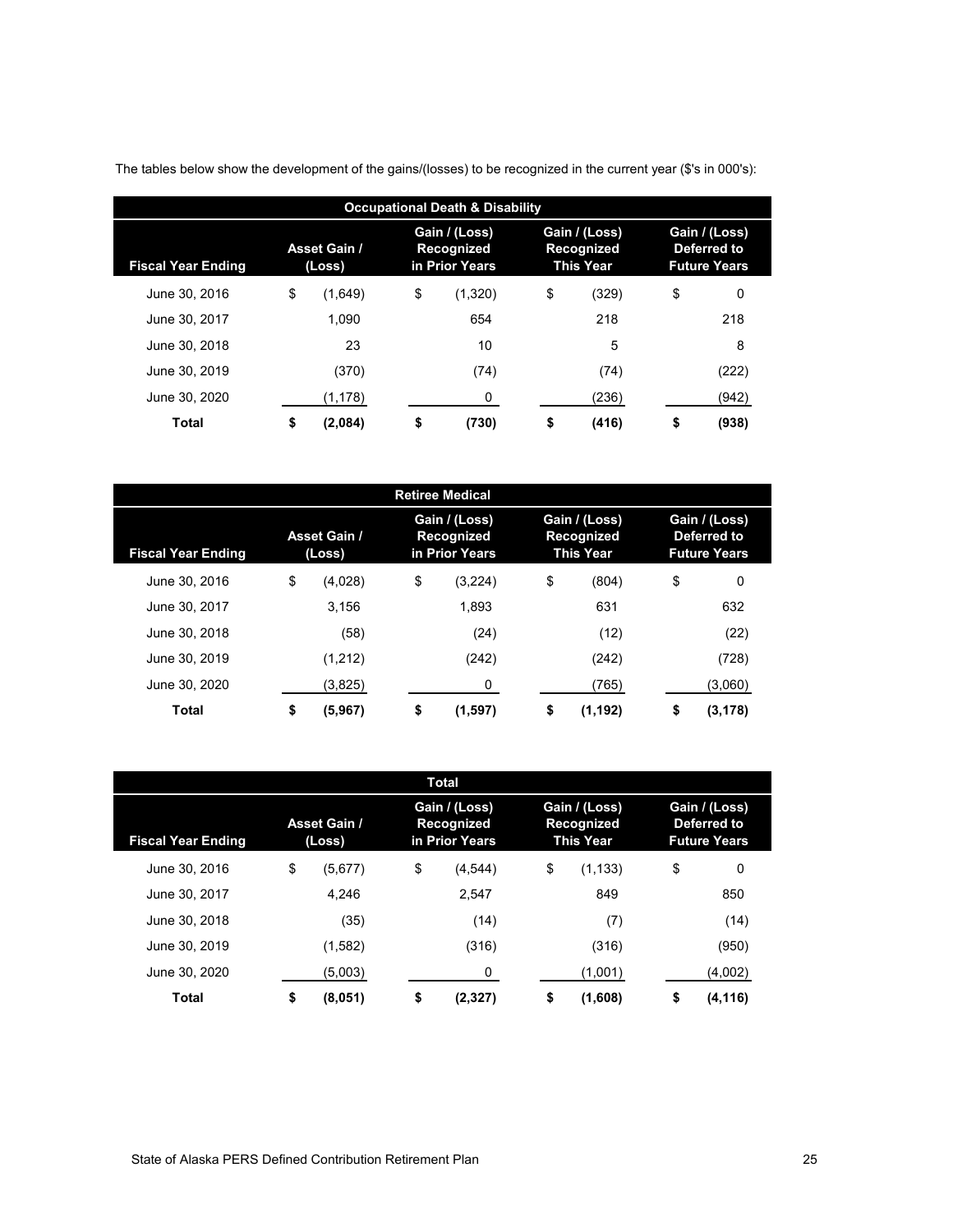|                    |               | <b>Actuarial Value</b> |               | <b>Fair Value</b> |
|--------------------|---------------|------------------------|---------------|-------------------|
| <b>Year Ending</b> | <b>Annual</b> | Cumulative*            | <b>Annual</b> | Cumulative*       |
| June 30, 2008      | 5.0%          | 5.0%                   | $(7.1\%)$     | $(7.1\%)$         |
| June 30, 2009      | 2.4%          | 3.7%                   | $(13.0\%)$    | $(10.1\%)$        |
| June 30, 2010      | 3.9%          | 3.8%                   | 6.6%          | $(4.8\%)$         |
| June 30, 2011      | 7.3%          | 4.6%                   | 19.2%         | 0.7%              |
| June 30, 2012      | 6.9%          | 5.1%                   | 2.0%          | 0.9%              |
| June 30, 2013      | 7.9%          | 5.5%                   | 11.8%         | 2.7%              |
| June 30, 2014      | 10.9%         | 6.3%                   | 18.0%         | 4.7%              |
| June 30, 2015      | 9.5%          | 6.7%                   | 3.3%          | 4.6%              |
| June 30, 2016      | 6.7%          | 6.7%                   | 0.2%          | 4.1%              |
| June 30, 2017      | 7.8%          | 6.8%                   | 12.6%         | 4.9%              |
| June 30, 2018      | 7.9%          | 6.9%                   | 7.9%          | 5.2%              |
| June 30, 2019      | 6.6%          | 6.9%                   | 6.2%          | 5.2%              |
| June 30, 2020      | 6.4%          | 6.8%                   | 4.3%          | 5.2%              |

## Section 2.4: Historical Asset Rates of Return

\* Cumulative since fiscal year ending June 30, 2008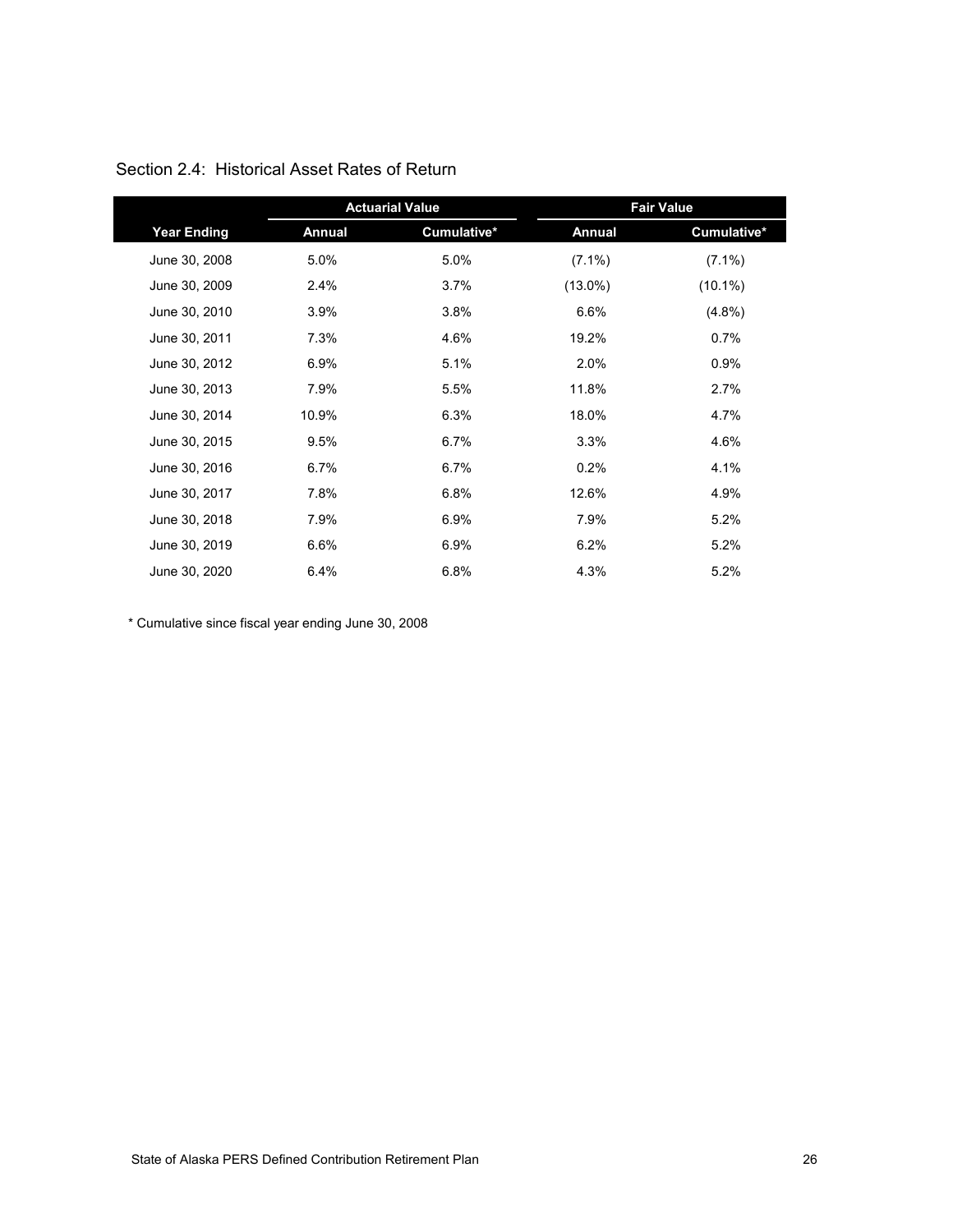## **Section 3: Member Data**

## Section 3.1: Summary of Members Included

| As of June 30                                                        | 2016         | 2017         | 2018         | 2019         | 2020         |
|----------------------------------------------------------------------|--------------|--------------|--------------|--------------|--------------|
|                                                                      |              |              |              |              |              |
| Active Members - Peace Officer / Firefighter                         |              |              |              |              |              |
| 1. Number                                                            | 1,605        | 1,701        | 1,905        | 2,038        | $2,228^1$    |
| 2. Average Age                                                       | 35.17        | 35.59        | 35.63        | 35.76        | 35.92        |
| 3. Average Credited Service                                          | 4.12         | 4.65         | 4.83         | 5.09         | 5.36         |
| 4. Average Entry Age                                                 | 31.05        | 30.94        | 30.80        | 30.67        | 30.56        |
| 5. Average Annual Earnings                                           | \$<br>76,213 | \$<br>77,800 | \$<br>78,603 | \$<br>84,593 | \$<br>87,365 |
| <b>Active Members - Others</b>                                       |              |              |              |              |              |
| 1. Number                                                            | 16,610       | 17,470       | 18,473       | 19.864       | $20,695^2$   |
| 2. Average Age                                                       | 40.90        | 41.22        | 41.34        | 41.49        | 41.78        |
| 3. Average Credited Service                                          | 3.51         | 3.83         | 4.08         | 4.25         | 4.59         |
| 4. Average Entry Age                                                 | 37.39        | 37.39        | 37.26        | 37.24        | 37.19        |
| 5. Average Annual Earnings                                           | \$<br>55,335 | \$<br>56,100 | \$<br>57,349 | \$<br>58,223 | \$<br>59,603 |
| <b>Active Members - Total</b>                                        |              |              |              |              |              |
| 1. Number                                                            | 18,215       | 19,171       | 20,378       | 21,902       | $22,923^3$   |
| 2. Average Age                                                       | 40.39        | 40.72        | 40.80        | 40.96        | 41.21        |
| 3. Average Credited Service                                          | 3.56         | 3.90         | 4.15         | 4.33         | 4.66         |
| 4. Average Entry Age                                                 | 36.83        | 36.82        | 36.65        | 36.63        | 36.55        |
| 5. Average Annual Earnings                                           | \$<br>57,175 | \$<br>58,025 | \$<br>59,336 | \$<br>60,676 | \$<br>62,302 |
| Disabilitants and Beneficiaries (Occupational Death & Disability)    |              |              |              |              |              |
| 1. Number                                                            | 12           | 14           | 15           | 16           | 15           |
| 2. Average Age                                                       | 44.19        | 42.37        | 43.66        | 42.28        | 44.66        |
| 3. Average Monthly Death & Disability<br><b>Benefit</b>              | \$<br>2,442  | \$<br>2,199  | \$<br>2,285  | \$<br>2,404  | \$<br>2,698  |
| Retirees, Surviving Spouses, and Dependent Spouses (Retiree Medical) |              |              |              |              |              |
| 1. Number                                                            | 0            | 9            | 23           | 43           | 66           |
| 2. Average Age                                                       | N/A          | 70.76        | 69.97        | 69.72        | 68.85        |
| <b>Total Number of Members</b>                                       | 18,227       | 19,194       | 20,416       | 21,961       | 23,004       |

Average annual earnings ("valuation pay") are the annualized earnings for the fiscal year ending on the valuation date.

 $1$  Includes 1,851 male active members and 377 female active members.

 $^{\rm 2}$  Includes 8,840 male active members and 11,855 female active members.

 $^3$  Includes 10,691 male active members and 12,232 female active members.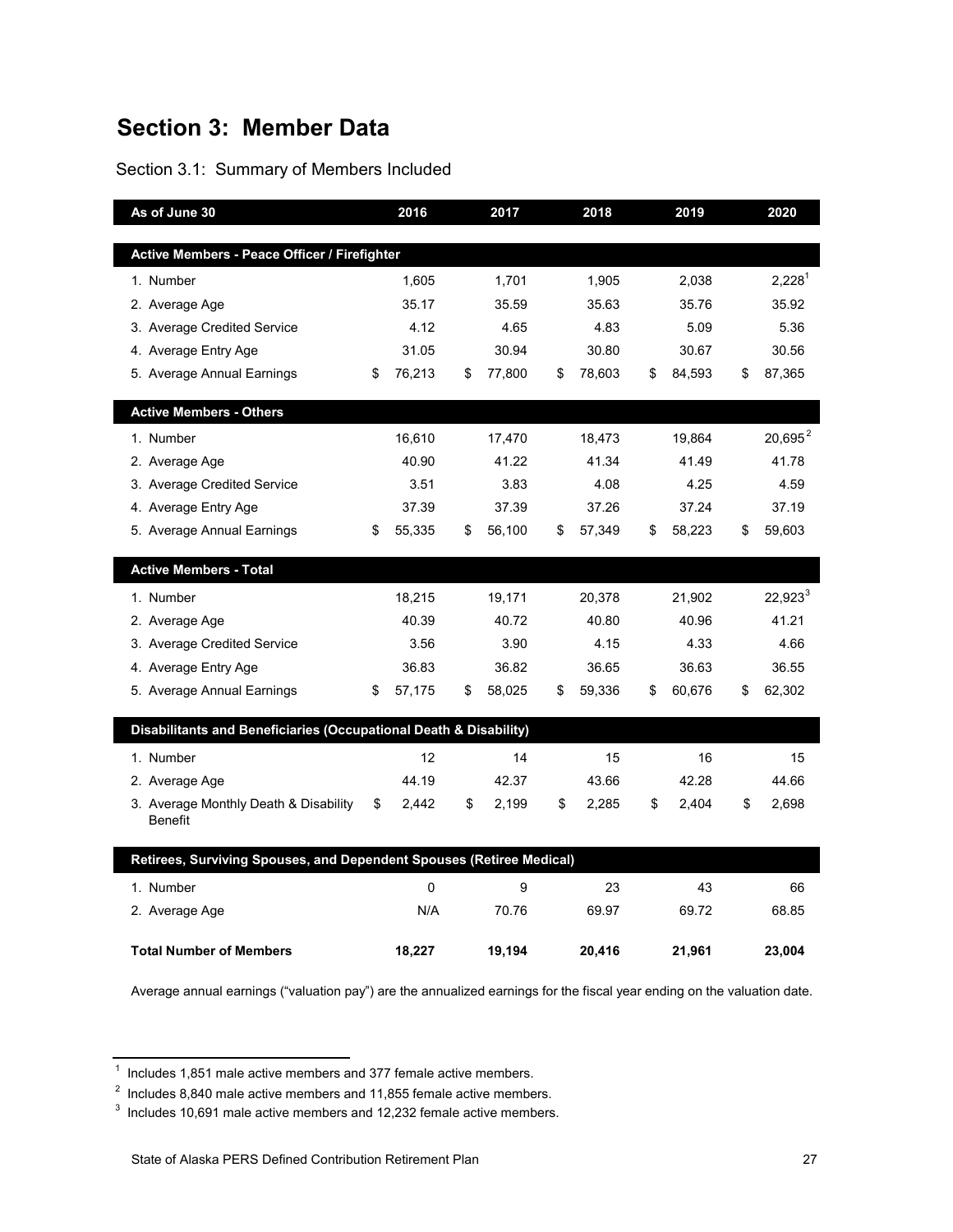| Age       | <b>Number</b> | Total<br>Annual<br>Earnings | Average<br>Annual<br><b>Earnings</b> | <b>Years of</b><br><b>Service</b> | <b>Number</b> |
|-----------|---------------|-----------------------------|--------------------------------------|-----------------------------------|---------------|
| $0 - 19$  | 91            | \$<br>3,621,900             | \$<br>39,801                         | 0                                 | 3,822         |
| $20 - 24$ | 1,197         | 56,027,881                  | 46,807                               | 1                                 | 3,499         |
| $25 - 29$ | 3,079         | 174,465,728                 | 56,663                               | 2                                 | 2,666         |
| $30 - 34$ | 3,905         | 245,016,855                 | 62,744                               | 3                                 | 2,021         |
| $35 - 39$ | 3,639         | 241,473,524                 | 66,357                               | 4                                 | 1,774         |
| $40 - 44$ | 2,865         | 190,250,153                 | 66,405                               | $0 - 4$                           | 13,782        |
| $45 - 49$ | 2,442         | 154,441,003                 | 63,244                               | $5 - 9$                           | 6,598         |
| $50 - 54$ | 2,061         | 129,385,144                 | 62,778                               | $10 - 14$                         | 2,540         |
| $55 - 59$ | 1,852         | 118,234,931                 | 63,842                               | $15 - 19$                         | 3             |
| $60 - 64$ | 1,250         | 80,198,279                  | 64,159                               | $20 - 24$                         | 0             |
| $65 - 69$ | 410           | 27,487,967                  | 67,044                               | $25 - 29$                         | 0             |
| $70 - 74$ | 104           | 6,117,074                   | 58,818                               | $30 - 34$                         | 0             |
| $75+$     | 28            | 1,419,946                   | 50,712                               | $35 - 39$                         | 0             |
|           |               |                             |                                      | $40+$                             | 0             |

#### Section 3.2: Age and Service Distribution of Active Members

#### **Annual Earnings by Age Annual Earnings by Credited Service**

| Age       | <b>Number</b> | <b>Total</b><br>Annual<br><b>Earnings</b> | <b>Average</b><br>Annual<br><b>Earnings</b> | <b>Years of</b><br><b>Service</b> | <b>Number</b> | <b>Total</b><br>Annual<br><b>Earnings</b> |    | Average<br>Annual<br><b>Earnings</b> |
|-----------|---------------|-------------------------------------------|---------------------------------------------|-----------------------------------|---------------|-------------------------------------------|----|--------------------------------------|
| 0 - 19    | 91            | \$<br>3,621,900                           | \$<br>39,801                                | 0                                 | 3,822         | \$184,241,494                             | \$ |                                      |
| $20 - 24$ | 1,197         | 56,027,881                                | 46,807                                      |                                   | 3,499         | 186,233,418                               |    |                                      |
| 25 - 29   | 3,079         | 174,465,728                               | 56,663                                      | 2                                 | 2,666         | 151,093,642                               |    |                                      |
| 10 - 34   | 3,905         | 245,016,855                               | 62,744                                      | 3                                 | 2,021         | 123,050,379                               |    |                                      |
| 15 - 39   | 3,639         | 241,473,524                               | 66,357                                      | 4                                 | 1,774         | 112,245,646                               |    |                                      |
| 44 - 0ا   | 2,865         | 190,250,153                               | 66,405                                      | $0 - 4$                           | 13,782        | \$756,864,579                             | \$ |                                      |
| 49 - 49   | 2,442         | 154,441,003                               | 63,244                                      | $5 - 9$                           | 6,598         | 465,544,939                               |    |                                      |
| 50 - 54   | 2,061         | 129,385,144                               | 62,778                                      | $10 - 14$                         | 2,540         | 205,456,631                               |    |                                      |
| 55 - 59   | 1,852         | 118,234,931                               | 63,842                                      | $15 - 19$                         | 3             | 274,236                                   |    |                                      |
| ነ0 - 64   | 1,250         | 80,198,279                                | 64,159                                      | $20 - 24$                         | 0             | 0                                         |    |                                      |
| 55 - 69   | 410           | 27,487,967                                | 67,044                                      | $25 - 29$                         | 0             | 0                                         |    |                                      |
| 0 - 74    | 104           | 6,117,074                                 | 58,818                                      | $30 - 34$                         | 0             | 0                                         |    |                                      |
| $75+$     | 28            | 1,419,946                                 | 50,712                                      | $35 - 39$                         | 0             | 0                                         |    |                                      |
|           |               |                                           |                                             | $40+$                             | 0             | 0                                         |    |                                      |
| Total     | 22,923        | $$1,428,140,385$ \$                       | 62,302                                      | <b>Total</b>                      | 22,923        | $$1,428,140,385$ \$                       |    |                                      |

#### **Years of Credited Service by Age**

|              | <b>Years of Service</b> |         |           |             |             |           |              |             |             |              |
|--------------|-------------------------|---------|-----------|-------------|-------------|-----------|--------------|-------------|-------------|--------------|
| Age          | $0 - 4$                 | $5 - 9$ | $10 - 14$ | $15 - 19$   | $20 - 24$   | $25 - 29$ | $30 - 34$    | $35 - 39$   | $40+$       | <b>Total</b> |
| $0 - 19$     | 91                      | 0       | 0         | $\mathbf 0$ | 0           | 0         | 0            | $\mathbf 0$ | $\Omega$    | 91           |
| $20 - 24$    | 1,187                   | 10      | 0         | 0           | $\mathbf 0$ | 0         | 0            | 0           | $\mathbf 0$ | 1,197        |
| $25 - 29$    | 2,638                   | 436     | 5         | 0           | $\mathbf 0$ | 0         | 0            | 0           | $\mathbf 0$ | 3,079        |
| $30 - 34$    | 2,494                   | 1,202   | 209       | $\Omega$    | $\mathbf 0$ | 0         | $\mathbf{0}$ | 0           | $\Omega$    | 3,905        |
| $35 - 39$    | 1,937                   | 1,189   | 513       | 0           | 0           | 0         | 0            | 0           | $\Omega$    | 3,639        |
| $40 - 44$    | 1,513                   | 886     | 465       |             | $\Omega$    | $\Omega$  | $\Omega$     | 0           | $\Omega$    | 2,865        |
| $45 - 49$    | 1,292                   | 787     | 362       |             | $\Omega$    | 0         | 0            | 0           | $\Omega$    | 2,442        |
| $50 - 54$    | 1,016                   | 735     | 310       | 0           | 0           | 0         | $\mathbf{0}$ | 0           | $\mathbf 0$ | 2,061        |
| $55 - 59$    | 842                     | 672     | 338       | 0           | $\mathbf 0$ | 0         | 0            | 0           | 0           | 1,852        |
| $60 - 64$    | 560                     | 460     | 229       |             | 0           | 0         | 0            | 0           | $\mathbf 0$ | 1,250        |
| $65 - 69$    | 149                     | 175     | 86        | 0           | 0           | $\Omega$  | $\mathbf{0}$ | 0           | $\Omega$    | 410          |
| $70 - 74$    | 49                      | 33      | 22        | $\Omega$    | 0           | 0         | $\mathbf{0}$ | 0           | $\Omega$    | 104          |
| $75+$        | 14                      | 13      | 1         | 0           | 0           | 0         | 0            | 0           | 0           | 28           |
| <b>Total</b> | 13,782                  | 6,598   | 2,540     | 3           | 0           | 0         | 0            | 0           | 0           | 22,923       |

Total and average annual earnings ("valuation pay") are the annualized earnings for the fiscal year ending on the valuation date.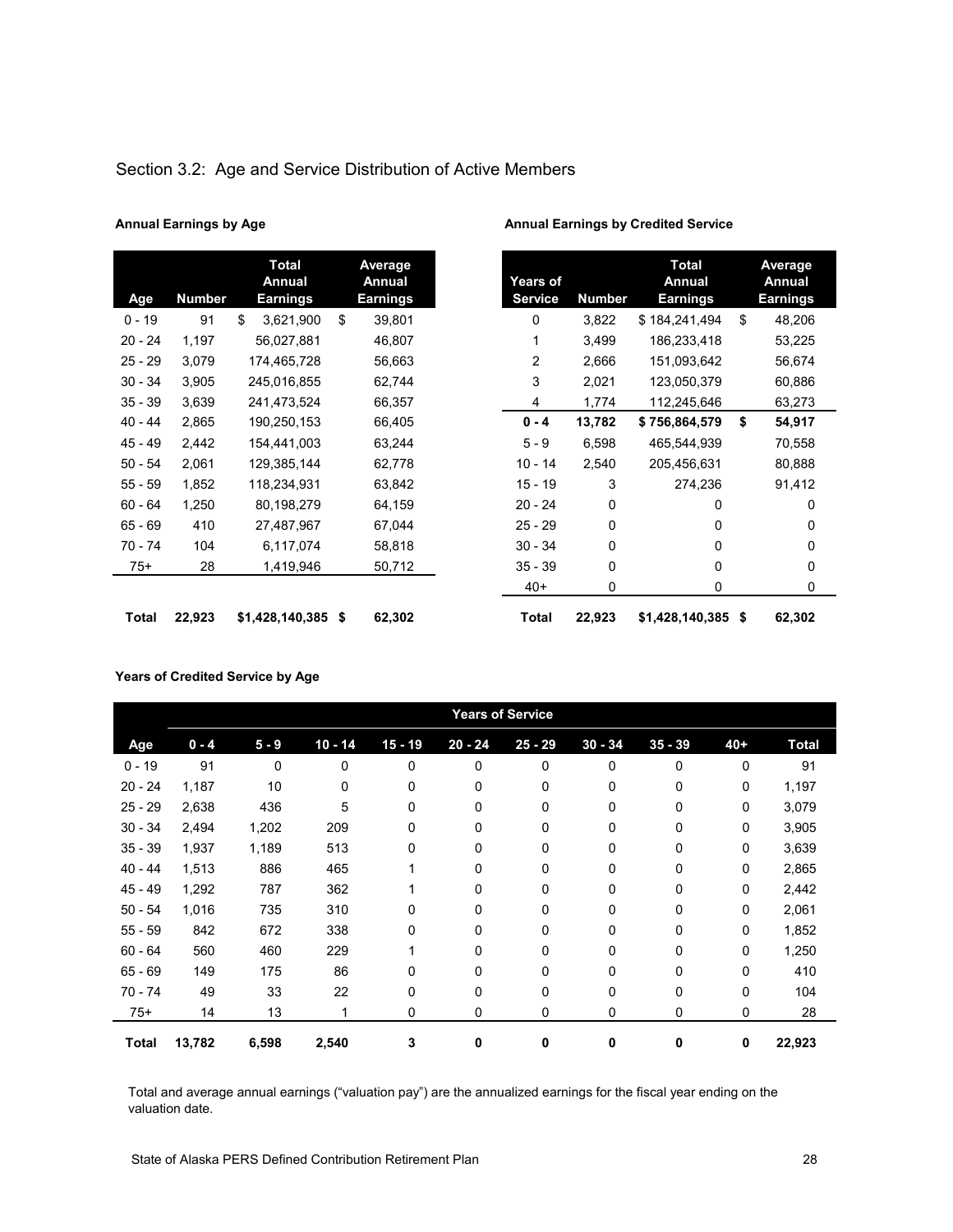|  |  |  | Section 3.3: Member Data Reconciliation |
|--|--|--|-----------------------------------------|
|--|--|--|-----------------------------------------|

|                                   | <b>Actives</b> | <b>Retirees</b><br>and<br><b>Surviving</b><br><b>Spouses</b> | <b>Dependent</b><br><b>Spouses</b> | OD&D<br><b>Disabilitants</b> | OD&D<br><b>Beneficiaries</b> | <b>Total</b> |
|-----------------------------------|----------------|--------------------------------------------------------------|------------------------------------|------------------------------|------------------------------|--------------|
| As of June 30, 2019 <sup>1</sup>  | 21,902         | 34                                                           | 9                                  | 12                           | 4                            | 21,961       |
| <b>New Entrants</b>               | 3,599          | 0                                                            | 0                                  | 0                            | 0                            | 3,599        |
| <b>Rehires</b>                    | 618            | 0                                                            | 0                                  | 0                            | 0                            | 618          |
| <b>Vested Terminations</b>        | (557)          | 0                                                            | 0                                  | 0                            | 0                            | (557)        |
| <b>Non-Vested Terminations</b>    | (1,968)        | 0                                                            | 0                                  | 0                            | 0                            | (1,968)      |
| <b>Refund of Contributions</b>    | (609)          | 0                                                            | 0                                  | 0                            | 0                            | (609)        |
| <b>Disability Retirements</b>     | (1)            | 0                                                            | 0                                  | 1                            | 0                            | 0            |
| Age Retirements                   | (17)           | 17                                                           | 6                                  | $\Omega$                     | 0                            | 6            |
| Deaths With Beneficiary           | 0              | 0                                                            | 0                                  | 0                            | 0                            | 0            |
| Deaths Without Beneficiary        | (22)           | (4)                                                          | 0                                  | $\Omega$                     | 0                            | (26)         |
| Converted To/From DB Plan         | 0              | 0                                                            | 0                                  | 0                            | 0                            | 0            |
| <b>Added Dependent Coverage</b>   | 0              | 0                                                            |                                    | 0                            | 0                            | 1            |
| <b>Dropped Dependent Coverage</b> | 0              | 0                                                            | 0                                  | 0                            | 0                            | 0            |
| Transfers In/Out                  | (19)           | 3                                                            | 0                                  | 0                            | 0                            | (16)         |
| <b>Data Corrections</b>           | (3)            | 0                                                            | 0                                  | 0                            | (2)                          | (5)          |
| <b>Net Change</b>                 | 1,021          | 16                                                           | 7                                  | 1                            | (2)                          | 1,043        |
| As of June 30, 2020 <sup>2</sup>  | 22,923         | 50                                                           | 16                                 | 13                           | 2                            | 23,004       |

 $^{\rm 1}$  101 participants are expected to receive retiree medical benefits in a different plan and are included for OD&D benefits only.

 $^2$  114 participants are expected to receive retiree medical benefits in a different plan and are included for OD&D benefits only.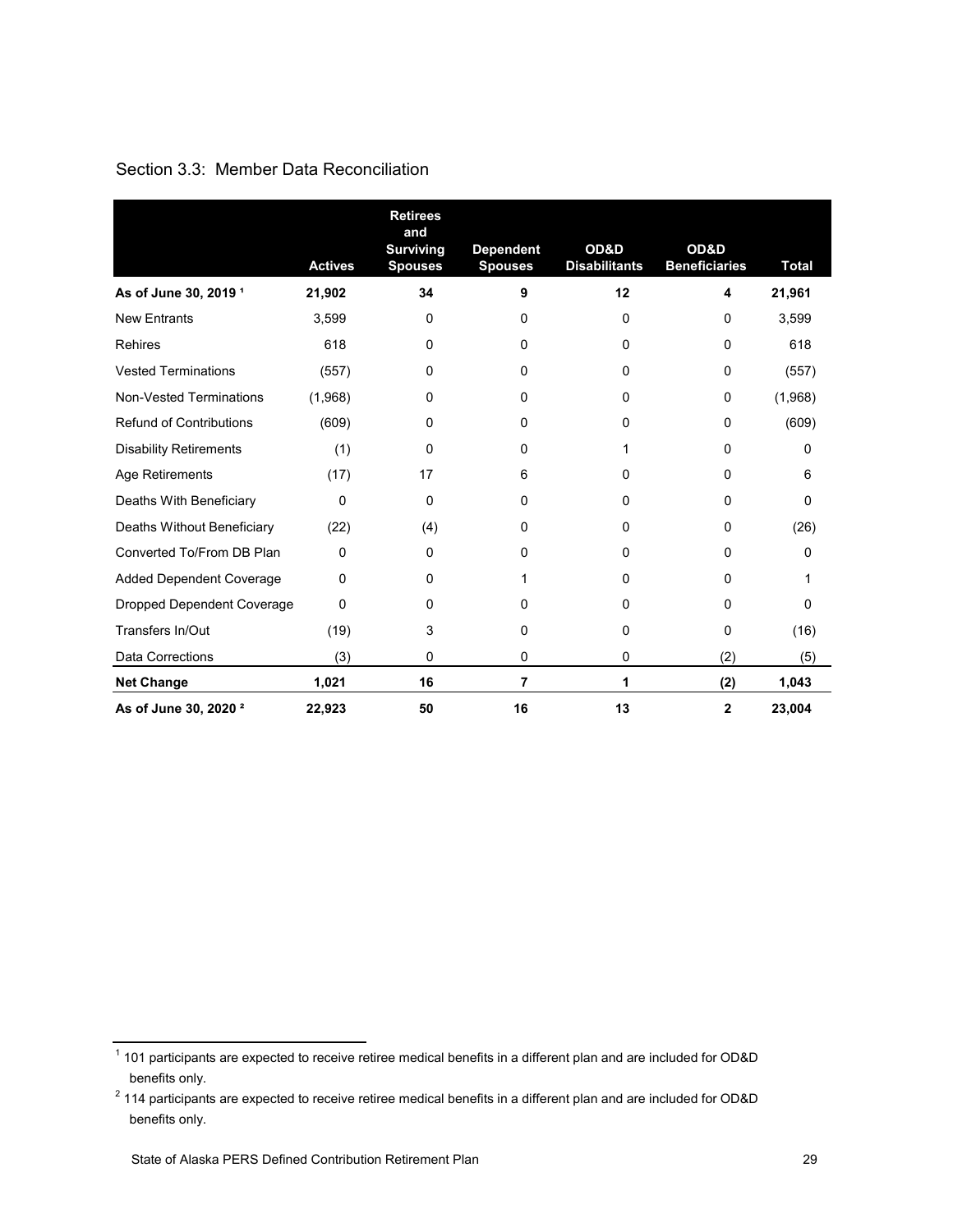| <b>Valuation Date</b> | <b>Number</b> | <b>Annual</b><br><b>Earnings</b><br>(000's) | <b>Annual</b><br>Average<br><b>Earnings</b> | <b>Percent</b><br><b>Increase</b><br>in Average<br>Earnings | <b>Number of</b><br><b>Participating</b><br><b>Employers</b> |
|-----------------------|---------------|---------------------------------------------|---------------------------------------------|-------------------------------------------------------------|--------------------------------------------------------------|
| June 30, 2020         | 22,923        | 1,428,140<br>\$                             | \$<br>62,302                                | 2.7%                                                        | 153                                                          |
| June 30, 2019         | 21,902        | 1,328,934                                   | 60,676                                      | 2.3%                                                        | 155                                                          |
| June 30, 2018         | 20,378        | 1,209,152                                   | 59,336                                      | 2.3%                                                        | 155                                                          |
| June 30, 2017         | 19,171        | 1,112,398                                   | 58,025                                      | 1.5%                                                        | 157                                                          |
| June 30, 2016         | 18,215        | 1,041,437                                   | 57,175                                      | 3.4%                                                        | 157                                                          |
| June 30, 2015         | 17,098        | 945,496                                     | 55,299                                      | 1.9%                                                        | 159                                                          |
| June 30, 2014         | 15,800        | 857,150                                     | 54,250                                      | 3.7%                                                        | 159                                                          |
| June 30, 2013         | 14,316        | 748,658                                     | 52,295                                      | 4.7%                                                        | 159                                                          |
| June 30, 2012         | 12,597        | 629,128                                     | 49,943                                      | 4.5%                                                        | 160                                                          |
| June 30, 2011         | 10,965        | 524,088                                     | 47,796                                      | 4.8%                                                        | 160                                                          |

## Section 3.4: Schedule of Active Member Data

Total and average annual earnings ("valuation pay") are the annualized earnings for the fiscal year ending on the valuation date.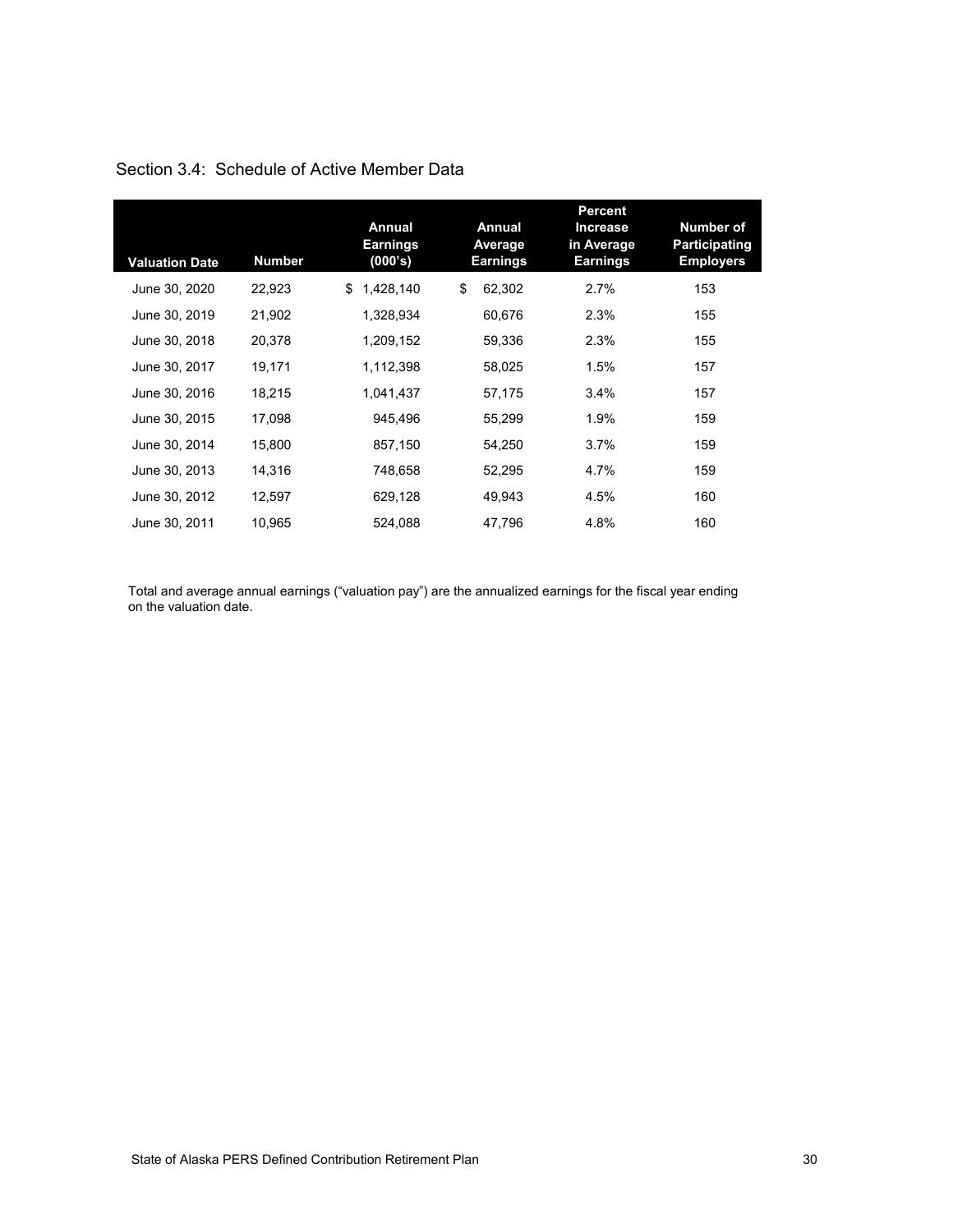#### Section 3.5: Active Member Payroll Reconciliation

I

| <b>Payroll Field</b>                                      | Payroll Data (000's) |
|-----------------------------------------------------------|----------------------|
| DRB actual reported salaries FY20 in employer list<br>a)  | 1,320,368<br>S       |
| DRB actual reported salaries FY20 in valuation data<br>b) | 1.275.698            |
| Annualized valuation data<br>C)                           | 1.428.140            |
| Valuation payroll as of June 30, 2020<br>d)               | 1.500.403            |
| Rate payroll for FY21<br>e)                               | 1.443.017            |
|                                                           |                      |

a) Actual reported salaries from DRB employer listing showing all payroll paid during FY20, including those who were not active as of June 30, 2020

b) Payroll from valuation data for people who are in active status as of June 30, 2020

c) Payroll from (b) annualized for both new entrants and part-timers

d) Payroll from (c) with one year of salary scale applied to estimate salaries payable for the upcoming year

e) Payroll from (d) with the part-timer annualization removed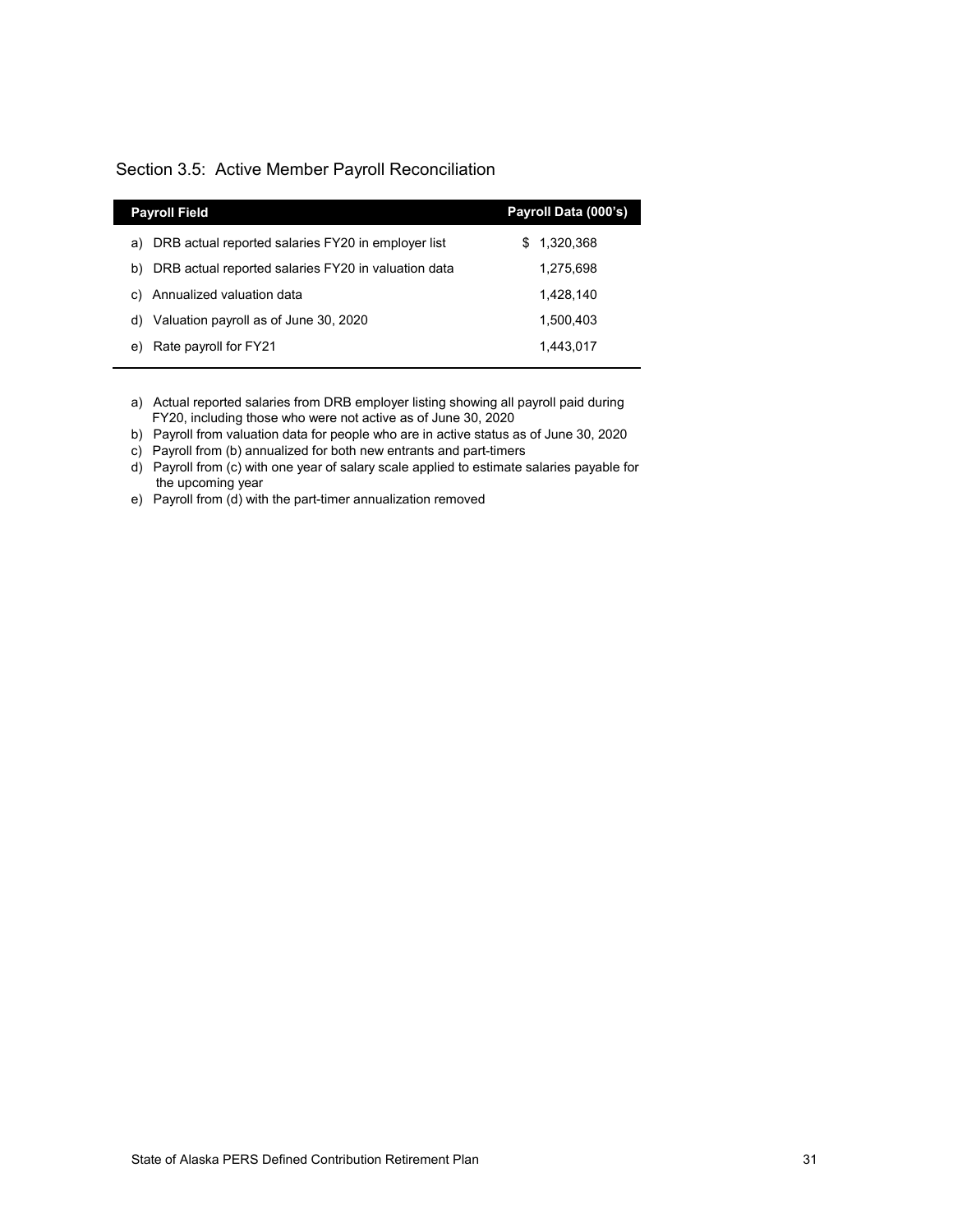# **Section 4: Basis of the Actuarial Valuation**

## Section 4.1: Summary of Plan Provisions

#### **Effective Date**

July 1, 2006, with amendments through June 30, 2020.

#### **Administration of Plan**

The Commissioner of Administration or the Commissioner's designee is the administrator of the Plan. The Attorney General of the state is the legal counsel for the Plan and shall advise the administrator and represent the Plan in legal proceedings.

The Alaska Retirement Management Board prescribes policies, adopts regulations, invests the funds, and performs other activities necessary to carry out the provisions of the Plan.

#### **Employers Included**

Currently there are 153 employers participating in PERS DCR, including the State of Alaska, and 152 political subdivisions and public organizations.

#### **Membership**

An employee of a participating employer who first enters service on or after July 1, 2006, or a member of the defined benefit plan who works for an employer who began participation on or after July 1, 2006, and meets the following criteria is a member in the Plan:

- Permanent full-time or part-time employees of the State of Alaska, participating political subdivisions or public organizations. An employee must be regularly scheduled to work 30 or more hours per week to be considered full-time by the PERS. An employee must be regularly scheduled to work 15 or more hours per week but less than 30 hours to be considered a part-time employee for PERS purposes.
- Elected state officials.
- Elected municipal officials who are compensated and receive at least \$2,001.00 per month.

Members can convert to PERS DCR if they are an eligible non-vested member of the PERS defined benefit plan whose employer consents to transfers to the defined contribution plan and they elect to transfer his or her account balance to PERS DCR.

#### **Member Contributions**

Other than the member-paid premiums discussed later in this section, there are no member contributions for the occupational death & disability and retiree medical benefits.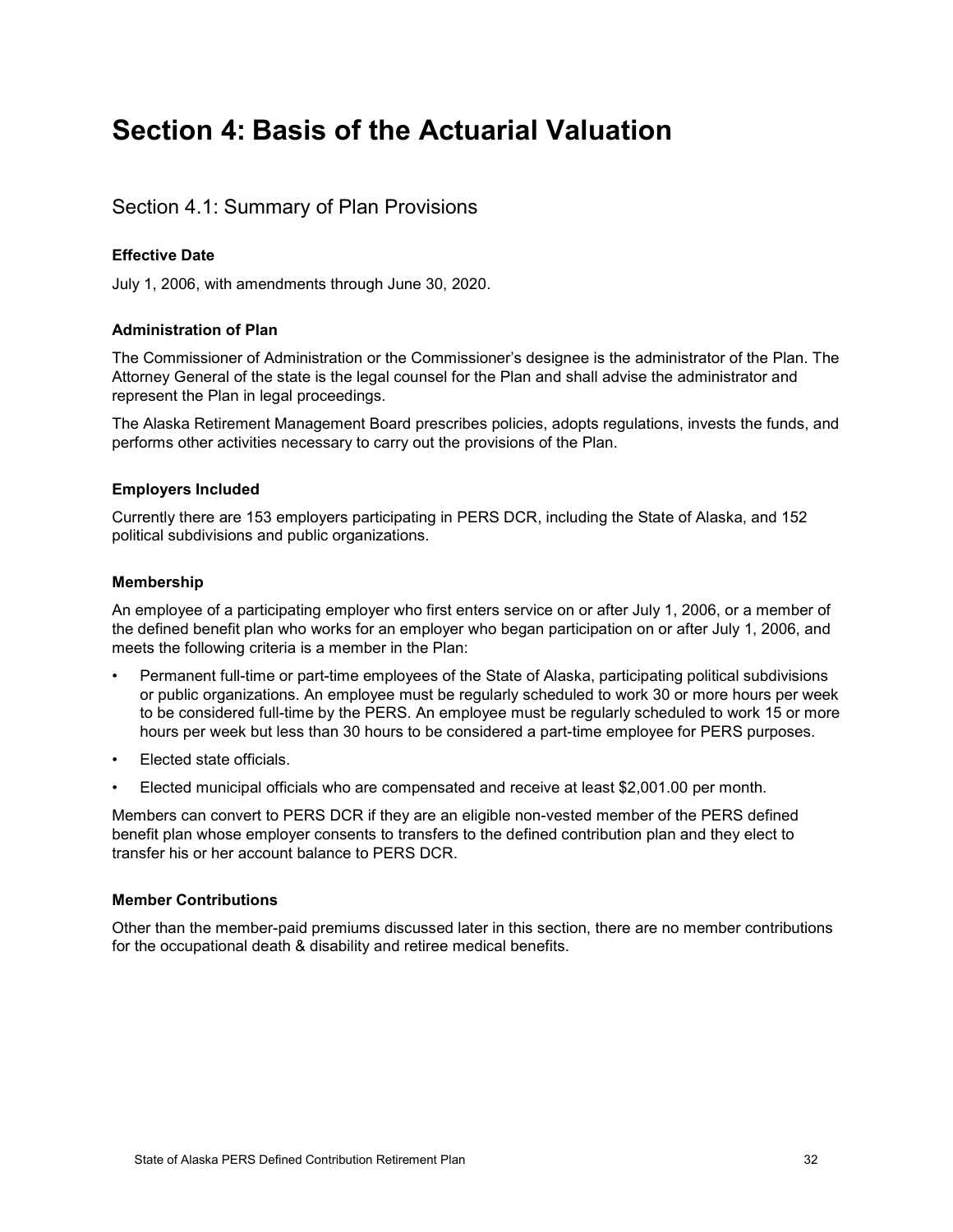#### **Retiree Medical Benefits**

- Member must retire directly from the plan to be eligible for retiree medical coverage. Normal retirement eligibility is the earlier of a) 25 years of service as a peace officer or firefighter and 30 years of service for any other employee or b) Medicare eligible and 10 years of service.
- No subsidized retiree medical benefits are provided until normal retirement eligibility. The member's and any covered dependent's premium is 100% until the member is Medicare eligible. Upon the member's Medicare-eligibility, the required contribution will follow the service-based schedule shown below.
- Coverage cannot be denied except for failure to pay premium.
- Members who are receiving disability benefits or survivors who are receiving monthly survivor benefits are not eligible until the member meets, or would have met if he/she had lived, the normal retirement eligibility requirements.
- The following is a summary of the medical benefit design adopted in July 2016. The plan description below is used for valuation purposes and indicates participant cost-sharing. Please refer to the benefit handbook for more details.

| <b>Plan Design Feature</b>                                               | In-Network <sup>1</sup><br>Out-of-Network <sup>12</sup>                 |                   |  |  |  |  |
|--------------------------------------------------------------------------|-------------------------------------------------------------------------|-------------------|--|--|--|--|
| Deductible (single / family)                                             | \$300 / \$600                                                           |                   |  |  |  |  |
| Medical services (participant share)                                     | 20%                                                                     | 40%               |  |  |  |  |
| Emergency Room Copay (non-emergent use)                                  | \$100                                                                   | \$100             |  |  |  |  |
| Medical Out-of-Pocket Maximum<br>(single / family, including deductible) | \$1,500 / \$3,000                                                       | \$3,000 / \$6,000 |  |  |  |  |
| <b>Medicare Coordination</b>                                             | Exclusion                                                               | Exclusion         |  |  |  |  |
| Pharmacy                                                                 | No Deductible                                                           | No Deductible     |  |  |  |  |
| Retail Generic (per 30-day fill)                                         | 20% \$10 min / \$50 max                                                 |                   |  |  |  |  |
| Retail Non-Formulary Brand (per 30-day fill)                             | 25% \$25 min / \$75 max                                                 | 40%               |  |  |  |  |
| Retail Formulary Brand (per 30-day fill)                                 | 35% \$80 min / \$150 max                                                |                   |  |  |  |  |
| Mail-Order Generic                                                       | \$20 copay                                                              |                   |  |  |  |  |
| Mail-Order Non-Formulary Brand                                           | \$50 copay                                                              | 40%               |  |  |  |  |
| Mail-Order Formulary Brand                                               | $$100$ copay                                                            |                   |  |  |  |  |
| Pharmacy Out-of-Pocket Max (single / family)                             | \$1,000 / \$2,000                                                       |                   |  |  |  |  |
| Medicare Pharmacy Arrangement                                            | Retiree Drug Subsidy /<br>Employer Group Waiver Plan effective 1/1/2019 |                   |  |  |  |  |
| Wellness / Preventative                                                  | 100% covered, not<br>20%, after deductible<br>subject to deductible     |                   |  |  |  |  |

-

<span id="page-37-0"></span> $1$  Section 1.1 of the AlaskaCare Defined Contribution Retiree Benefit Plan states that this health plan shall be updated from time to time to reflect changes in benefits, including annual adjustments to the premium, deductible, coinsurance, medical out-of-pocket limit, and prescription drug out-of-pocket limit.

<span id="page-37-1"></span><sup>2</sup> OON applies only to non-Medicare eligible participants.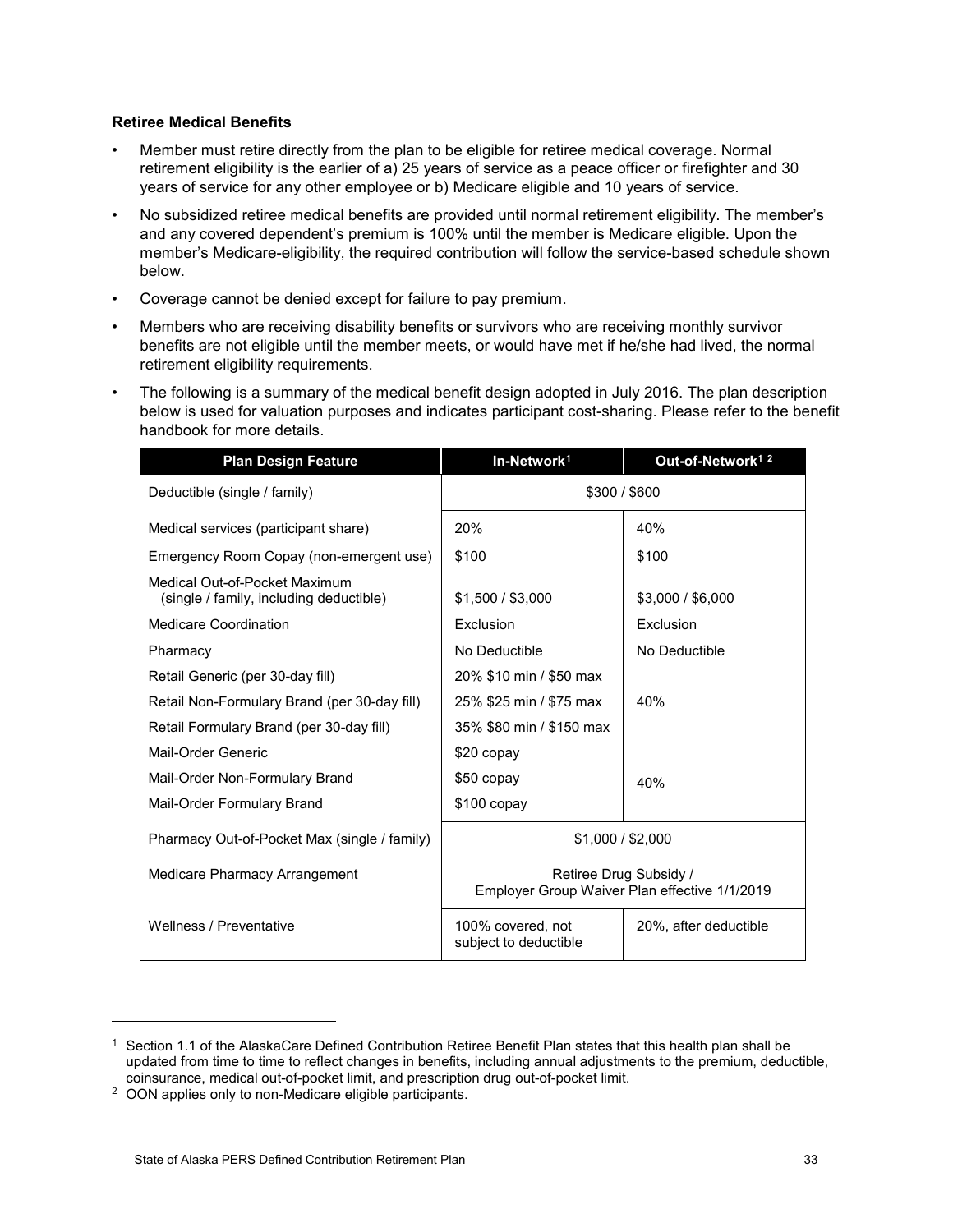- Buck used manual rate models to determine relative plan values for the defined benefit (DB) retiree medical plan and the DCR retiree medical plan outlined above. We applied the ratio of the DCR retiree medical plan value to the DB retiree medical plan value to the per capita costs determined for each of pre/post-Medicare medical and pharmacy benefits to estimate corresponding values for the DCR retiree medical plan design. These factors are noted in Section 4.3. We further adjusted the Medicare medical manual rate to reflect the Medicare coordination method adopted. The estimated 2021 reimbursements under EGWP were provided by Segal Consulting (who worked with the EGWP administrator, Optum, to develop those estimates). We reflect estimated discounts and pharmacy rebates in the defined benefit medical cost so no further adjustment was needed for the DCR retiree medical plan. The medical network differential is reflected in the relative plan value adjustments.
- The retiree medical plan's coverage is supplemental to Medicare. Medicare coordination is described in the 2020 DCR Plan Handbook, referred to in the industry as exclusion coordination: Medicare payment is deducted from the Medicare allowable expense and plan parameters are applied to the remaining amount. Starting in 2019, the prescription drug coverage is through a Medicare Part D EGWP arrangement.
- The premium for Medicare-eligible retirees will be based on the member's years of service. The percentage of premium paid by the member is as follows:

| Years of<br><b>Service</b> | <b>Percent of Premium</b><br><b>Paid by Member</b> |
|----------------------------|----------------------------------------------------|
| < 15                       | 30%                                                |
| $15 - 19$                  | 25%                                                |
| $20 - 24$                  | 20%                                                |
| $25 - 29$                  | 15%                                                |
| $30+$                      | 10%                                                |

- The premium for dependents who are not eligible for Medicare aligns with the member's subsidy. While a member is not Medicare-eligible, premiums are 100% of the estimated cost.
- Members have a separate defined contribution Health Reimbursement Arrangement account, which is not reflected in this valuation, that can be used to pay for premiums or other medical expenses.
- For valuation purposes, retiree premiums were assumed to equal the percentages outlined in the table above times the age-related plan costs. Future premiums calculated and charged to DCR participants will need to be determined reflecting any appropriate adjustments to the defined benefit (DB) plan data because current DB premiums were determined using information based upon enrollment with members who have double coverage.
- Coverage will continue for surviving spouses of covered retired members.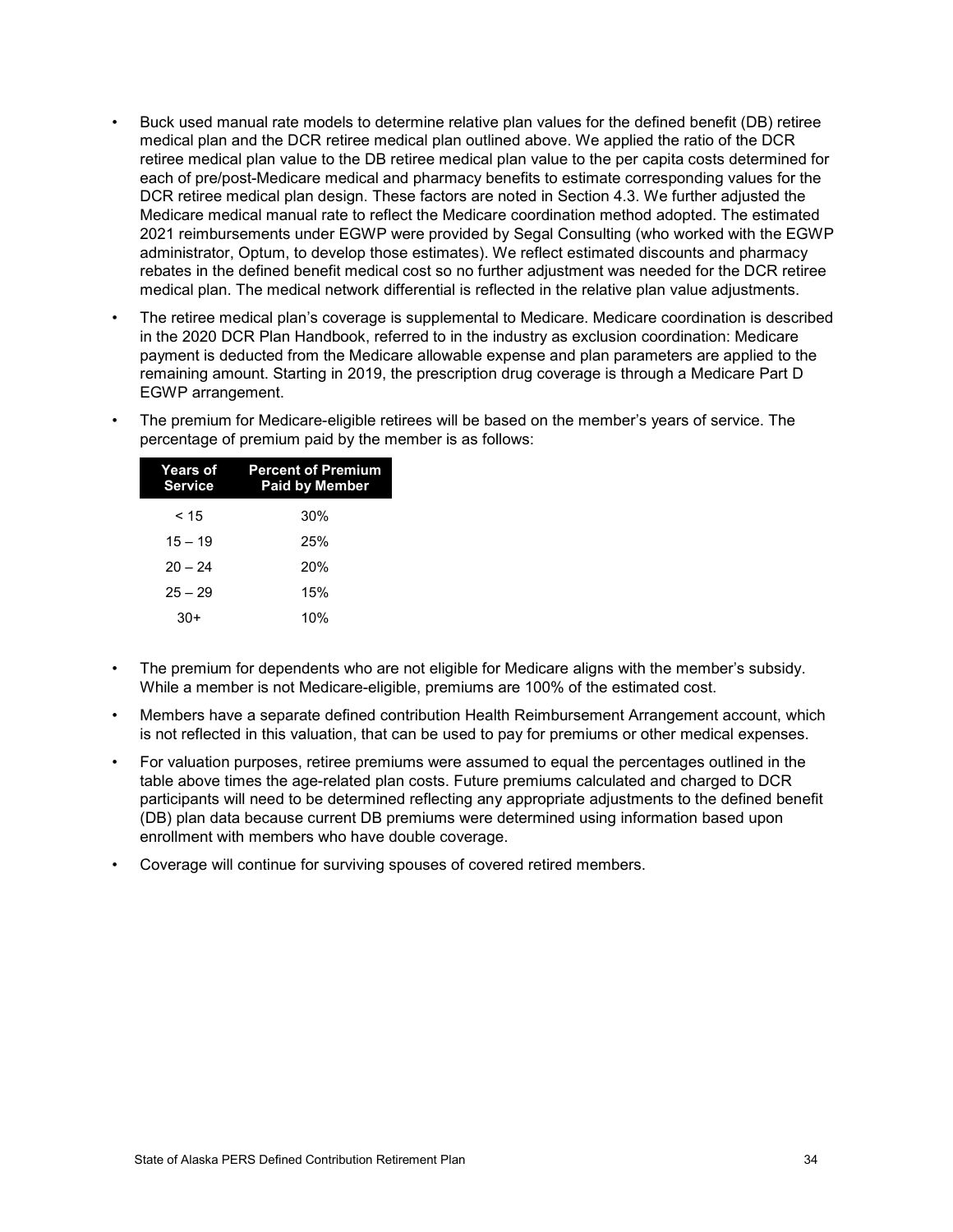#### **Occupational Disability Benefits**

- Benefit is 40% of salary at date of disability.
- For Peace Officer and Firefighters there is a Disability Benefit Adjustment such that:
	- − The disability benefit is increased by 75% of the cost of living increase in the preceding calendar year or 9%, whichever is less.
	- − At the time the disabled member retires, the retirement benefit will be increased by a percentage equal to the total cumulative percentage that has been applied to the disability benefit. Monthly annuity payments are made from the member's contribution balance until the fund is exhausted, at which the plan pays all remaining payments.
- For Others, there is no increase in the occupational disability benefit after commencement.
- Member earns service while on occupational disability.
- Benefits cease when the member becomes eligible for normal retirement at Medicare-eligible age and 10 years of service, or at any age with 30 years of service for Others members or 25 years of service for Peace Officer/Firefighter members.
- Peace Officer/Firefighter members may select the defined contribution account or the monthly benefit payable as if they were retiring under Tier 3 (service continues during disability, final average salary is as of date of disability), but with payments first made from the member's DC account until it's exhausted.
- No subsidized retiree medical benefits are provided until normal retirement eligibility. The member's premium is 100% of the estimated cost until they are Medicare eligible. Medicare-eligible premiums follow the service-based schedule above.

#### **Occupational Death Benefits**

- Benefit is 40% of salary for Others members and 50% of salary for Peace Officer/Firefighter members.
- Survivor's Pension Adjustment: A survivor's pension is increased by 50% of the cost of living increase in the preceding calendar year or 6%, whichever is less, if the recipient is at least age 60 on July 1, or under age 60 if the recipient has been receiving PERS benefits for at least 5 years as of July 1.
- Benefits cease when the member would have become eligible for normal retirement.
- The period during which the survivor is receiving benefits is counted as service credit toward retiree medical benefits.
- No subsidized retiree medical benefits are provided until the member would have been eligible for normal retirement. The surviving spouse's premium is 100% of the estimated cost until the member would have been Medicare eligible. Medicare-eligible premiums follow the service-based schedule above.

#### **Changes Since the Prior Valuation**

There have been no changes in PERS DCR benefit provisions valued since the prior valuation.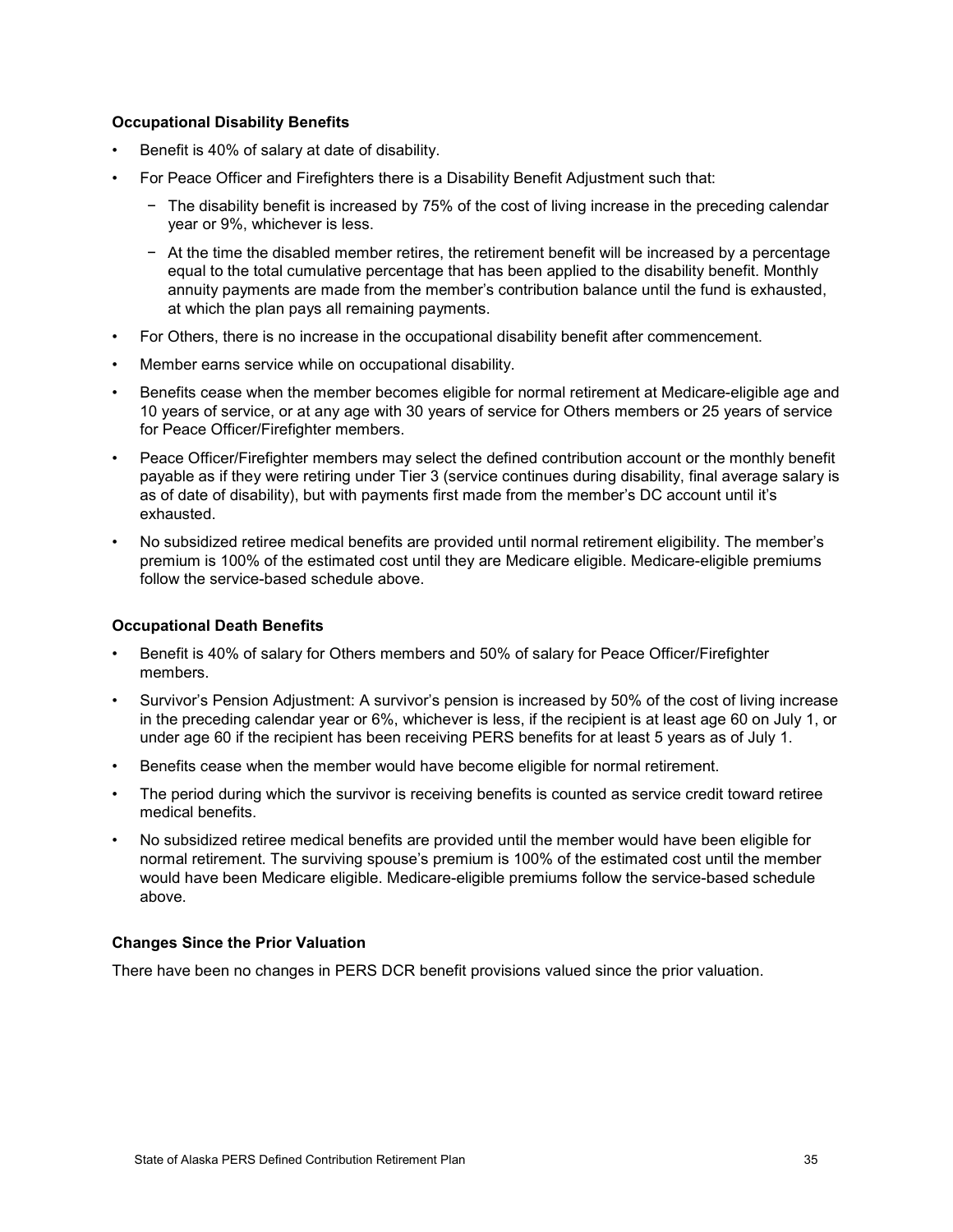## Section 4.2: Description of Actuarial Methods and Valuation Procedures

The funding method used in this valuation was adopted by the Board in October 2006, and was modified as part of the experience study for the period July 1, 2013 to June 30, 2017. The asset smoothing method used to determine valuation assets was implemented effective June 30, 2006.

Benefits valued are those delineated in Alaska State statutes as of the valuation date. Changes in State statutes effective after the valuation date are not taken into consideration in setting the assumptions and methods.

#### **Actuarial Cost Method**

Liabilities and contributions shown in the report are computed using the Entry Age Normal Actuarial Cost Method, level percent of pay. Each year's difference between actual and expected unfunded actuarial accrued liability is amortized over 25 years as a level percentage of expected payroll.

Cost factors designed to produce annual costs as a constant percentage of each member's expected compensation in each year for death and disability benefits and retiree medical benefits, from the assumed entry age to the last age with a future benefit were applied to the projected benefits to determine the normal cost (the portion of the total cost of the plan allocated to the current year under the method). The normal cost is determined by summing intermediate results for active members and determining an average normal cost rate which is then related to the total DCR Plan payroll of active members. The actuarial accrued liability for active members (the portion of the total cost of the plan allocated to prior years under the method) was determined as the excess of the actuarial present value of projected benefits over the actuarial present value of future normal costs.

The actuarial accrued liability for beneficiaries and disabled members currently receiving benefits (if any) was determined as the actuarial present value of the benefits expected to be paid. No future normal costs are payable for these members.

The actuarial accrued liability under this method at any point in time is the theoretical amount of the fund that would have been accumulated had annual contributions equal to the normal cost been made in prior years (it does not represent the liability for benefits accrued to the valuation date). The unfunded actuarial accrued liability is the excess of the actuarial accrued liability over the actuarial value of plan assets measured on the valuation date.

Under this method, experience gains or losses, i.e., decreases or increases in accrued liabilities attributable to deviations in experience from the actuarial assumptions, adjust the unfunded actuarial accrued liability.

#### **Valuation of Assets**

Effective June 30, 2006, the asset valuation method recognizes 20% of the investment gain or loss in each of the current and preceding four years. This method was phased in over five years. Fair Value of Assets was \$0 as of June 30, 2006. All assets are valued at fair value. Assets are accounted for on an accrued basis and are taken directly from financial statements audited by KPMG LLP. Valuation assets are constrained to a range of 80% to 120% of the fair value of assets.

#### **Changes in Methods Since the Prior Valuation**

There were no changes in the asset or valuation methods since the prior valuation.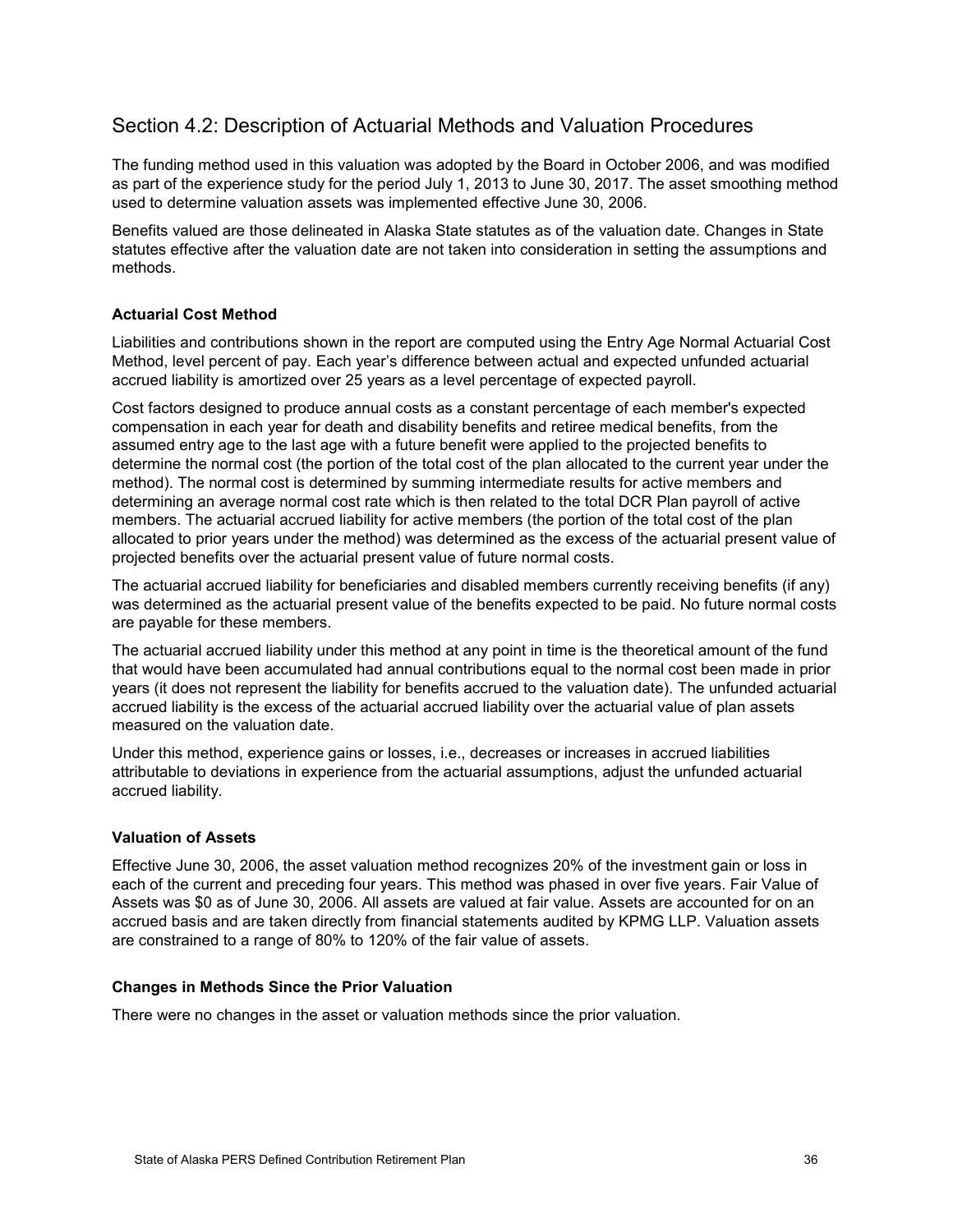#### **Valuation of Retiree Medical and Prescription Drug Benefits**

The methodology used for the valuation of the retiree medical benefits is described in Section 5.2 of the State of Alaska Public Employees' Retirement System Defined Benefit Plan Actuarial Valuation Report as of June 30, 2020.

Due to the lack of experience for the DCR retiree medical plan only, base claims costs are based on those described in the actuarial valuation as of June 30, 2020 for the Defined Benefit (DB) retiree medical plan covering TRS and PERS. The DB rates were used with some adjustments. The claims costs were adjusted to reflect the differences between the DCR medical plan and the DB medical plan. These differences include network steerage, different coverage levels, different Medicare coordination for medical benefits, and an indexing of the retiree out-of-pocket dollar amounts. To account for higher initial copays, deductibles and out-of-pocket limits, projected FY21 claims costs were reduced 3.1% for medical claims, and 8.9% for prescription drugs. In addition, to account for the difference in Medicare coordination, projected FY21 medical claims costs for Medicare eligible retirees were further reduced 29.5%.

FY19 and FY20 experience were compared to assess the impact of COVID-19 and whether an adjustment to FY20 claims was indicated for use in the June 30, 2020 valuation. A material decrease in medical claims during March 2020 to June 2020 was experienced due to COVID-19. Therefore, an adjustment was made for those months to adjust for the decrease that is not expected to continue in future years. There was an observed spike in prescription drug claims in March 2020; however, the FY20 prescription drug experience appears reasonable to use without adjustment for COVID-19. To adjust for the decrease in medical claims due to COVID-19 during the last 4 months of FY20, the per capita cost during the first 8 months was used as the basis for estimating claims that would have occurred in the absence of COVID-19.

No implicit subsidies are assumed. Employees projected to retire with 30 years of service (25 years of service for Peace/Fire) prior to Medicare are valued with commencement deferred to Medicare eligibility because those members will be required to pay the full plan premium prior to Medicare. Explicit subsidies for disabled and normal retirement are determined using the plan-defined percentages of age-related total projected plan costs, again with no implicit subsidy assumed.

The State transitioned to an Employer Group Waiver Program (EGWP) for DCR participants effective January 1, 2019. The estimated 2021 reimbursements under EGWP were provided by Segal Consulting (who worked with the EGWP administrator, Optum, to develop those estimates).

#### **Healthcare Reform**

Healthcare Reform legislation passed on March 23, 2010 included several provisions with potential implications for the State of Alaska Retiree Health Plan liability. Buck evaluated the impact due to these provisions.

Because the State plan is retiree-only, not all provisions are required. Unlimited lifetime benefits and dependent coverage to age 26 are two of these provisions. The adopted DCR plan does not place lifetime limits on benefits, but does restrict dependent child coverage.

The Further Consolidated Appropriations Act, 2020 passed in December 2019 repealed several healthcare-related taxes, including the Cadillac Tax.

The Tax Cuts and Jobs Act passed in December 2017 included the elimination of the individual mandate penalty and changed the inflation measure for purposes of determining the limits for the High Cost Excise Tax to use chained CPI. It is our understanding the law does not directly impact other provisions of the ACA. While the nullification of the ACA's individual mandate penalty does not directly impact employer group health plans, it could contribute to the destabilization of the individual market and increase the number of uninsured. Such destabilization could translate to increased costs for employers. We have considered this when setting our healthcare cost trend assumptions and will continue to monitor this issue.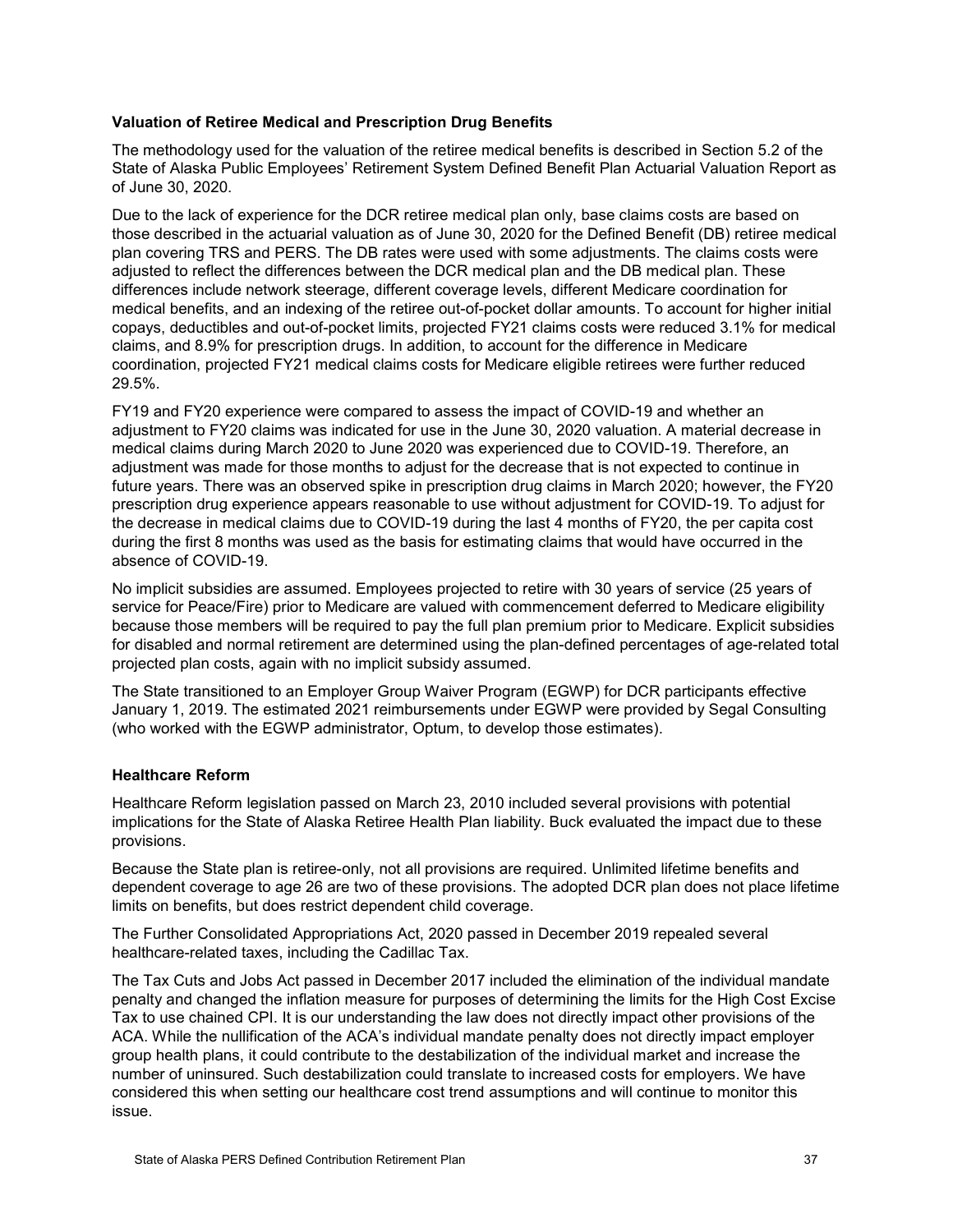We have not identified any other specific provisions of healthcare reform or its potential repeal that would be expected to have a significant impact on the measured obligation. We will continue to monitor legislative activity.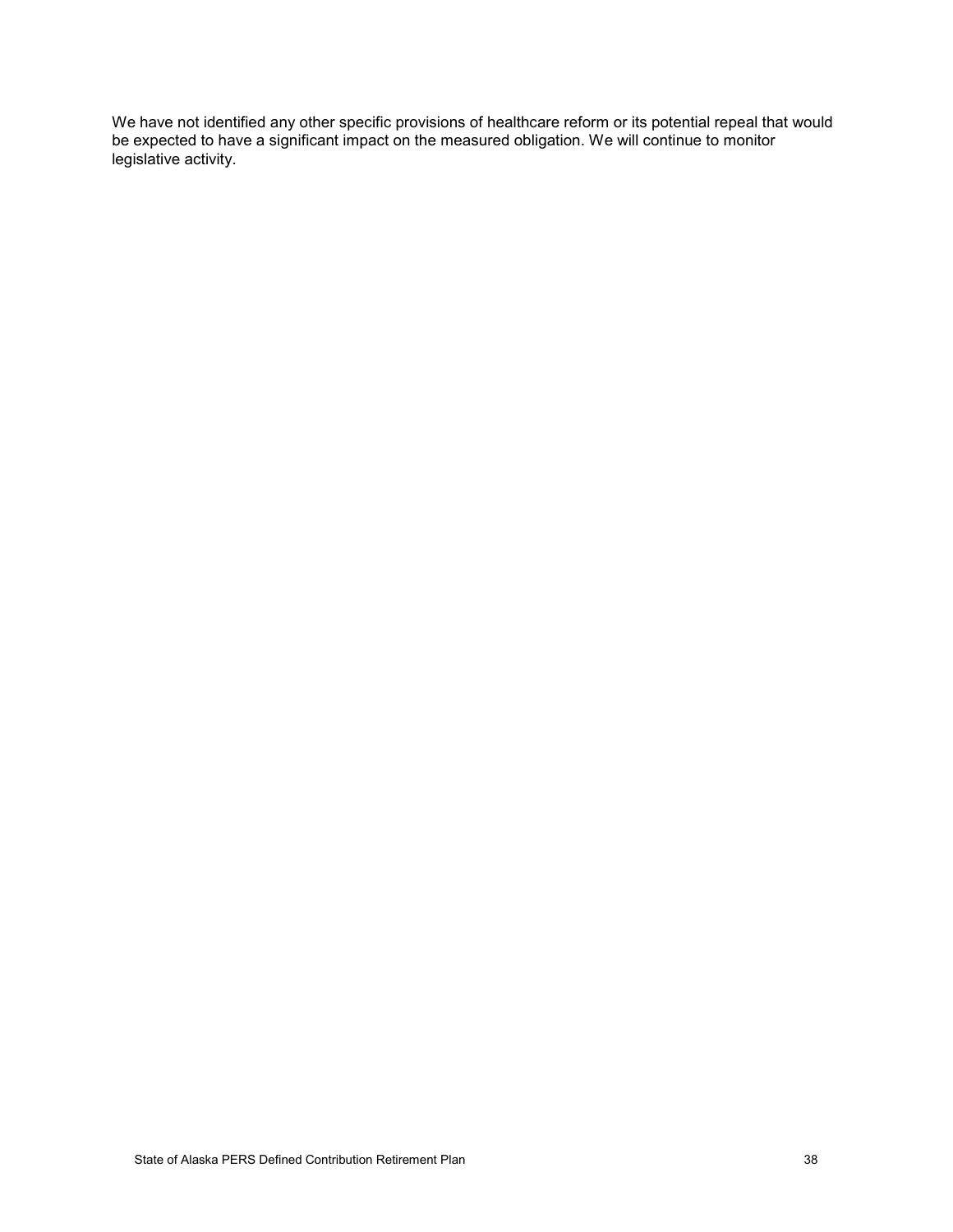## Section 4.3: Summary of Actuarial Assumptions

The demographic and economic assumptions used in the June 30, 2020 valuation are described below. Unless noted otherwise, these assumptions were adopted by the Board in January 2019 based on the experience study for the period July 1, 2013 to June 30, 2017.

#### **Investment Return**

7.38% per year, net of investment expenses.

#### **Salary Scale**

Salary scale rates based upon the 2013-2017 actual experience (see Table 1).

Inflation – 2.50% per year.

Productivity – 0.25% per year.

#### **Payroll Growth**

2.75% per year (inflation + productivity).

#### **Total Inflation**

Total inflation as measured by the Consumer Price Index for urban and clerical workers for Anchorage is assumed to increase 2.50% annually.

#### **Mortality (Pre-Commencement)**

Mortality rates based upon the 2013-2017 actual experience.

100% (male and female) of RP-2014 employee table, benefit-weighted, rolled back to 2006, and projected with MP-2017 generational improvement.

Deaths are assumed to result from occupational causes 75% of the time for Peace Officer/Firefighters, and 40% of the time for Others.

#### **Mortality (Post-Commencement)**

Mortality rates based upon the 2013-2017 actual experience.

91% of male and 96% of female rates of RP-2014 healthy annuitant table, benefit-weighted, rolled back to 2006, and projected with MP-2017 generational improvement.

#### **Turnover**

Select and ultimate rates based upon the 2013-2017 actual experience (see Tables 2a and 2b).

#### **Disability**

Incidence rates based upon the 2013-2017 actual experience (see Table 3).

Disabilities are assumed to be occupational 75% of the time for Peace Officer/Firefighters, and 40% of the time for Others. For Peace Officer/Firefighters, members are assumed to take the monthly annuity 100% of the time.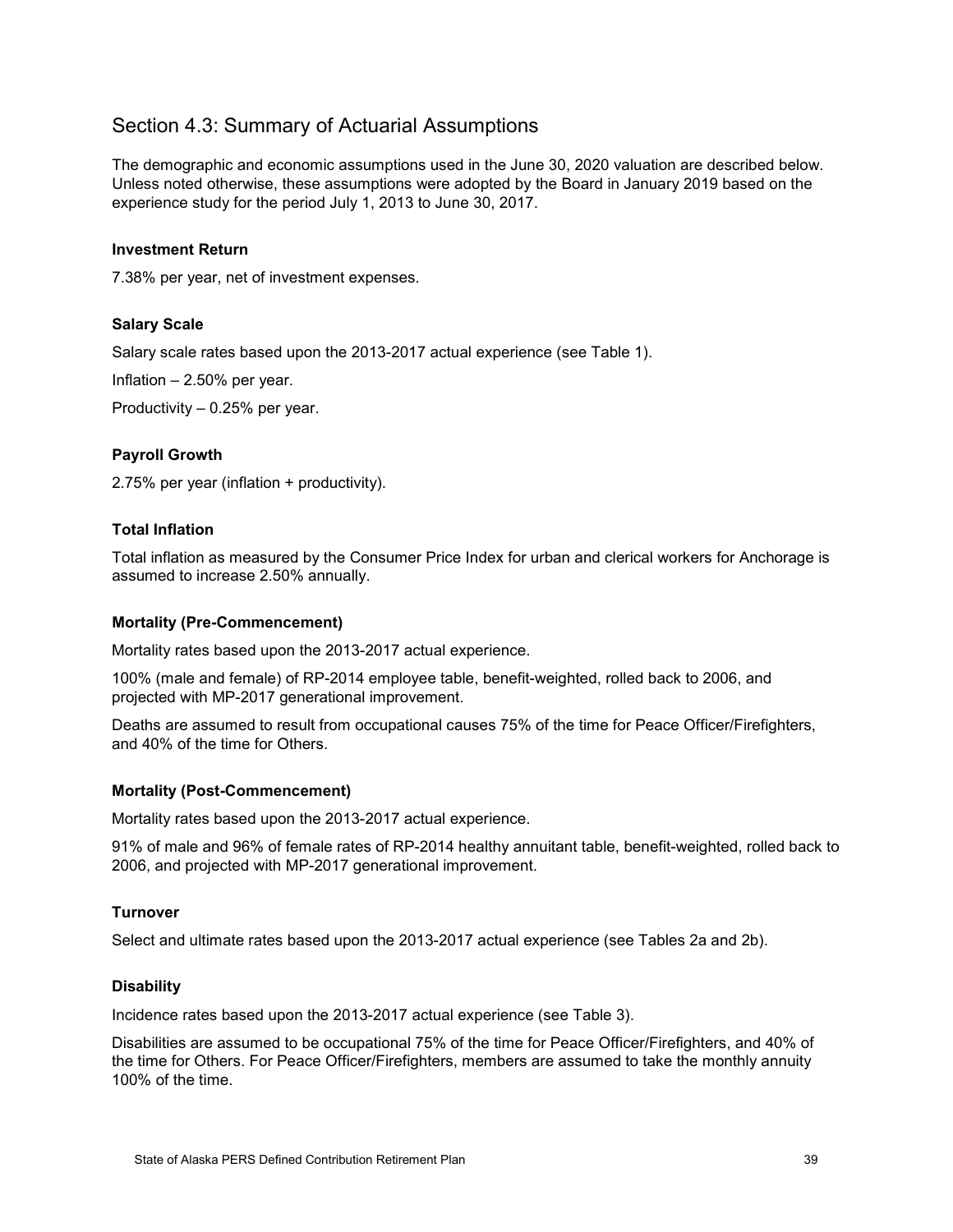Post-disability mortality in accordance with the RP-2014 disabled table, benefit-weighted, rolled back to 2006, and projected with MP-2017 generational improvement.

#### **Retirement**

Retirement rates based upon the 2013-2017 actual experience (see Table 4).

#### **Spouse Age Difference**

Males are assumed to be three years older than their wives. Females are assumed to be two years younger than husbands.

#### **Percent Married for Occupational Death & Disability**

For Others, 75% of male members and 70% of female members are assumed to be married. For Peace Officer/Firefighters, 85% of male members and 60% of female members are assumed to be married.

#### **Dependent Spouse Medical Coverage Election**

Applies to members who do not have double medical coverage. For Others, 65% of male members and 60% of female members are assumed to be married and cover a dependent spouse. For Peace Officer/Firefighters, 75% of male members and 50% of female members are assumed to be married and cover a dependent spouse.

#### **Part-Time Status**

Part-time employees are assumed to earn 1.00 years of credited service per year for Peace Officer/Firefighter and 0.75 years of credited service per year for Other members.

#### **Peace Officer / Firefighter Occupational Disability Retirement Benefit Commencement**

The occupational disability retirement benefit is assumed to be first payable from the member's DC account and the retirement benefit payable from the occupational death and disability trust will commence five years later.

#### **Per Capita Claims Cost**

Sample claims cost rates (before base claims cost adjustments described below) adjusted to age 65 for FY21 medical and prescription drugs are shown below:

|                        |     | <b>Medical</b> |     | <b>Prescription Drugs</b> |
|------------------------|-----|----------------|-----|---------------------------|
| Pre-Medicare           | \$. | 15.360         | S.  | 3.393                     |
| Medicare Parts A & B   | \$. | 1.618          | \$. | 3.340                     |
| Medicare Part D - EGWP |     | N/A            | \$. | 1.003                     |

Members are assumed to attain Medicare eligibility at age 65. All costs are for the 2021 fiscal year (July 1, 2020 – June 30, 2021).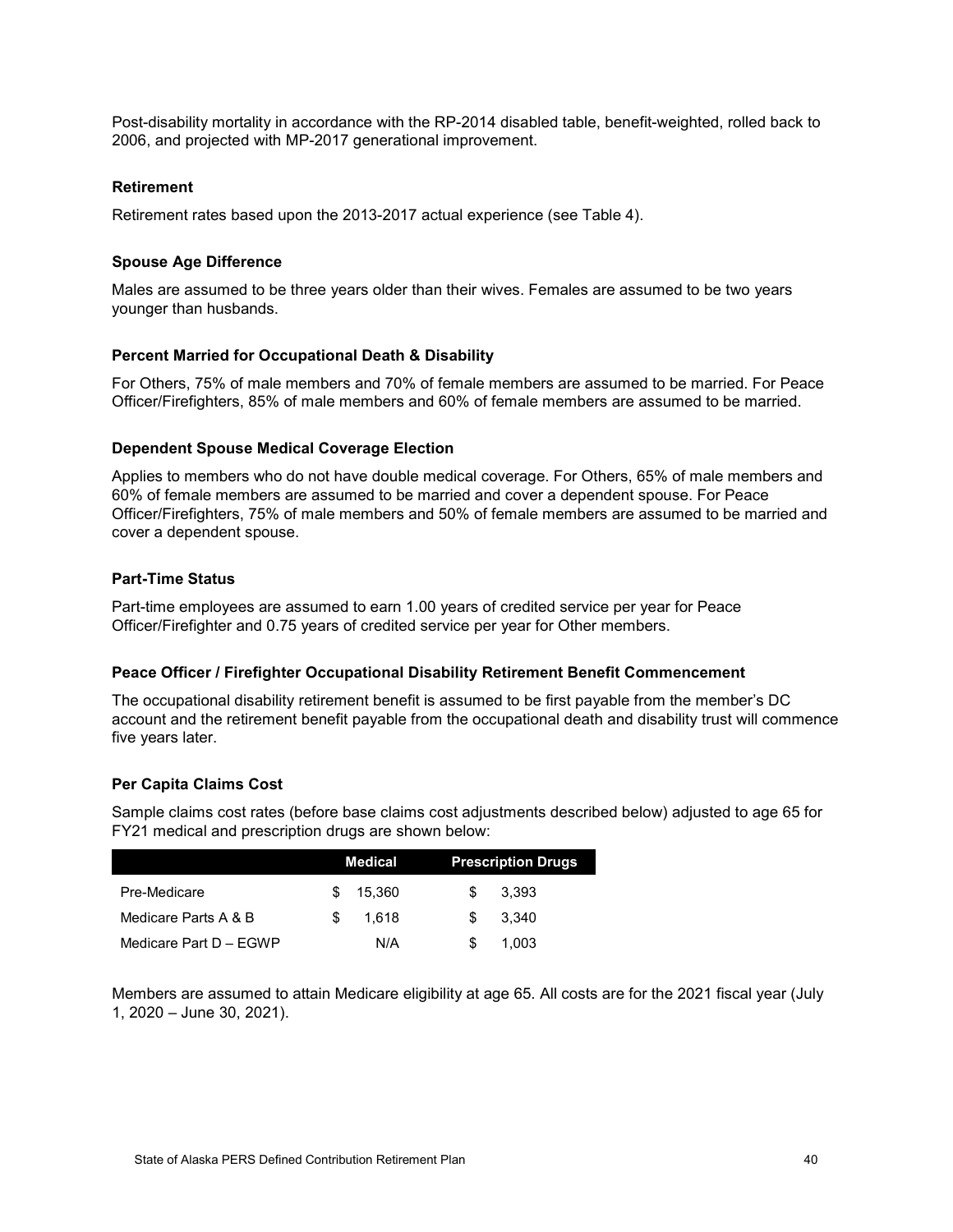The EGWP subsidy is assumed to increase in future years by the trend rates shown on the following pages. No future legislative changes or other events are anticipated to impact the EGWP subsidy. If any legislative or other changes occur in the future that impact the EGWP subsidy (which could either increase or decrease the plan's Actuarial Accrued Liability), those changes will be evaluated and quantified when they occur.

#### **Third Party Administrator Fees**

\$449 per person per year; assumed to increase at 4.5% per year.

#### **Base Claims Cost Adjustments**

Due to higher initial copays, deductibles, out-of-pocket limits and member cost sharing compared to the DB medical plan, the following cost adjustments are applied to the per capita claims cost rates above:

- 0.969 for the pre-Medicare plan.
- 0.674 for both the Medicare medical plan and Medicare coordination method (3.1% reduction for the medical plan and 29.5% reduction for the coordination method).
- 0.911 for the prescription drug plan.

#### **Administrative Expenses**

Beginning with the June 30, 2018 valuation, the Normal Cost is increased for administrative expenses expected to be paid from plan assets during the year. The amounts included in the June 30, 2020 Normal Cost, which are based on the average of actual administrative expenses during the last two fiscal years, are \$1,000 for occupational death & disability and \$20,000 for retiree medical.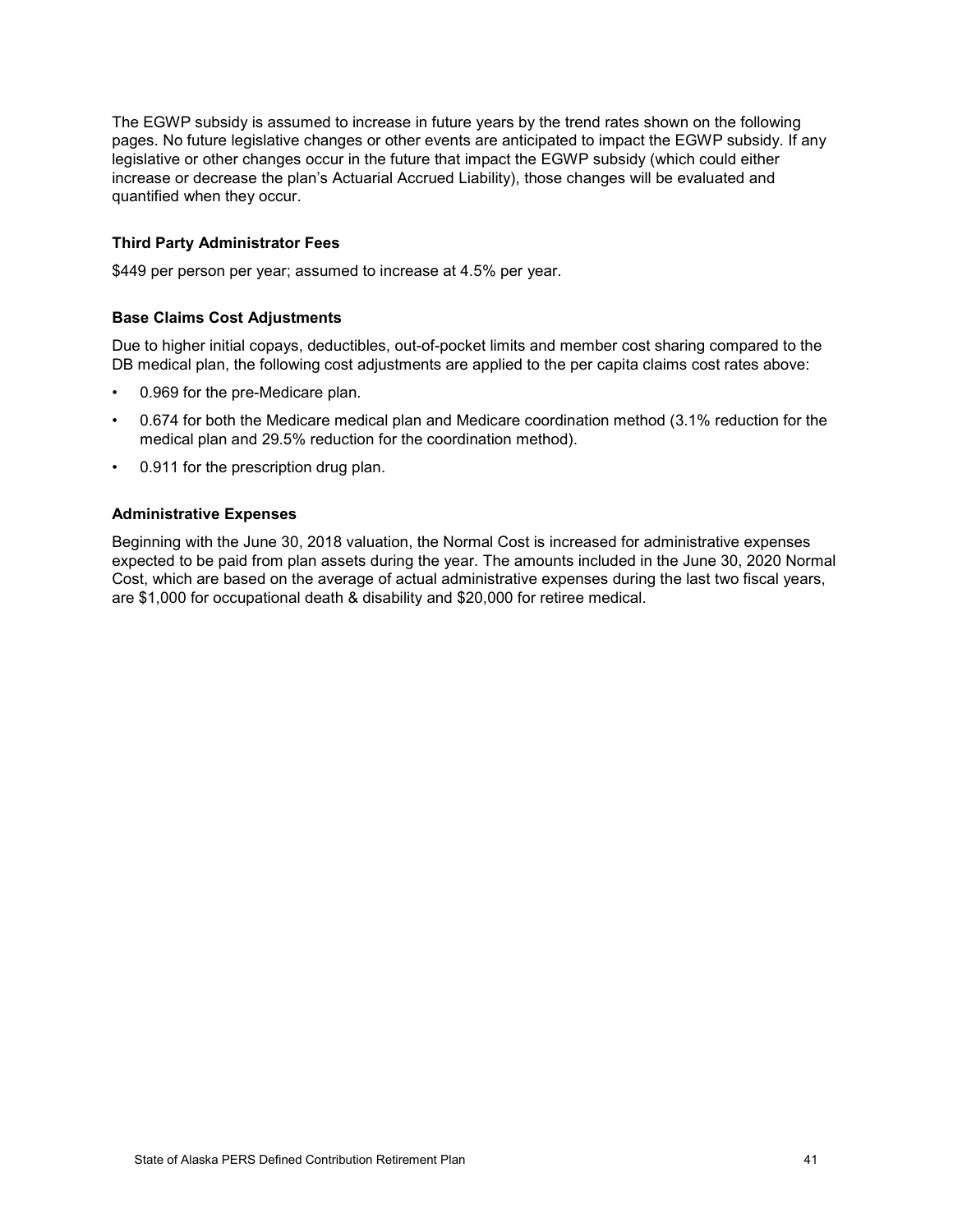#### **Healthcare Cost Trend**

The table below shows the rate used to project the cost from the shown fiscal year to the next fiscal year. For example, 6.5% is applied to the FY21 pre-Medicare medical claims costs to get the FY22 medical claims costs.

|             | <b>Medical</b><br>Pre-65 | <b>Medical</b><br><b>Post-65</b> | <b>Prescription</b><br>Drugs / EGWP |
|-------------|--------------------------|----------------------------------|-------------------------------------|
| FY21        | 6.5%                     | 5.4%                             | 7.5%                                |
| <b>FY22</b> | 6.3%                     | 5.4%                             | 7.1%                                |
| <b>FY23</b> | 6.1%                     | 5.4%                             | 6.8%                                |
| <b>FY24</b> | 5.9%                     | 5.4%                             | 6.4%                                |
| <b>FY25</b> | 5.8%                     | 5.4%                             | 6.1%                                |
| <b>FY26</b> | 5.6%                     | 5.4%                             | 5.7%                                |
| FY27-FY40   | 5.4%                     | 5.4%                             | 5.4%                                |
| <b>FY41</b> | 5.3%                     | 5.3%                             | 5.3%                                |
| FY42        | 5.2%                     | 5.2%                             | 5.2%                                |
| FY43        | 5.1%                     | 5.1%                             | 5.1%                                |
| <b>FY44</b> | 5.1%                     | 5.1%                             | 5.1%                                |
| <b>FY45</b> | 5.0%                     | 5.0%                             | 5.0%                                |
| <b>FY46</b> | 4.9%                     | 4.9%                             | 4.9%                                |
| <b>FY47</b> | 4.8%                     | 4.8%                             | 4.8%                                |
| <b>FY48</b> | 4.7%                     | 4.7%                             | 4.7%                                |
| <b>FY49</b> | 4.6%                     | 4.6%                             | 4.6%                                |
| FY50+       | 4.5%                     | 4.5%                             | 4.5%                                |

For the June 30, 2014 valuation and later, the updated Society of Actuaries' Healthcare Cost Trend Model is used to project medical and prescription drug costs. This model estimates trend amounts that are projected out for 80 years. The model has been populated with assumptions that are specific to the State of Alaska.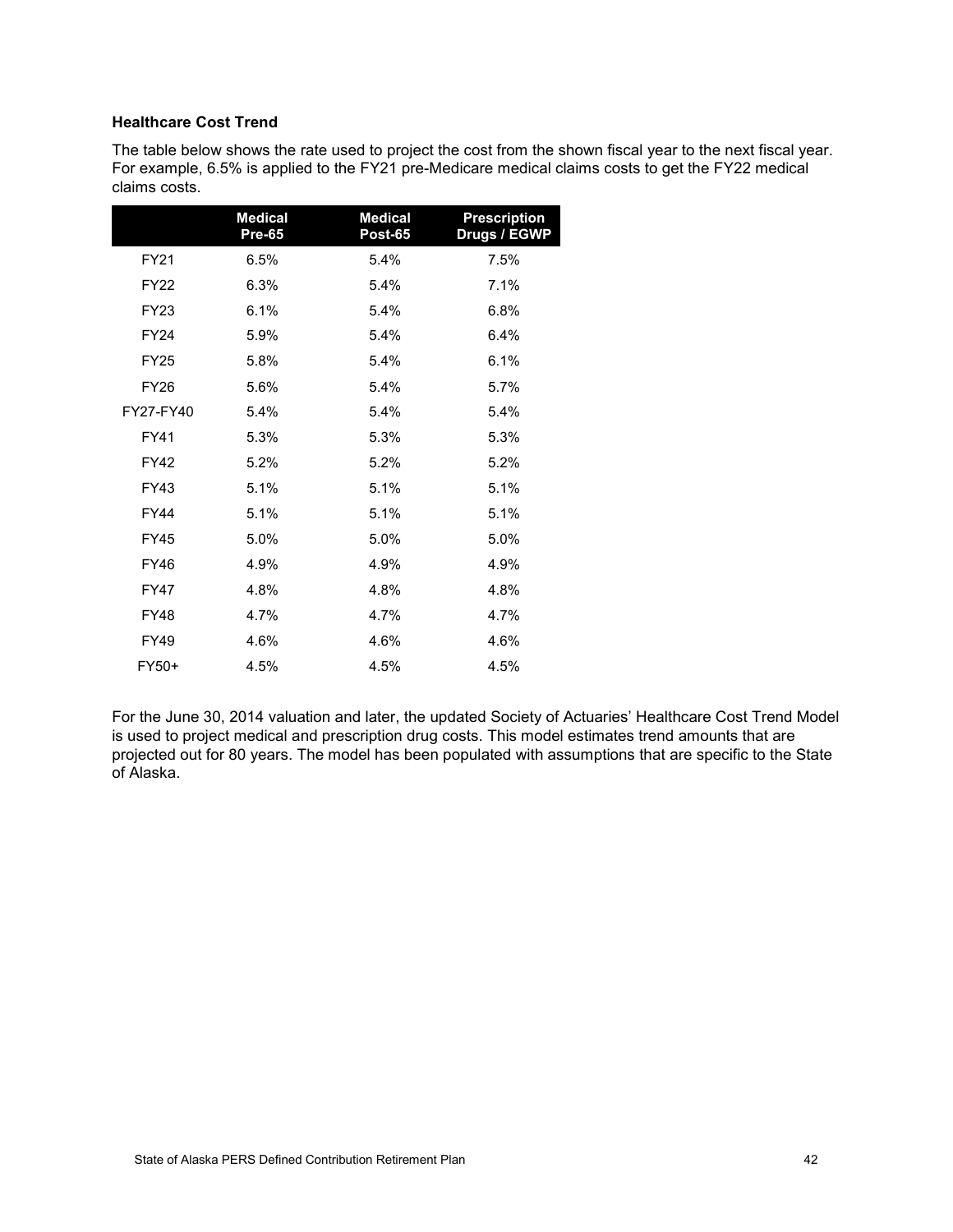#### **Aging Factors**

| Age       | <b>Medical</b> | <b>Prescription</b><br><b>Drugs</b> |
|-----------|----------------|-------------------------------------|
| $0 - 44$  | 2.0%           | 4.5%                                |
| $45 - 54$ | 2.5%           | 3.5%                                |
| $55 - 64$ | 2.5%           | 1.5%                                |
| $65 - 74$ | 3.0%           | 2.0%                                |
| $75 - 84$ | 2.0%           | $-0.5%$                             |
| $85 - 94$ | 0.3%           | $-2.5%$                             |
| $95+$     | $0.0\%$        | $0.0\%$                             |

### **Retiree Medical Participation**

| <b>Decrement Due to Disability</b> |                              |       | <b>Decrement Due to Retirement</b> |       |  |
|------------------------------------|------------------------------|-------|------------------------------------|-------|--|
| Age                                | <b>Percent Participation</b> |       | <b>Percent Participation*</b>      |       |  |
| < 56                               | 75.0%                        | 55    | 50.0%                              |       |  |
| 56                                 | 77.5%                        | 56    | 55.0%                              |       |  |
| 57                                 | 80.0%                        | 57    | 60.0%                              |       |  |
| 58                                 | 82.5%                        | 58    | 65.0%                              |       |  |
| 59                                 | 85.0%                        | 59    | 70.0%                              |       |  |
| 60                                 | 87.5%                        | 60    | 75.0%                              |       |  |
| 61                                 | 90.0%                        | 61    | 80.0%                              |       |  |
| 62                                 | 92.5%                        | 62    | 85.0%                              |       |  |
| 63                                 | 95.0%                        | 63    | 90.0%                              |       |  |
| 64                                 | 97.5%                        | 64    | 95.0%                              |       |  |
| $65+$                              | 100.0%                       | $65+$ | <b>Years of Service</b>            |       |  |
|                                    |                              |       | < 15                               | 75.0% |  |
|                                    |                              |       | $15 - 19$                          | 80.0% |  |
|                                    |                              |       | $20 - 24$                          | 85.0% |  |
|                                    |                              |       | $25 - 29$                          | 90.0% |  |
|                                    |                              |       | $30+$                              | 95.0% |  |

\* Participation assumption is a combination of (i) the service-based rates for retirement from employment at age 65+ and (ii) the age-based rates for retirement from employment before age 65. These rates reflect the expected plan election rate that varies by reason for decrement, duration that a member may pay full cost prior to Medicare eligibility, and availability of alternative and/or lower cost options, particularly in the Medicare market. This assumption is based on observed trends in participation from a range of other plans.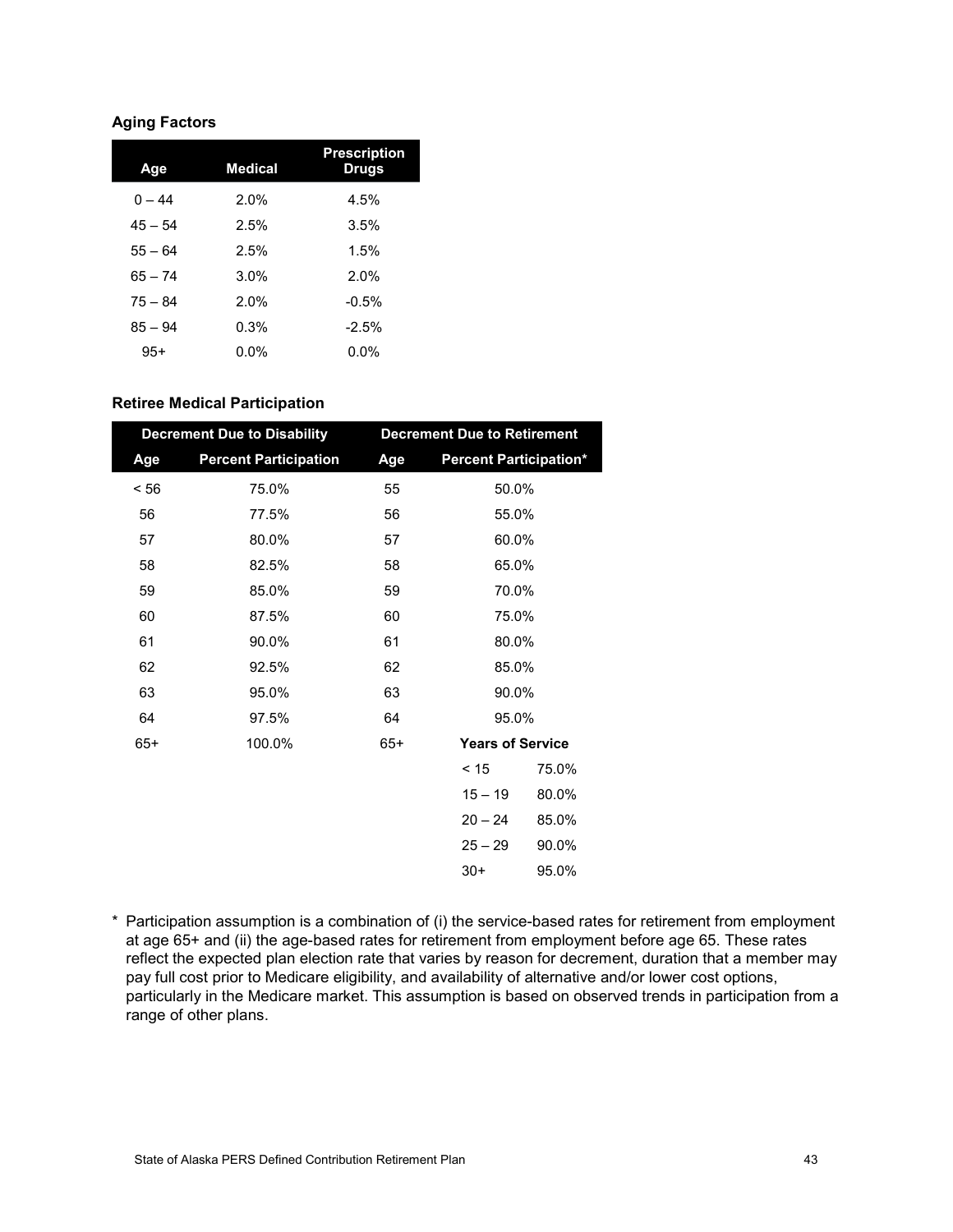#### **Imputed Data**

Data changes from the prior year which are deemed to have immaterial impact on liabilities and contribution rates are assumed to be correct in the current year's client data. Non-vested terminations with appropriate refund dates are assumed to have received a full refund of contributions. Active members with missing salary and service are assumed to be terminated with status based on their vesting percentage.

#### **Changes in Assumptions Since the Prior Valuation**

The amounts included in the Normal Cost for administrative expenses were changed from \$600 to \$1,000 for occupational death & disability, and from \$8,750 to \$20,000 for retiree medical (based on the most recent two years of actual administrative expenses paid from plan assets). The per capita claims cost assumption is updated annually. The medical and prescription drug relative value factors were updated and the 0.2% annual trend rate adjustment factor between the DB and DCR plans was removed.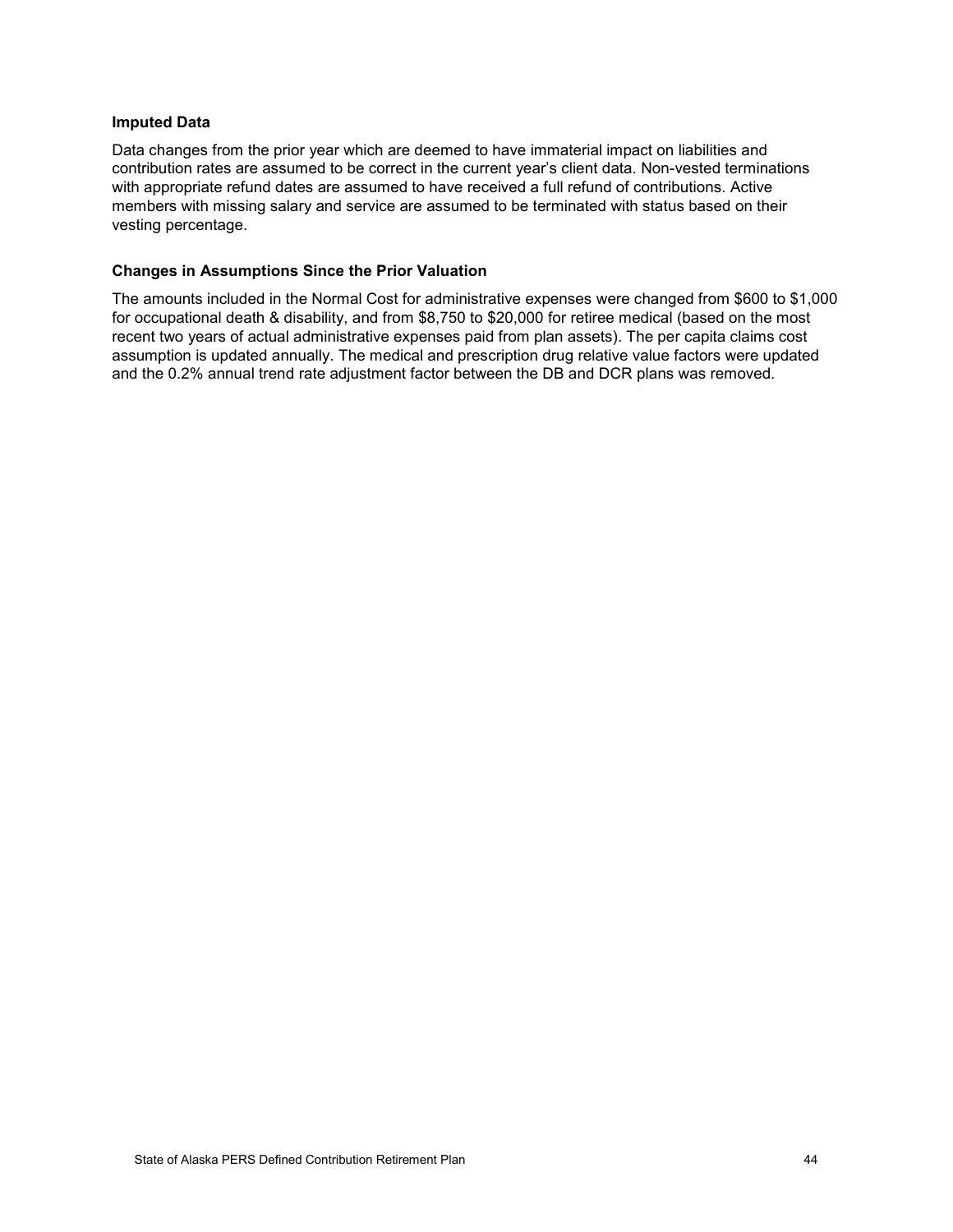| <b>Peace Officer / Firefighter</b> |                                   |                                   | <b>Others</b>                     |  |
|------------------------------------|-----------------------------------|-----------------------------------|-----------------------------------|--|
| <b>Years of</b><br><b>Service</b>  | <b>Percent</b><br><b>Increase</b> | <b>Years of</b><br><b>Service</b> | <b>Percent</b><br><b>Increase</b> |  |
| 0                                  | 7.75%                             | 0                                 | 6.75%                             |  |
| 1                                  | 7.25%                             | 1                                 | 6.25%                             |  |
| $\overline{2}$                     | 6.75%                             | $\overline{2}$                    | 5.75%                             |  |
| 3                                  | 6.25%                             | 3                                 | 5.25%                             |  |
| 4                                  | 5.75%                             | 4                                 | 4.75%                             |  |
| 5                                  | 5.25%                             | 5                                 | 4.25%                             |  |
| 6                                  | 4.75%                             | 6                                 | 3.75%                             |  |
| $\overline{7}$                     | 4.25%                             | 7                                 | 3.65%                             |  |
| 8                                  | 3.75%                             | 8                                 | 3.55%                             |  |
| 9                                  | 3.65%                             | 9                                 | 3.45%                             |  |
| 10                                 | 3.55%                             | 10                                | 3.35%                             |  |
| 11                                 | 3.45%                             | 11                                | 3.25%                             |  |
| 12                                 | 3.35%                             | 12                                | 3.15%                             |  |
| 13                                 | 3.25%                             | 13                                | 3.05%                             |  |
| 14                                 | 3.15%                             | 14                                | 2.95%                             |  |
| 15                                 | 3.05%                             | 15                                | 2.85%                             |  |
| 16                                 | 2.95%                             | 16                                | 2.75%                             |  |
| 17                                 | 2.85%                             | 17                                | 2.75%                             |  |
| $18+$                              | 2.75%                             | $18+$                             | 2.75%                             |  |

## **Table 1: Salary Scales**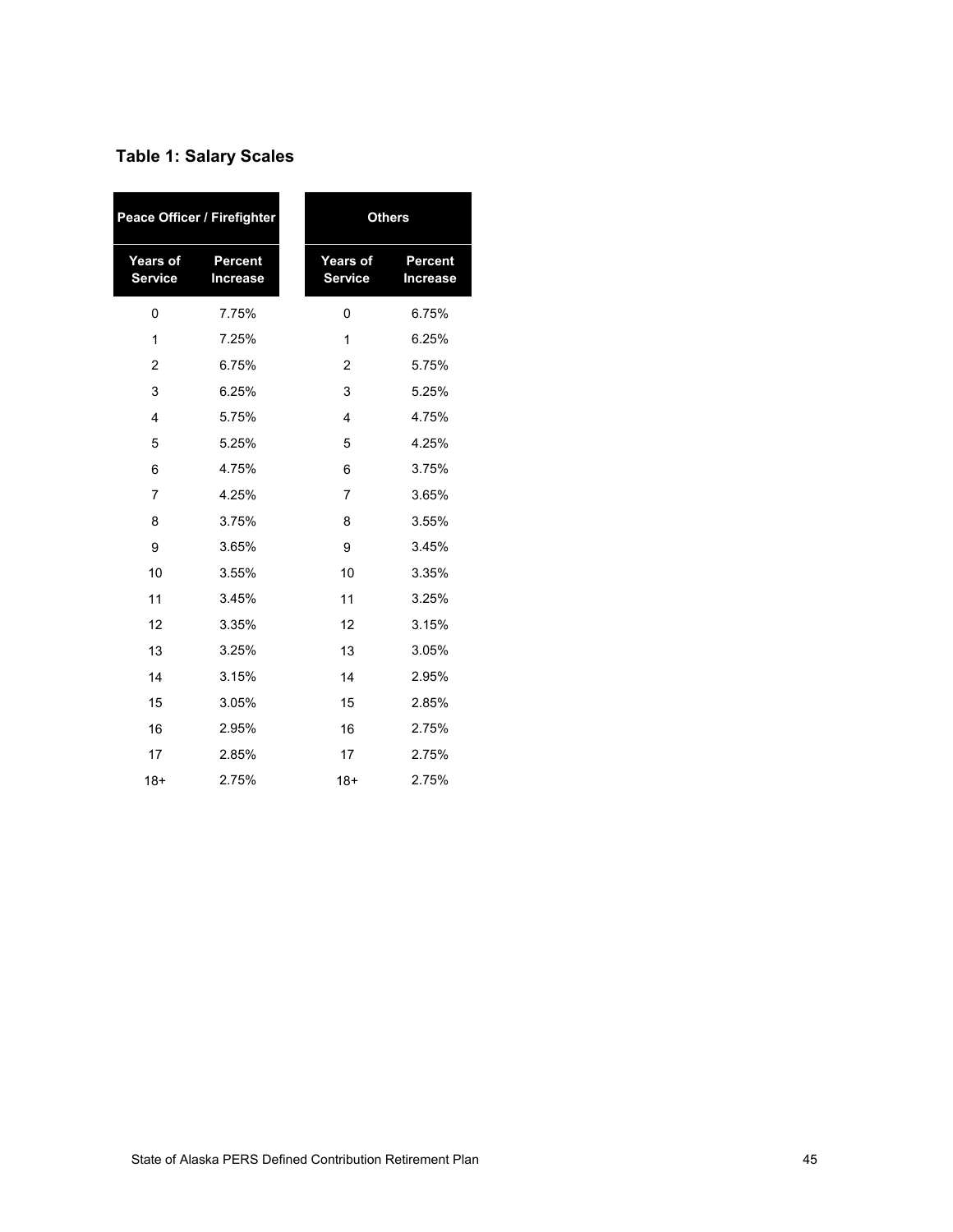## **Table 2a: Turnover Rates for Peace Officer / Firefighter**

| <b>Years of</b><br><b>Service</b> | Male   | Female |
|-----------------------------------|--------|--------|
| O                                 | 18.90% | 20.63% |
| 1                                 | 14.18% | 16.50% |
| 2                                 | 10.50% | 13.75% |
| 3                                 | 9.45%  | 12.38% |
|                                   | 8.40%  | 11.00% |

#### **Select Rates during the First 5 Years of Employment**

#### **Ultimate Rates after the First 5 Years of Employment**

| Age  | <b>Male</b> | Female | Age   | <b>Male</b> | Female |
|------|-------------|--------|-------|-------------|--------|
| < 23 | 5.52%       | 11.97% | 44    | 5.78%       | 11.09% |
| 23   | 5.65%       | 11.97% | 45    | 5.71%       | 11.03% |
| 24   | 5.78%       | 11.97% | 46    | 5.64%       | 10.98% |
| 25   | 5.91%       | 11.97% | 47    | 5.57%       | 10.92% |
| 26   | 6.04%       | 11.97% | 48    | 6.01%       | 10.84% |
| 27   | 6.16%       | 11.97% | 49    | 6.45%       | 10.75% |
| 28   | 6.16%       | 11.94% | 50    | 6.89%       | 10.67% |
| 29   | 6.15%       | 11.91% | 51    | 7.32%       | 10.58% |
| 30   | 6.14%       | 11.88% | 52    | 7.76%       | 10.50% |
| 31   | 6.14%       | 11.84% | 53    | 7.97%       | 10.66% |
| 32   | 6.12%       | 11.81% | 54    | 8.18%       | 10.82% |
| 33   | 6.11%       | 11.79% | 55    | 8.38%       | 10.98% |
| 34   | 6.09%       | 11.77% | 56    | 8.59%       | 11.15% |
| 35   | 6.08%       | 11.75% | 57    | 8.80%       | 11.31% |
| 36   | 6.07%       | 11.72% | 58    | 9.03%       | 11.47% |
| 37   | 6.05%       | 11.70% | 59    | 9.25%       | 11.63% |
| 38   | 6.03%       | 11.60% | 60    | 9.48%       | 11.79% |
| 39   | 6.00%       | 11.50% | 61    | 9.71%       | 11.95% |
| 40   | 5.98%       | 11.40% | 62    | 9.94%       | 12.12% |
| 41   | 5.95%       | 11.30% | 63    | 12.37%      | 12.28% |
| 42   | 5.93%       | 11.20% | 64    | 14.81%      | 12.44% |
| 43   | 5.85%       | 11.14% | $65+$ | 17.25%      | 12.60% |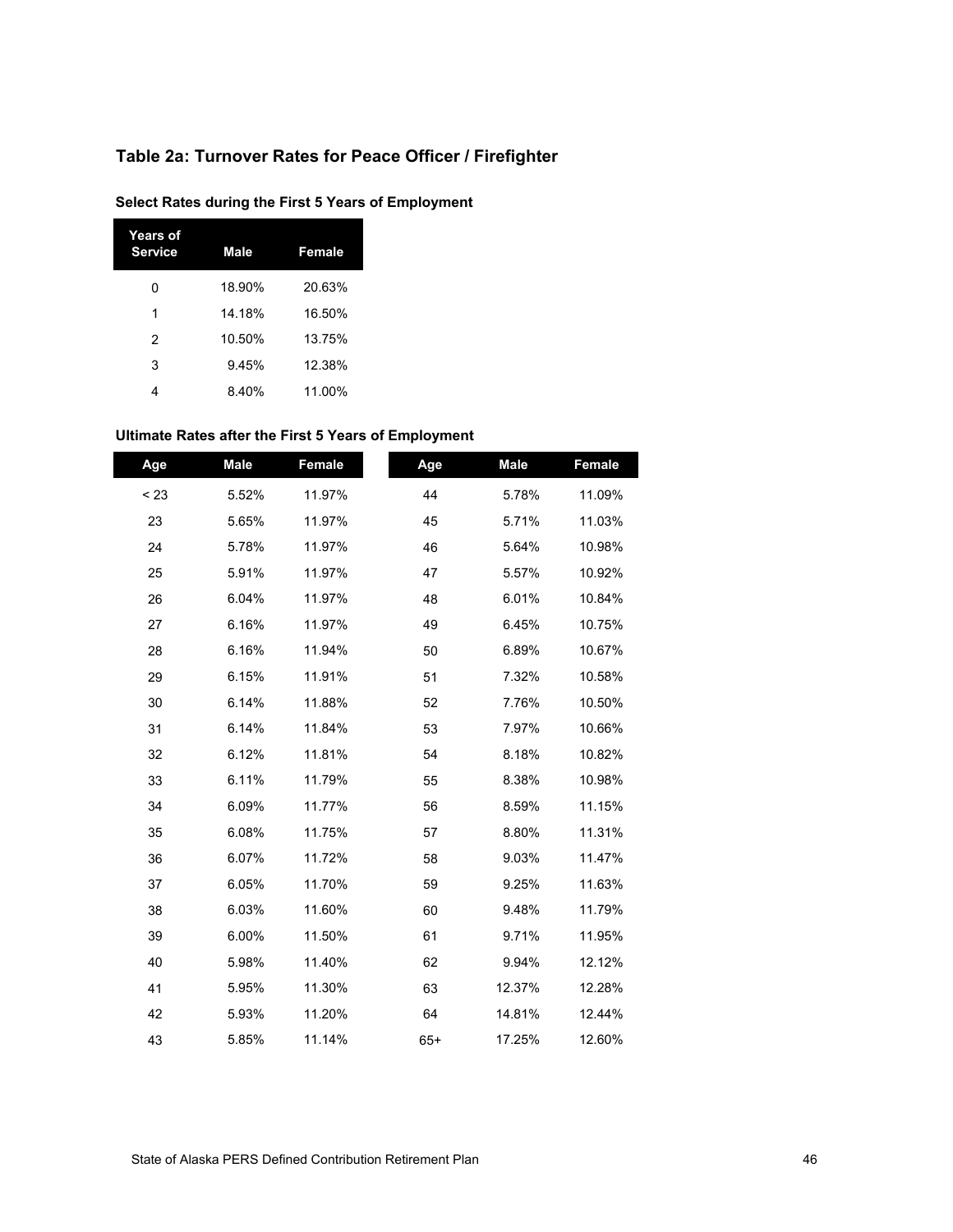## **Table 2b: Turnover Rates for Others**

## **Select Rates during the First 5 Years of Employment**

| <b>Years of</b><br><b>Service</b> | Male   | Female |
|-----------------------------------|--------|--------|
| Ω                                 | 24.36% | 27.98% |
| 1                                 | 21.00% | 22.31% |
| 2                                 | 16.80% | 17.85% |
| 3                                 | 13.44% | 14.28% |
| 4                                 | 9.45%  | 12.34% |

#### **Ultimate Rates after the First 5 Years of Employment**

| Age  | <b>Male</b> | Female | Age   | <b>Male</b> | Female |
|------|-------------|--------|-------|-------------|--------|
| < 23 | 13.71%      | 16.50% | 44    | 7.83%       | 8.22%  |
| 23   | 13.71%      | 16.51% | 45    | 7.72%       | 7.90%  |
| 24   | 13.71%      | 16.51% | 46    | 7.60%       | 7.58%  |
| 25   | 13.71%      | 16.52% | 47    | 7.48%       | 7.26%  |
| 26   | 13.71%      | 16.53% | 48    | 7.68%       | 7.23%  |
| 27   | 13.71%      | 16.54% | 49    | 7.87%       | 7.20%  |
| 28   | 13.41%      | 15.94% | 50    | 8.07%       | 7.17%  |
| 29   | 13.21%      | 15.34% | 51    | 8.26%       | 7.14%  |
| 30   | 12.82%      | 17.75% | 52    | 8.46%       | 7.11%  |
| 31   | 12.52%      | 14.15% | 53    | 8.46%       | 7.26%  |
| 32   | 12.22%      | 13.55% | 54    | 8.47%       | 7.42%  |
| 33   | 11.65%      | 12.90% | 55    | 8.48%       | 7.57%  |
| 34   | 11.09%      | 12.24% | 56    | 8.48%       | 7.72%  |
| 35   | 10.52%      | 11.58% | 57    | 8.49%       | 7.88%  |
| 36   | 9.95%       | 10.92% | 58    | 8.77%       | 8.15%  |
| 37   | 9.39%       | 10.26% | 59    | 9.08%       | 8.42%  |
| 38   | 9.12%       | 9.98%  | 60    | 9.32%       | 8.69%  |
| 39   | 8.86%       | 9.70%  | 61    | 9.60%       | 8.96%  |
| 40   | 8.60%       | 9.42%  | 62    | 9.88%       | 9.24%  |
| 41   | 8.32%       | 9.14%  | 63    | 10.28%      | 10.51% |
| 42   | 8.07%       | 8.86%  | 64    | 10.68%      | 11.78% |
| 43   | 7.95%       | 8.54%  | $65+$ | 11.08%      | 13.05% |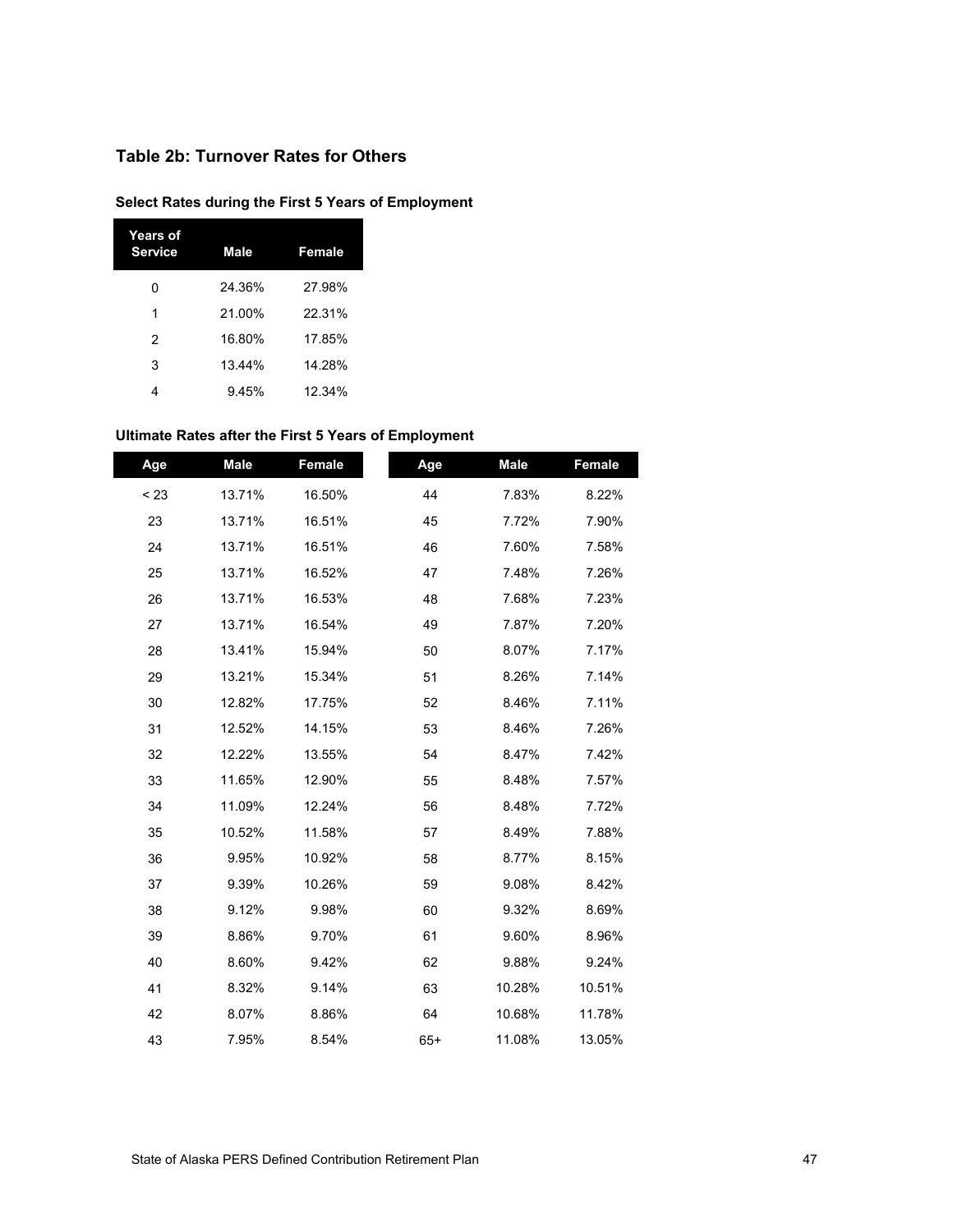|      | Peace Officer / Firefighter |         |             | <b>Others</b> |
|------|-----------------------------|---------|-------------|---------------|
| Age  | <b>Male</b>                 | Female  | <b>Male</b> | Female        |
| < 23 | 0.0179%                     | 0.0112% | 0.0327%     | 0.0376%       |
| 23   | 0.0244%                     | 0.0153% | 0.0360%     | 0.0400%       |
| 24   | 0.0310%                     | 0.0194% | 0.0392%     | 0.0424%       |
| 25   | 0.0374%                     | 0.0234% | 0.0425%     | 0.0448%       |
| 26   | 0.0440%                     | 0.0275% | 0.0456%     | 0.0472%       |
| 27   | 0.0505%                     | 0.0316% | 0.0489%     | 0.0496%       |
| 28   | 0.0526%                     | 0.0329% | 0.0501%     | 0.0510%       |
| 29   | 0.0548%                     | 0.0343% | 0.0513%     | 0.0524%       |
| 30   | 0.0570%                     | 0.0356% | 0.0524%     | 0.0538%       |
| 31   | 0.0591%                     | 0.0370% | 0.0536%     | 0.0554%       |
| 32   | 0.0612%                     | 0.0383% | 0.0548%     | 0.0568%       |
| 33   | 0.0634%                     | 0.0397% | 0.0566%     | 0.0586%       |
| 34   | 0.0657%                     | 0.0411% | 0.0584%     | 0.0606%       |
| 35   | 0.0679%                     | 0.0425% | 0.0602%     | 0.0624%       |
| 36   | 0.0702%                     | 0.0439% | 0.0620%     | 0.0644%       |
| 37   | 0.0724%                     | 0.0453% | 0.0638%     | 0.0662%       |
| 38   | 0.0757%                     | 0.0473% | 0.0669%     | 0.0696%       |
| 39   | 0.0789%                     | 0.0493% | 0.0701%     | 0.0728%       |
| 40   | 0.0822%                     | 0.0514% | 0.0734%     | 0.0762%       |
| 41   | 0.0854%                     | 0.0534% | 0.0765%     | 0.0794%       |
| 42   | 0.0886%                     | 0.0554% | 0.0797%     | 0.0826%       |
| 43   | 0.0977%                     | 0.0611% | 0.0879%     | 0.0908%       |
| 44   | 0.1066%                     | 0.0667% | 0.0962%     | 0.0990%       |
| 45   | 0.1157%                     | 0.0723% | 0.1043%     | 0.1072%       |
| 46   | 0.1247%                     | 0.0780% | 0.1125%     | 0.1154%       |
| 47   | 0.1337%                     | 0.0836% | 0.1208%     | 0.1236%       |
| 48   | 0.1462%                     | 0.0914% | 0.1329%     | 0.1360%       |
| 49   | 0.1588%                     | 0.0993% | 0.1451%     | 0.1484%       |
| 50   | 0.1714%                     | 0.1071% | 0.1572%     | 0.1608%       |
| 51   | 0.1839%                     | 0.1150% | 0.1694%     | 0.1734%       |
| 52   | 0.1965%                     | 0.1228% | 0.1815%     | 0.1858%       |
| 53   | 0.2294%                     | 0.1434% | 0.2132%     | 0.2168%       |
| 54   | 0.2624%                     | 0.1640% | 0.2450%     | 0.2478%       |

## **Table 3: Disability Rates**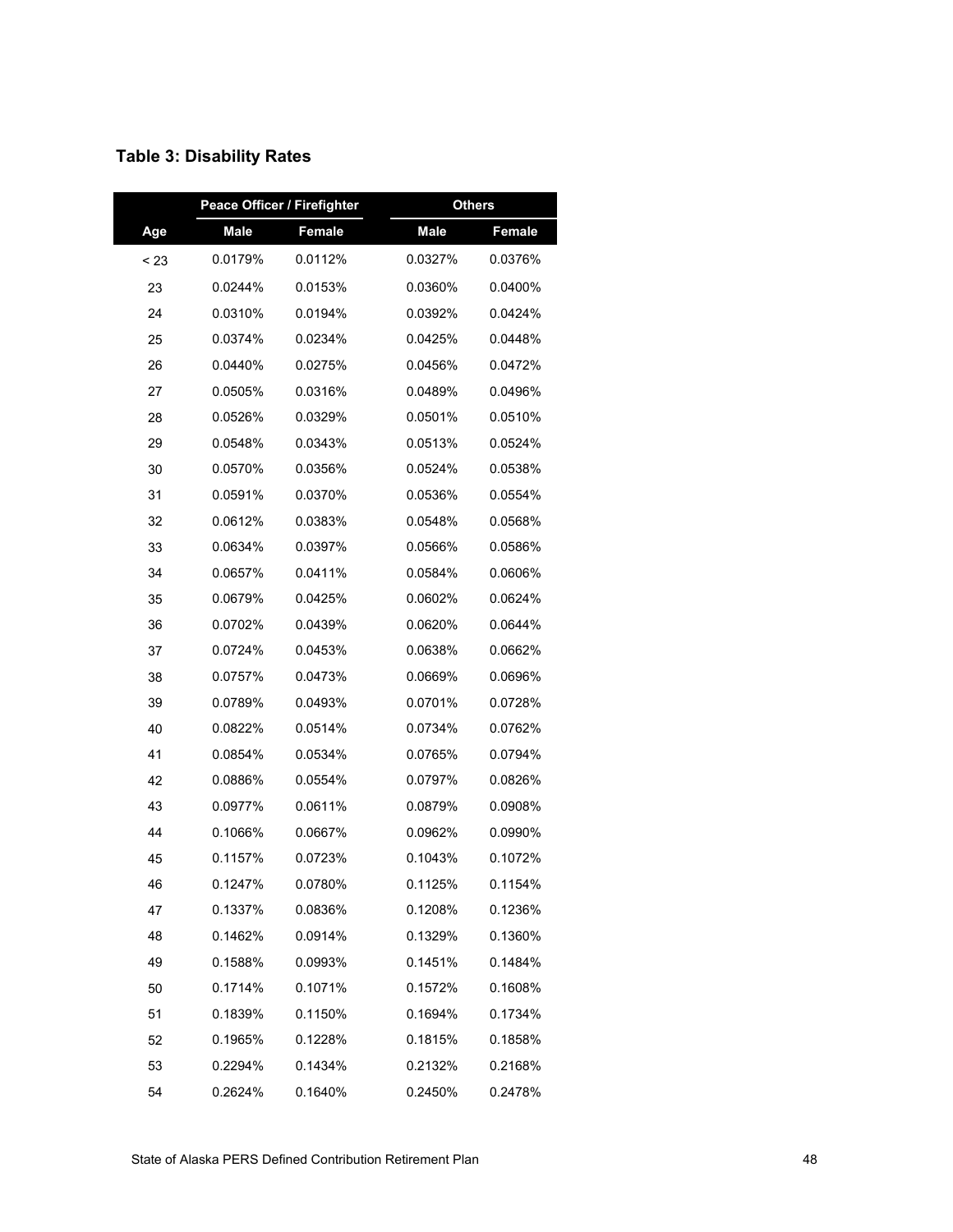## **Table 4: Retirement Rates**

| Age  | Rate   |
|------|--------|
| < 55 | 2.0%   |
| 55   | 3.0%   |
| 56   | 3.0%   |
| 57   | 3.0%   |
| 58   | 3.0%   |
| 59   | 3.0%   |
| 60   | 5.0%   |
| 61   | 5.0%   |
| 62   | 10.0%  |
| 63   | 5.0%   |
| 64   | 5.0%   |
| 65   | 25.0%  |
| 66   | 25.0%  |
| 67   | 25.0%  |
| 68   | 20.0%  |
| 69   | 20.0%  |
| 70+  | 100.0% |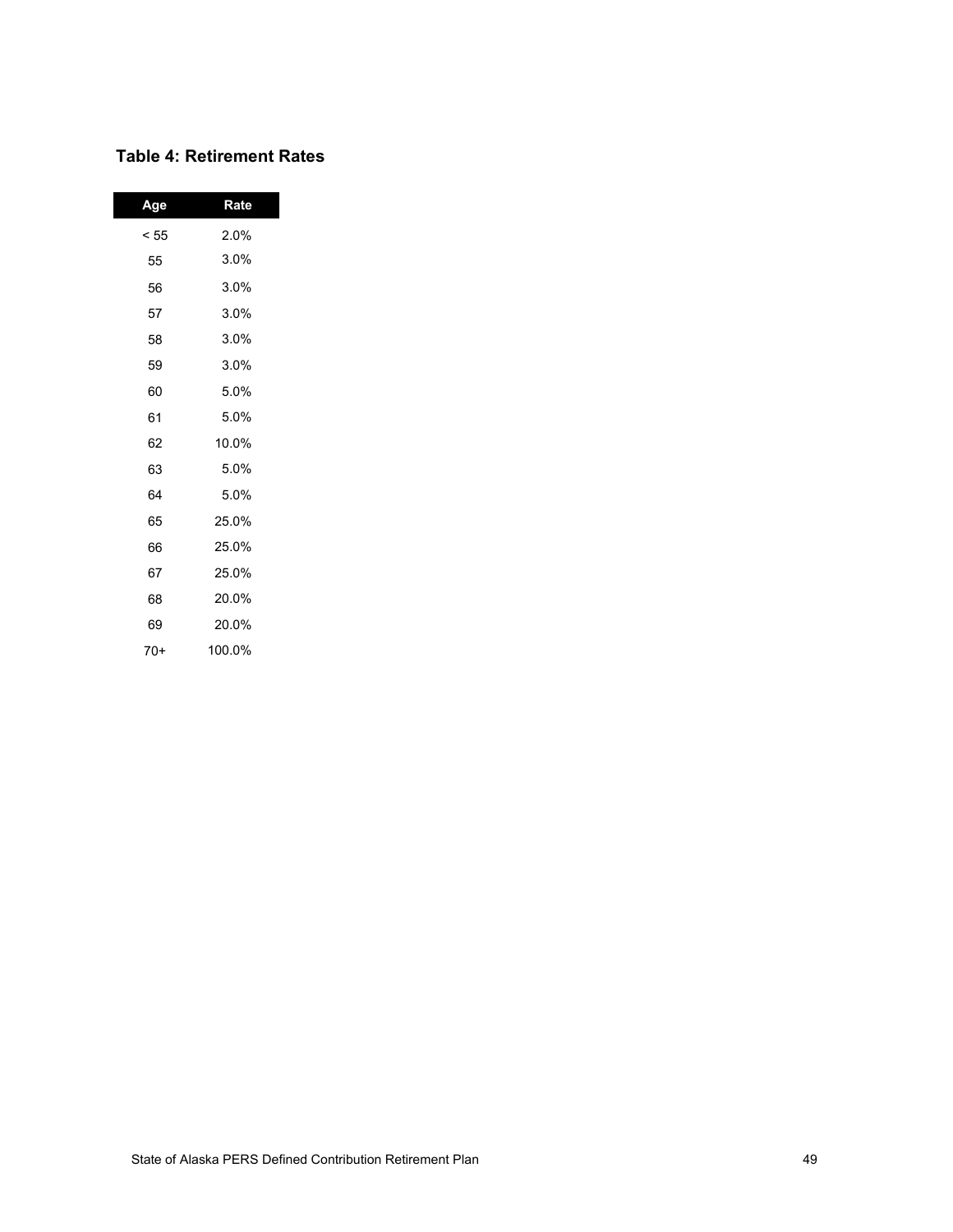# **Glossary of Terms**

#### **Actuarial Accrued Liability**

Total accumulated cost to fund pension or postemployment benefits arising from service in all prior years.

#### **Actuarial Cost Method**

Technique used to assign or allocate, in a systematic and consistent manner, the expected cost of a pension or postemployment plan for a group of plan members to the years of service that give rise to that cost.

#### **Actuarial Present Value of Projected Benefits**

Amount which, together with future interest, is expected to be sufficient to pay all future benefits.

#### **Actuarial Valuation**

Study of probable amounts of future pension or postemployment benefits and the necessary amount of contributions to fund those benefits.

#### **Actuary**

Person who performs mathematical calculations pertaining to pension and insurance benefits based on specific procedures and assumptions.

#### **GASB 74 and 75**

Governmental Accounting Standards Board Statement Number 74 amends Number 43 effective for the fiscal year beginning after June 15, 2016 and defines new financial reporting requirements for public postemployment benefit plans. Governmental Accounting Standards Board Statement Number 75 amends Number 45 effective for fiscal years beginning after June 15, 2017 and defines new accounting and financial reporting requirements for employers sponsoring public postemployment benefit plans.

#### **Normal Cost**

That portion of the actuarial present value of benefits assigned to a particular year in respect to an individual participant or the plan as a whole.

#### **Rate Payroll**

Members' earnings used to determine contribution rates.

#### **Unfunded Actuarial Accrued Liability (UAAL)**

The portion of the actuarial accrued liability not offset by plan assets.